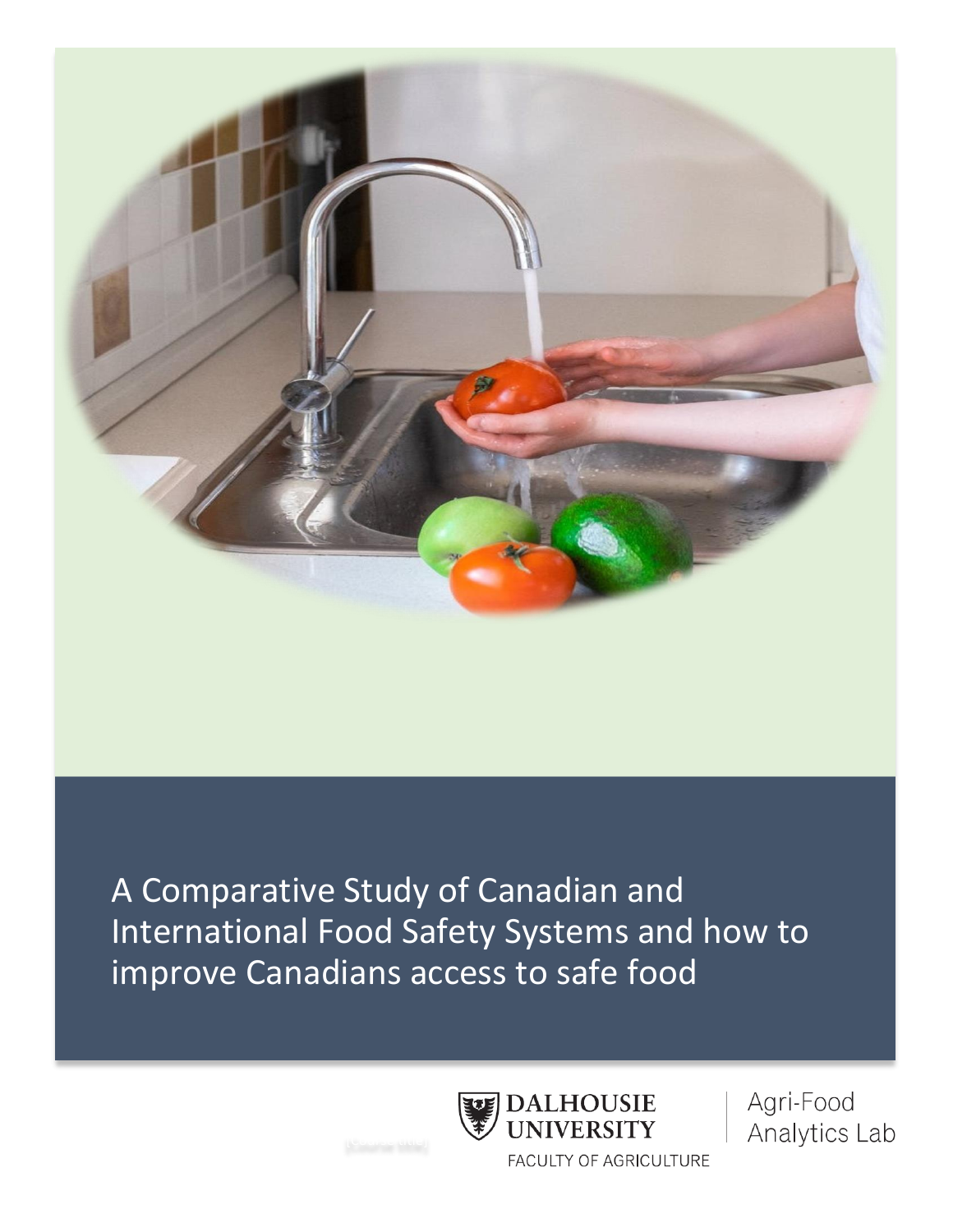# Table of Contents

| 1.1 Regulatory Standards (National and International), Oversight, Compliance, FSMS 8    |  |
|-----------------------------------------------------------------------------------------|--|
| 1.1.1 Food Fraud, Compliance and Traceability in FSMS (Food Safety Management Systems)8 |  |
|                                                                                         |  |
| 1.1.2 Case studies: HACCP + potential hazard identification in food supply chains       |  |
|                                                                                         |  |
|                                                                                         |  |
| 1.3.1 International Trade in Dairy Products (EU, raw cheese, compliance) 11             |  |
|                                                                                         |  |
|                                                                                         |  |
|                                                                                         |  |
|                                                                                         |  |
|                                                                                         |  |
|                                                                                         |  |
|                                                                                         |  |
|                                                                                         |  |
|                                                                                         |  |
|                                                                                         |  |
| 3.1.1 Frontiers in Deep Learning Applications and Next Generation Sequencing 19         |  |
| 3.2 NIR Spectroscopy, Machine Learning, Data Mining and Multivariate Statistics20       |  |
|                                                                                         |  |
|                                                                                         |  |
|                                                                                         |  |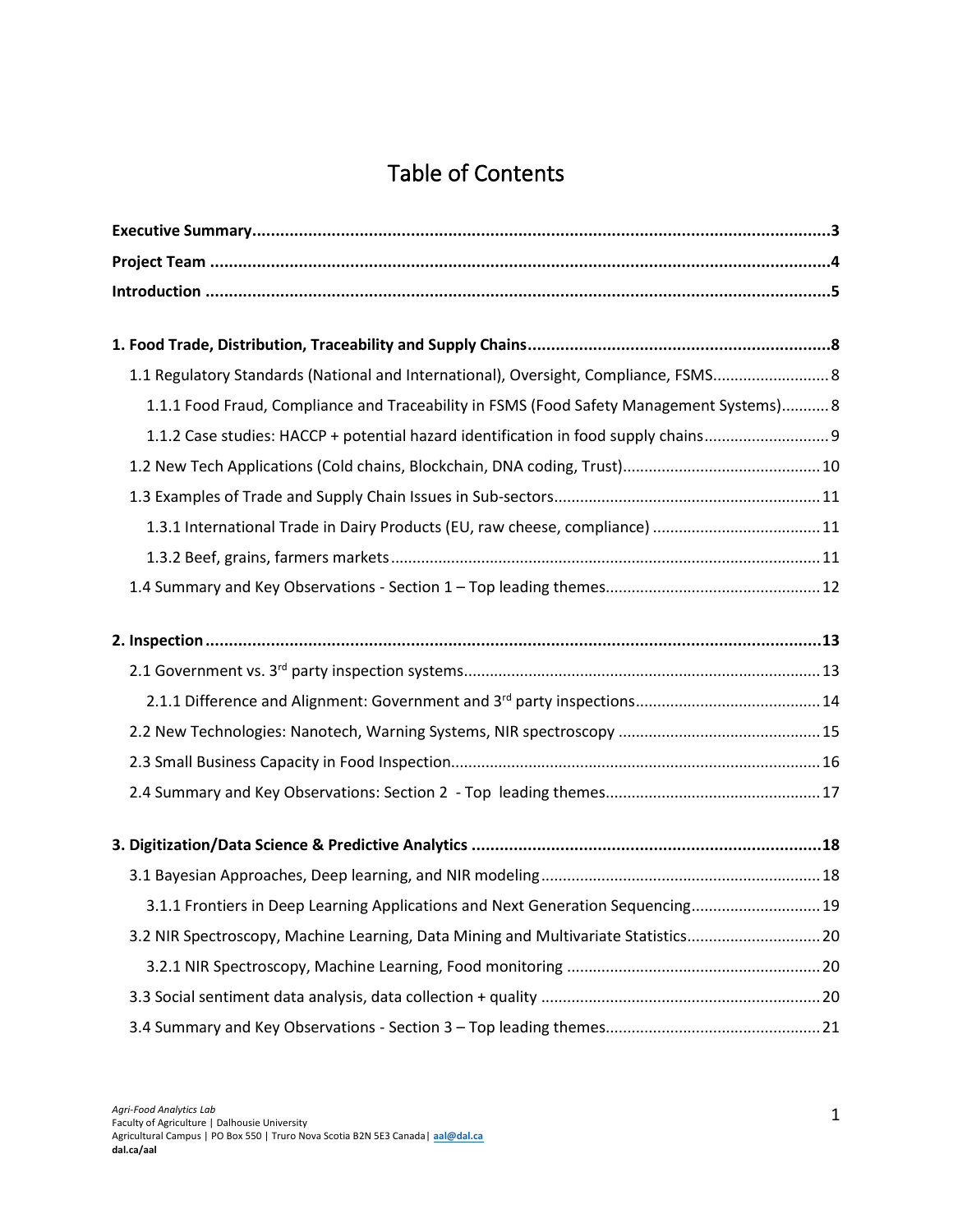| 5.1.2 Organizational Culture and Food Safety Management Systems (FSMS)  28        |  |
|-----------------------------------------------------------------------------------|--|
| 5.2 Regulatory Change towards Risk Reduction and Preventive Control Guidelines 29 |  |
|                                                                                   |  |
|                                                                                   |  |
|                                                                                   |  |
|                                                                                   |  |
|                                                                                   |  |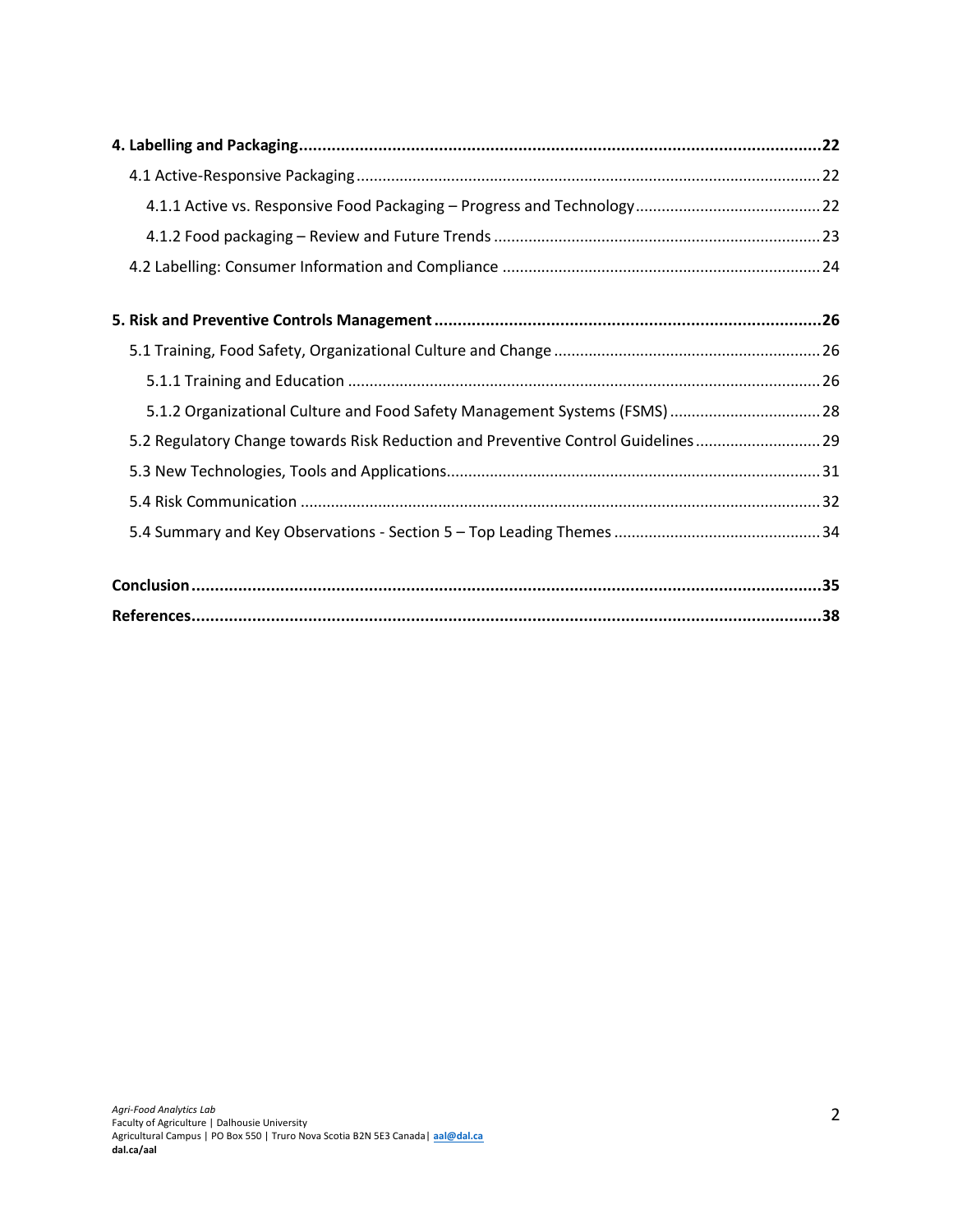# <span id="page-3-0"></span>**Executive Summary**

In January 2019, the Safe Food for Canadians Act/Safe Food for Canadians Regulations (*heretofore identified as SFCR*) came into force across Canada, and brought a more streamlined process to food safety practice in Canada. Food trade and production processes have evolved rapidly in recent decades, as Canada both imports and exports food products, therefore it is critically important to remain aware of the latest advances responding to a range of challenges and opportunities in the food safety value chain. Looking through the optics of the recent SFCR framework, this report places the spotlight on leading domestic and international research and practices.

By shedding light on new research, we also draw attention to international developments that are noteworthy, and place those in context as to how new Canadian food safety policy and regulation can be further advanced. The report will benchmark Canada through a comparative study of food safety best practices by juxtaposing i. stated aspirations with, ii. actual performance in leading Organization for Economic Cooperation and Development (OECD) jurisdictions. Comparing standards, acts and regulations in jurisdictions (e.g. organizational processes, management controls, education, technologies, and coordination), and at the supra-national level, such as the Global Food Safety Initiative (GFSI), with actual, current levels of performance will gain insight to critical considerations for Canadian food safety practices leading the coming decade of practice.

The recommendations at the end of this report outline beneficial enhancements to the vitality of the Canadian food industry and for general public health. With a view on food safety, five overarching sub-sections have been identified for focus. They are:

- 1. Food Distribution, Traceability and Supply Chains;
- 2. Inspection;
- 3. Digitization, E-commerce, Data Science, and Predictive Analytics;
- 4. Labelling and Packaging; and
- 5. Risk and Preventive Controls Management.

The focus on these 5 areas is set in the context of Canada's SFCR evolution within the outcomesbased approach of the Act and Regulations. The ultimate goal to building a robust perspective upon which Canada will be able to take notice of, and be future-ready in relation to changing trade, technology and business practices related to food safety.

The Canadian Food Inspection Agency (CFIA) has to be acknowledged as one of a few trusted partners in this endeavor.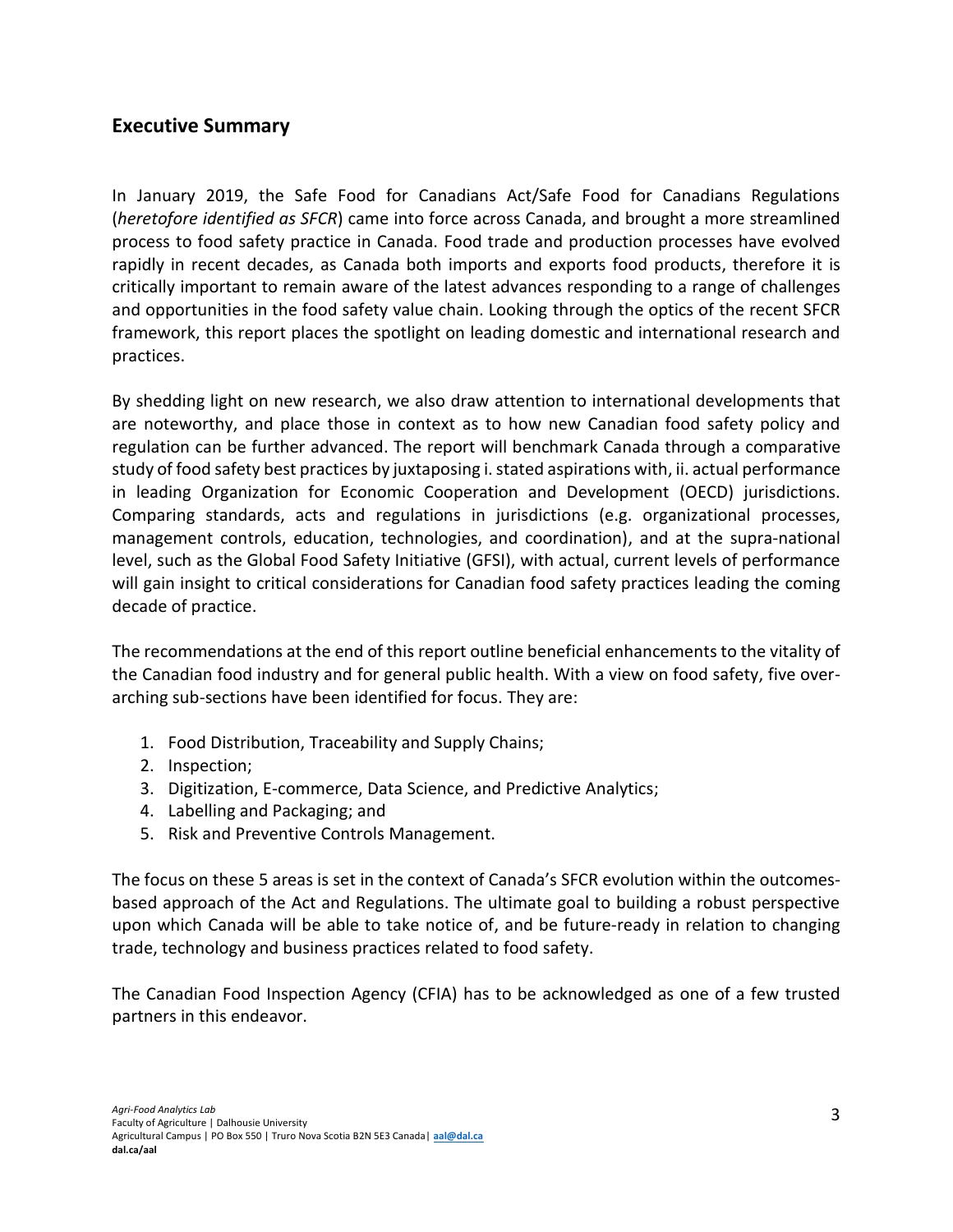# <span id="page-4-0"></span>**Project Team**

The Agri-Food Analytics Lab (AAL) – an independent knowledge hub headquartered at Dalhousie University on Canada's east coast – uses advanced agri-food analytics to help the industry explore, learn, innovate, commercialize; and to improve food quality, security, sustainability, appreciation, and 'healthfulness'.

Drawing on diverse, deep, and broad expertise from across agriculture and aquaculture, oceanography, engineering, computer science, philosophy, and sociology, the AAL collects, monitors, and continuously mines agri-food data to improve distribution of healthy, affordable and sustainable food.

#### **Vision and mission**

The Agri-Food Analytics Lab (AAL) aims to understand the future of agri-food systems through analytics. The bilingual institute provides a global knowledge hub and space for sharing intelligence, research and learning on food security, agriculture, aquaculture, agribusiness and social aspects of food.

#### **Project Lead:**

Dr. Sylvain Charlebois Professor, Food Distribution and Policy, Faculty of Management Professor, Faculty of Agriculture Senior Director, Agri-food Analytics Lab Dalhousie University

**Research Assistant:**

Mark Juhasz

**Editor:** Susan Tremills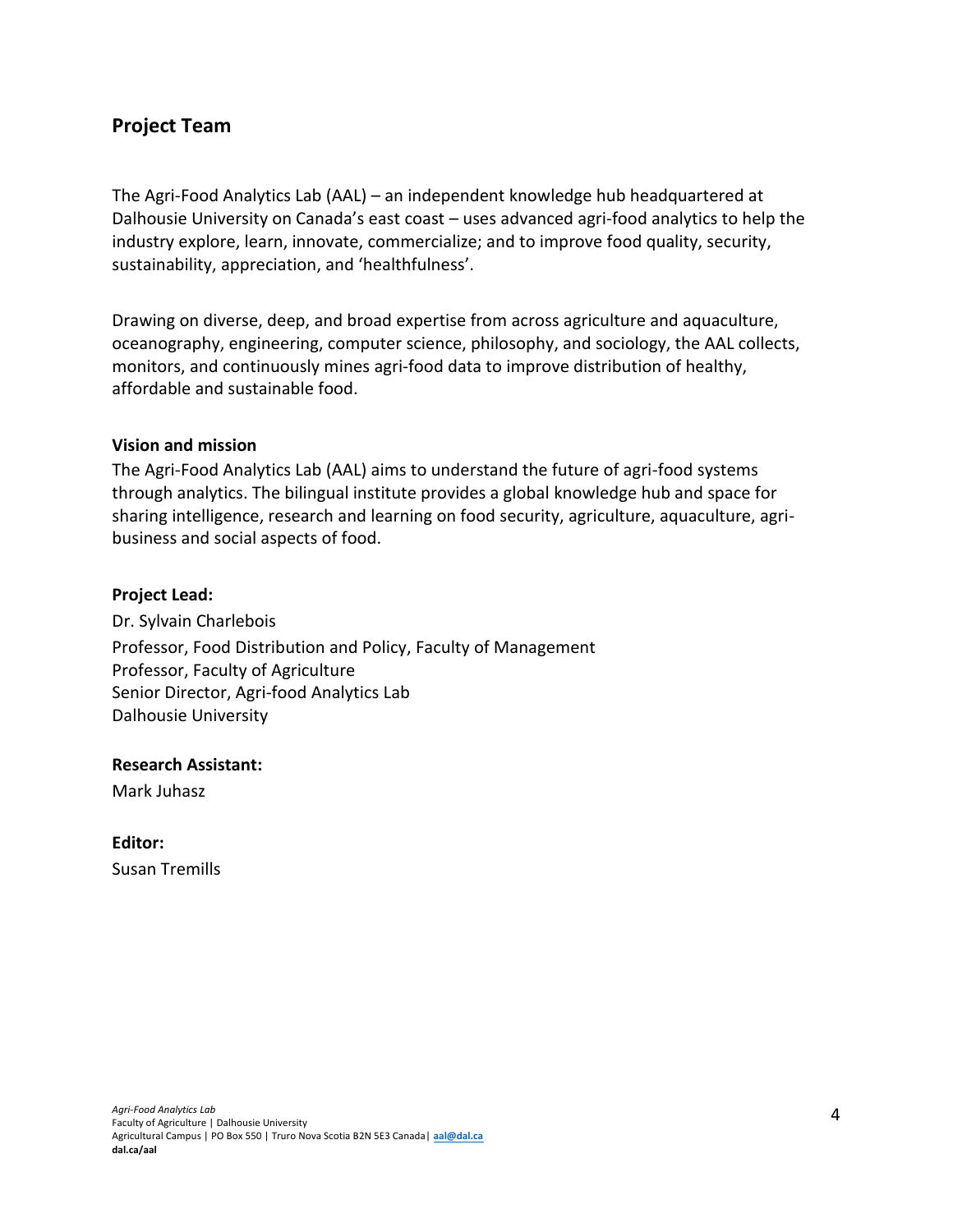# <span id="page-5-0"></span>**Introduction**

Objectively, how does Canada's SFCR relate to international developments in food safety regulation, practice, methodologies and management systems. There are many points of reference at the national and international level to compare with, including the International Standards Organization (ISO) 22000 system of standards for interactive communication, system management and prerequisite programs; Hazard Analysis and Critical Control Points(HACCP), the Codex Alimentarius, and the GFSI. How does European Union EU Good Manufacturing Practice apply to food safety regulations and trade today?

A critically important sentiment, especially within the current climate of a global pandemic as a result of COVID-19, is food safety regulators want to know if their current domestic policies and regulations are adequate to support food safety risk intelligence efforts (Charlebois and Le Vallee, 2014). This report provides an updated scan of leading international practices to benchmark Canada's newest framework to continue informing food safety system design, adaptation, and implementation given new technological, managerial and social realities.

A significant set of examples in this report come from leading European jurisdictions, and their developments in food safety. The EU parliament create legislation in the form of directives and regulations, many of which have become mandatory for member states, and in turn are incorporated into individual countries national legislation. The EU parliament, informed by the European Food Safety Authority (EFSA), also needs to face the realities of member state legislation and preventative controls, as long as trade is not impacted between EU countries. For example, in the UK, the Food Standards Agency is an independent government department responsible for food safety and hygiene, and works with businesses and local authorities on awareness and enforcement. The UK government, or any other, need to balance the demands, dynamics and conditions of businesses and consumers in their own country, to commitments to international trade agreements, such as the with USA.

In the USA, the Food Safety Modernization Act (FSMA), established in 2011, is a relatively new national framework, and involved a major shift from response and containment, to the new mantra of prevention, risk assessment and proactive management. The act gives the USFDA (United States Food and Drug Administration) authority to regulate foods grown, processed and harvested. In turn, food businesses are adopting food safety management systems (FSMS), and all the coordination, training, and application that implies.

Amidst these international developments, Canada's 2019 SFCR can be seen better in perspective for this report. How is Canadian food inspection comparing to international leading practices? What protocols are being generated by government regulation and/or private sector responses and innovations? How are regional prevention controls approached, encouraged and monitored for effectiveness at the provincial or municipal level?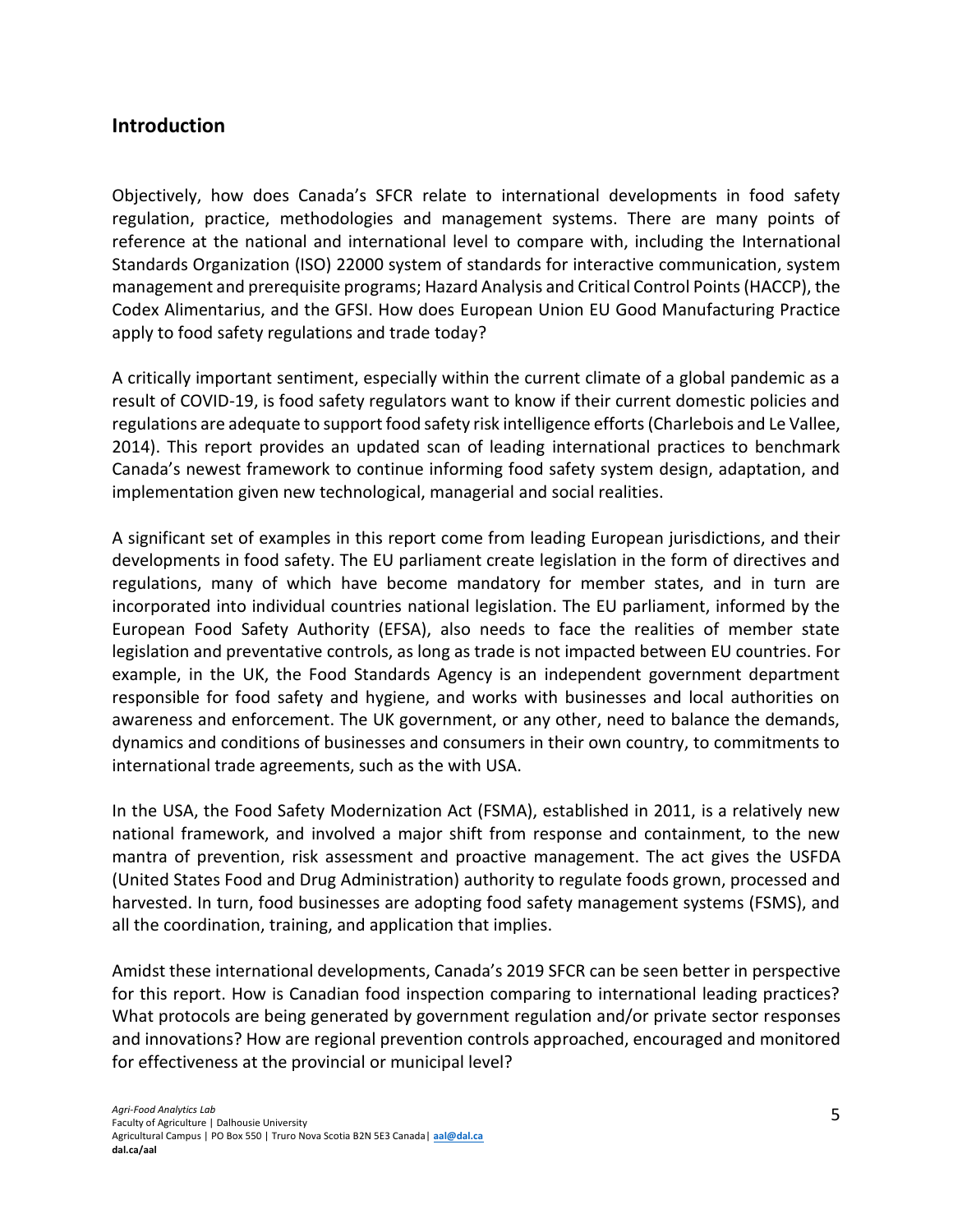A Government of Canada publication on food safety (2018) recognizes that consumer confidence and food safety are very important to the success of food businesses, and that the responsibility in the production, processing, import, export, treatment, preserving, grading, packaging, and labelling of food cannot be compromised. Canadian food industry leaders also realize that the complexity of the global food system, with many food products crossing borders, and processed foods, with many ingredients, require a range of methods and means by which to ensure the greatest amount of adaptive oversight as possible. The Canadian Food Inspection Agency (CFIA) has a central role in this as a responsive, alert and innovative federal regulator (GoC, 2018:1). With the SFCR, 14 sets of previous food regulations were consolidated into the SFCR to improve consistency across all food types, and between food businesses. The SFCR also has an eye to internationally recognized standards (such as the Codex Alimentarius). The SFCR builds on the spirit of risk management, education, proactive training, and accurate measurement. Across the complexity of food supply chains in Canada, the SFCR also regulates the requirements of licensing for food businesses. In regards to prevention, a Preventive Control Plan (PCP) details how risks to food are identified and controlled. The SFCR includes measures on traceability, based in part on the Codex Alimentarius, for trading food across the supply chain, from immediate customers to initial suppliers. Commodity-specific requirements exist for sub-sectors such as dairy, meats or produce.

Considering this brief overview of the SFCR in the Canadian context, the following report will place a spotlight on examples of recent research into food safety internationally, from leading scientific research. Both the macro, and local trends emerging will more clearly identify recurring themes, and how broader food industry realities, such as growing recognition of sustainability pressures on resources for food production (e.g. climate change, habitat pressure on biodiversity, weather patterns, the current COVID-19 pandemic) will in turn impact how food safety regulation and industry respond.

## **METHODOLOGY**

A base environmental scan of the SFCA-SFCR was conducted to understand the changes to food inspection and safety in Canada. In addition, a base environmental scan was also conducted of recent developments and innovations in USA-based food safety, including the recent introduction of the Food Safety Modernization Act; of the European Union's European Food Safety Authority, and of the Global Food Safety Initiative, ISO and HACCP. This combination of location specific and international standards formed the basis for a literature review of the leading scientific, peer-reviewed journals in food safety, these are; i. the Journal of Food Policy; ii. the Journal of Food Protection; iii. the Journal of Food Safety; iv. the Journal of Food Control; and v. the Comprehensive Review in Food Science and Food Safety. The past 4 years of articles in these journals was scanned based on the 5 sub-sections of this report, which are:

- 1. Food Distribution, Traceability and Supply Chains;
- 2. Inspection;
- 3. Digitization, E-commerce, Data Science, and Predictive Analytics;
- 4. Labelling and Packaging; and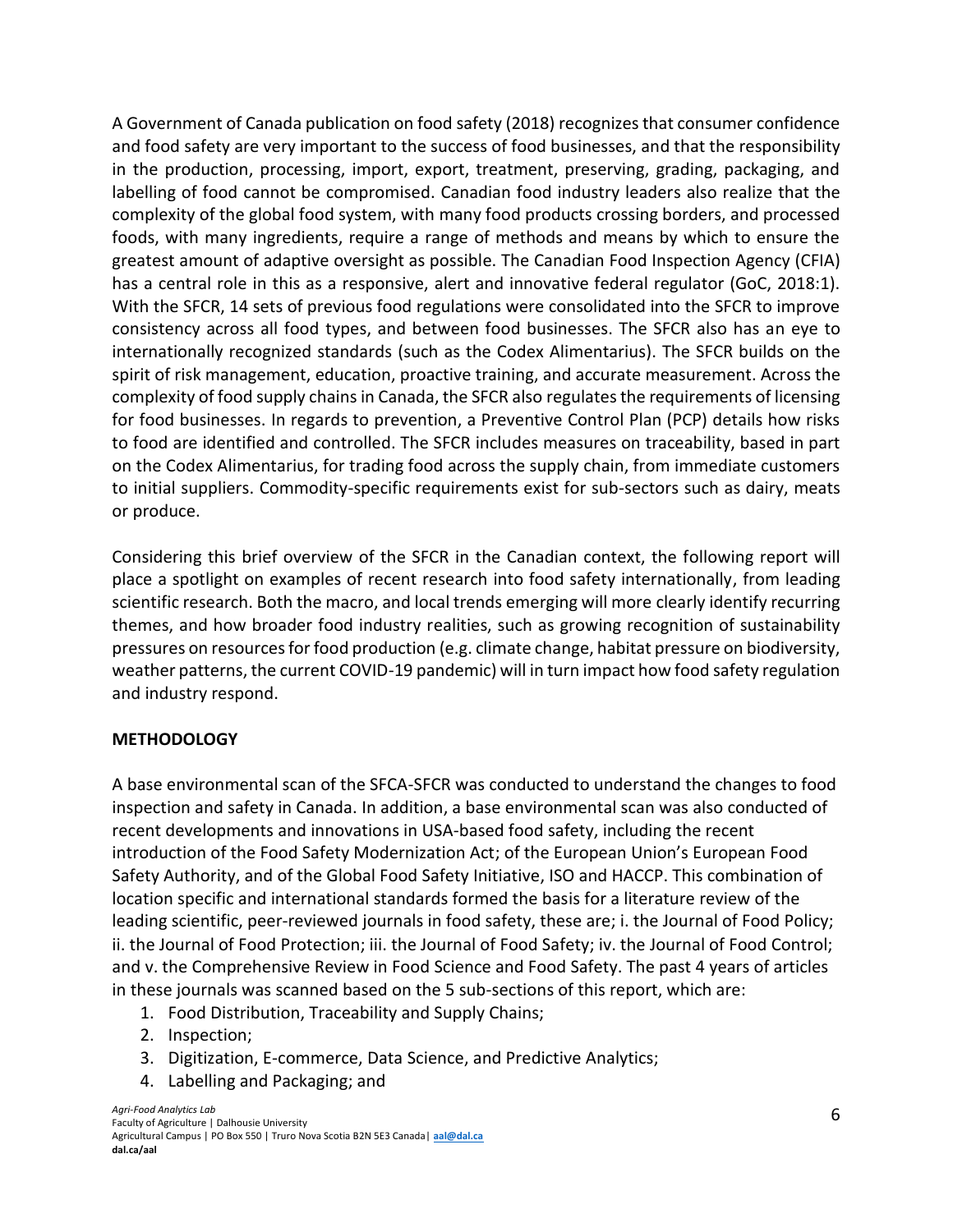5. Risk and Preventive Controls Management.

Apart from reference to leading international food safety standards, such as the GFSI, HACCP, ISO, and reference to food safety innovations in the USA, and the European Union, the methodology also draws on examples and case studies from the literature review from different parts of the world, including Latin America and Asia, but primarily as illustrative examples of food safety innovation.

## **Sectional Key Theme Tables**

In each of the five sections of this report, a key theme table was created. Based on the environmental scan, and literature review in each respective section, there were three factors used to build the table; i. the leading theme(s) determined; ii. leading jurisdictions where the theme is being implemented, and; iii. Complexity of Use/Transfer to Canada.

In regards to i. the leading theme, there is some degree of aggregation from the limited scope of the literature review over the past 4 years of articles. Some themes have been grouped together. In regards to ii. the leading jurisdictions where the theme is being implemented, this is based on the base scan from the literature, and general research acquired by the project team.

Finally, in regards to iii. Complexity of Use/Transfer to Canada, a scale from 1 to 5 has been developed, and in consideration to the applicability of this theme/new innovation-application to the Canadian context, especially in light of the new SFCA-SFCR. From a base environmental scan of the Canadian food industry, and food safety, including consideration of Canada's trade partners, technological capacity, advancement of the application internationally and compatibility with our existing regulatory frameworks, a 1 (out of 5) is given, if use of the application can be considered very easy. Alternately, on the other end of the scale, a 5 (out of 5) is given if the complexity, feasibility and transfer of use to Canada is likely to be complex, difficult and challenging. It is important to mention and note that this table is intended as a rough heuristic and tool for general consideration from a limited literature review, not as a definitive standard.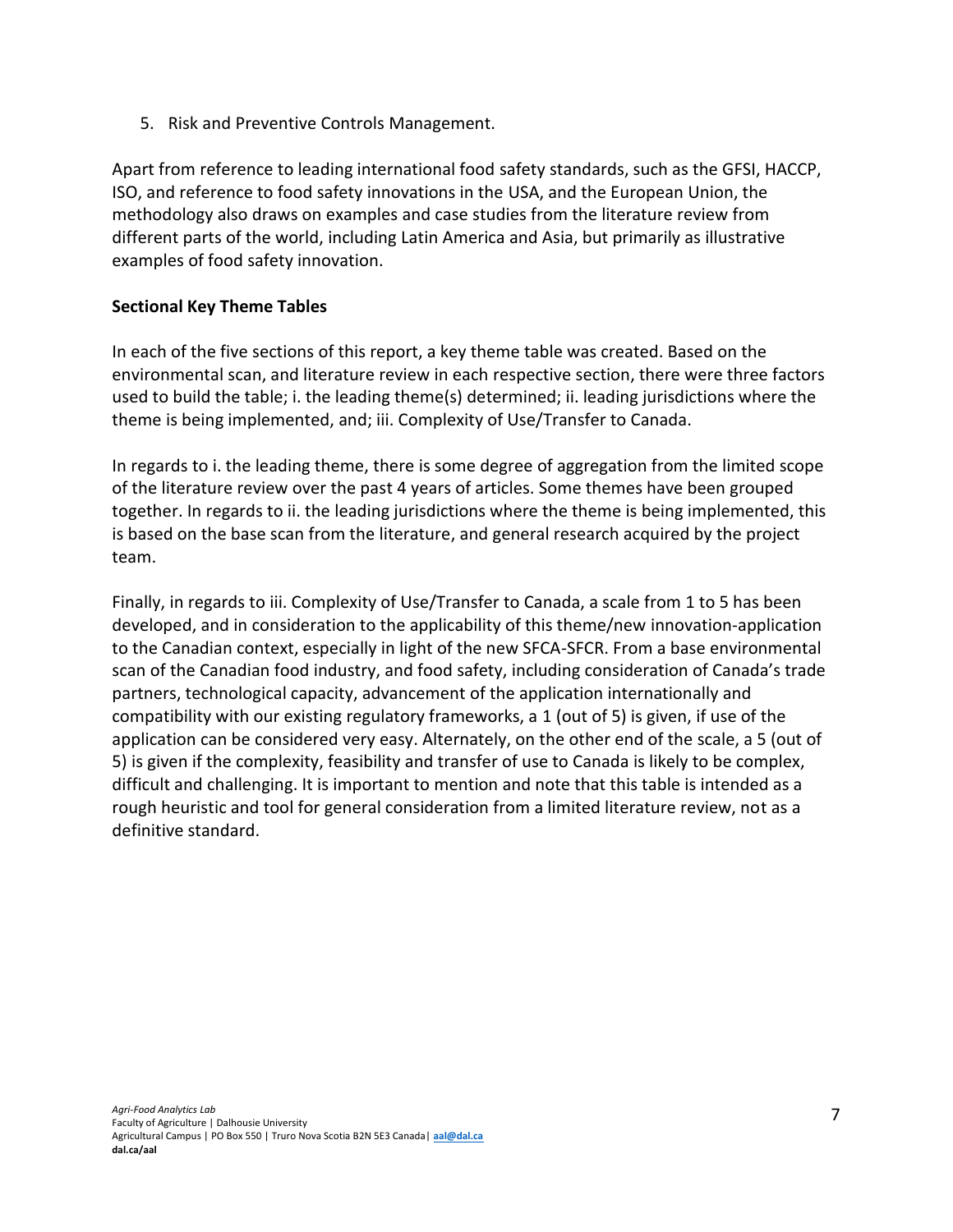# <span id="page-8-0"></span>**1. Food Trade, Distribution, Traceability and Supply Chains**

The focus of this section, especially now that food products are traded globally so extensively, is to acknowledge the risks associated with food mislabelling, (and leading practices internationally to ensure food safety). This section also provides insight on recent developments in policies, practices, and frameworks on what trade, distribution, traceability and supply chain protocols have on food safety.

Food businesses (and their suppliers) want to know the food safety practices of supply chain partners up- and down- stream, including how is this being coordinated in leading jurisdictions, and at the level of international coordination. In the literature review for this section, we examine a combination of: specific regulations and policies at the national level; regulations for importing/exporting (and required documentation on traceability); authority and responsibility protocols; regulations and voluntary measures; tracking and registration leading practices; international standards and benchmarks; electronic and digital tracking tools; and information management examples from the European Union, the United States, and Canada.

Important considerations for food supply chains related to food safety, especially in a postpandemic era, include the sustainability metrics in food trade (Greenhouse gas [GHG] emissions, carbon footprint, and security of supply chains amid the risks of national supply lockdowns). How will international and national regulations change in relation to food safety protocols, guidelines and frameworks, and how will governments intervene in relation to the initiatives of the private sector?

# <span id="page-8-1"></span>**1.1 Regulatory Standards (National and International), Oversight, Compliance, FSMS**

# <span id="page-8-2"></span>*1.1.1 Food Fraud, Compliance and Traceability in FSMS (Food Safety Management Systems)*

Associated with some of the risks of international food trade regimes, there is also the spectre of food fraud. Cadieux et al (2019) state that the 'food industry has a different perspective from that of the Government of Canada and may provide valuable input, claiming to have better awareness of food fraud hazards encountered on a regular basis'. Food industry stakeholders should be central to governmental food fraud prevention strategies. Government, academia and food industry leaders together can create more efficient detection methods. According to the Grocery Manufacturers Association, food fraud costs the industry up to \$15 billion annually (Cadieux et al, 2019). Food fraud is ultimately also a food safety consideration. Undeclared ingredients can find their way into products that can be dangerous sources of allergens, and in turn a broader public health risk. Critics point to the current lack of a coherent penalty as an ineffective deterrent, given the economic gains for violators, of using fraudulent food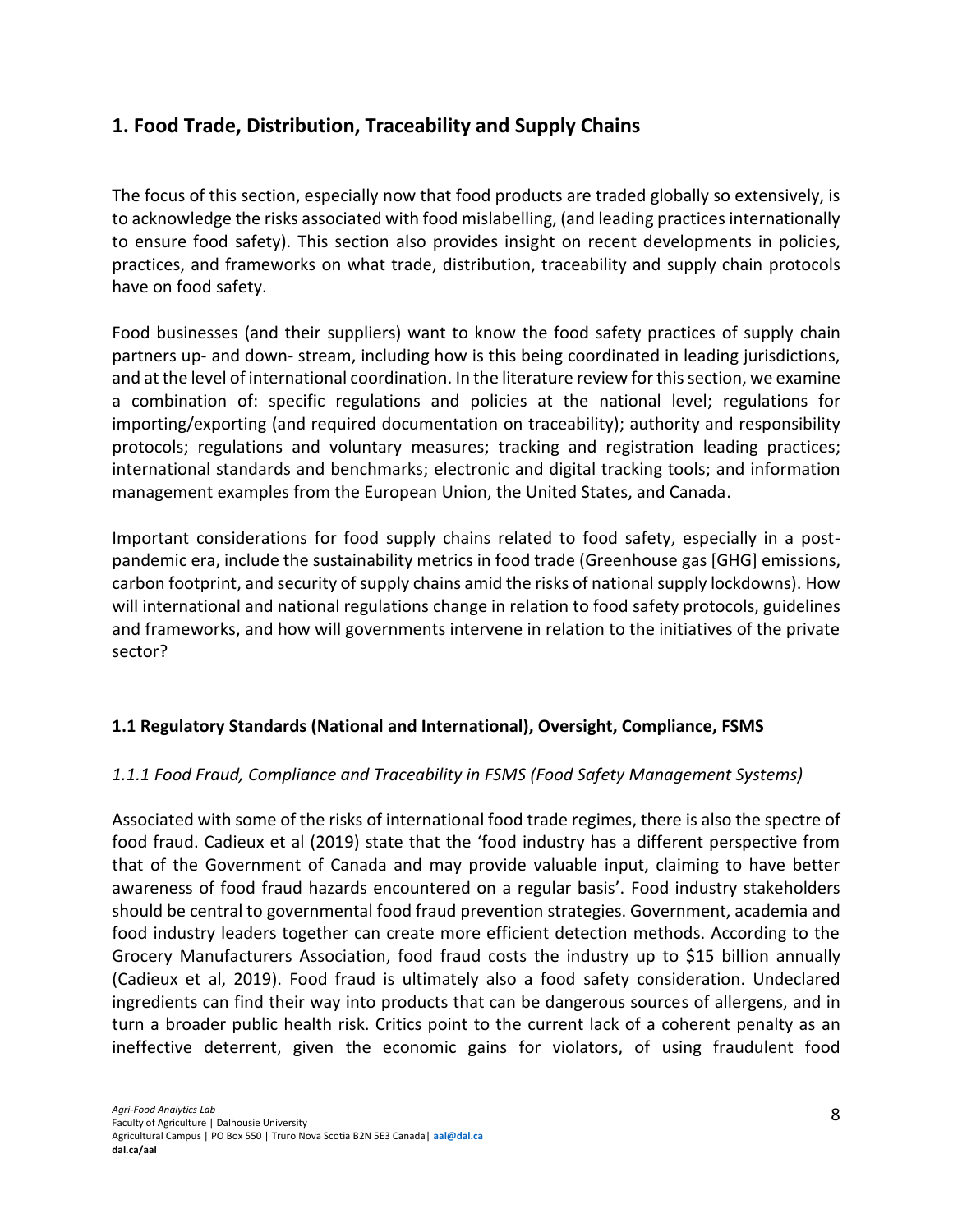alternatives. For this reason, the SFCR should consider how food fraud monitoring systems are established nationally, and in relation to international trade good.

The risks of food fraud are also handled differently by the size and scale of a food operation, whether in Canada, or internationally. For small and medium sized enterprises (SMEs), of which in Canada, they are the majority, traceability, food safety management systems (FSMS), quality management and tracking are important requirements for business trust, and regulatory compliance. Dzwolak, W, (2016) looked at how 'traceability is a very important component of controlling non-conforming products in FSMS, and quality management systems to ensure safety and public health for consumers, and linked these systems to certification protocols as an overarching framework within jurisdictions, wherever they are. Whether SMEs, medium sized or large food operators are required by regulation to meet certain protocols, compliance with leading food safety practices in international trading regimes means working within the boundaries defined by contractual, social and rapidly evolving trade standards. From a different perspective, Manning (2020), outlines how compliance-based food trade systems can at once stifle innovation, while also, if implemented effectively, promote positive food safety trading regimes, and greater trust. Alternately, Manning outlines building organizational cultures of integrity-based food trade and safety management, with early warning systems to pinpoint deviation based on a strong ethical supply chain that builds trust and cultural maturity. Critically viewed however, this model might be more effective at the regional level for the immediate future in the Canadian context.

# <span id="page-9-0"></span>*1.1.2 Case studies: HACCP + potential hazard identification in food supply chains*

HACCP (Hazard Analysis and Critical Control Points) has use application since the 1960s, introduced by Pillsbury, NASA, and the Natick Laboratories for the U.S. space program. It was adopted by the Codex Alimentarius Commission in 1993 as an Annex of the 'Recommended International Code of Practice – General Principles of Food Hygiene'. While HACCP can be used throughout the food supply chain, its application is product specific. HACCP remains an important tool and relevant to food products caught, grown, harvested and traded internationally. For example, Chen, R et al (2018) studied whether compliance with HACCP had an impact on seafood imports to the USA. Based on the results, the authors found no impact of the tool on trade flows into the country because HACCP is not necessarily a protectionist measure, and because consumers and retailers may have minimal response to the implications of HACCP's use for food safety.

A recent study by Park J.M. et al (2020) examined the concern over safety of food information in distribution channels, with questionable or fraudulent food ingredients. Hazards such as microbial contamination or food fraud need to be identified post-production. The study builds on recognition that post-production logistics centres, or ports of entry (in this case into Canadian markets) need to be able to proactively test for food integrity before shipping to domestic pointsof-sale.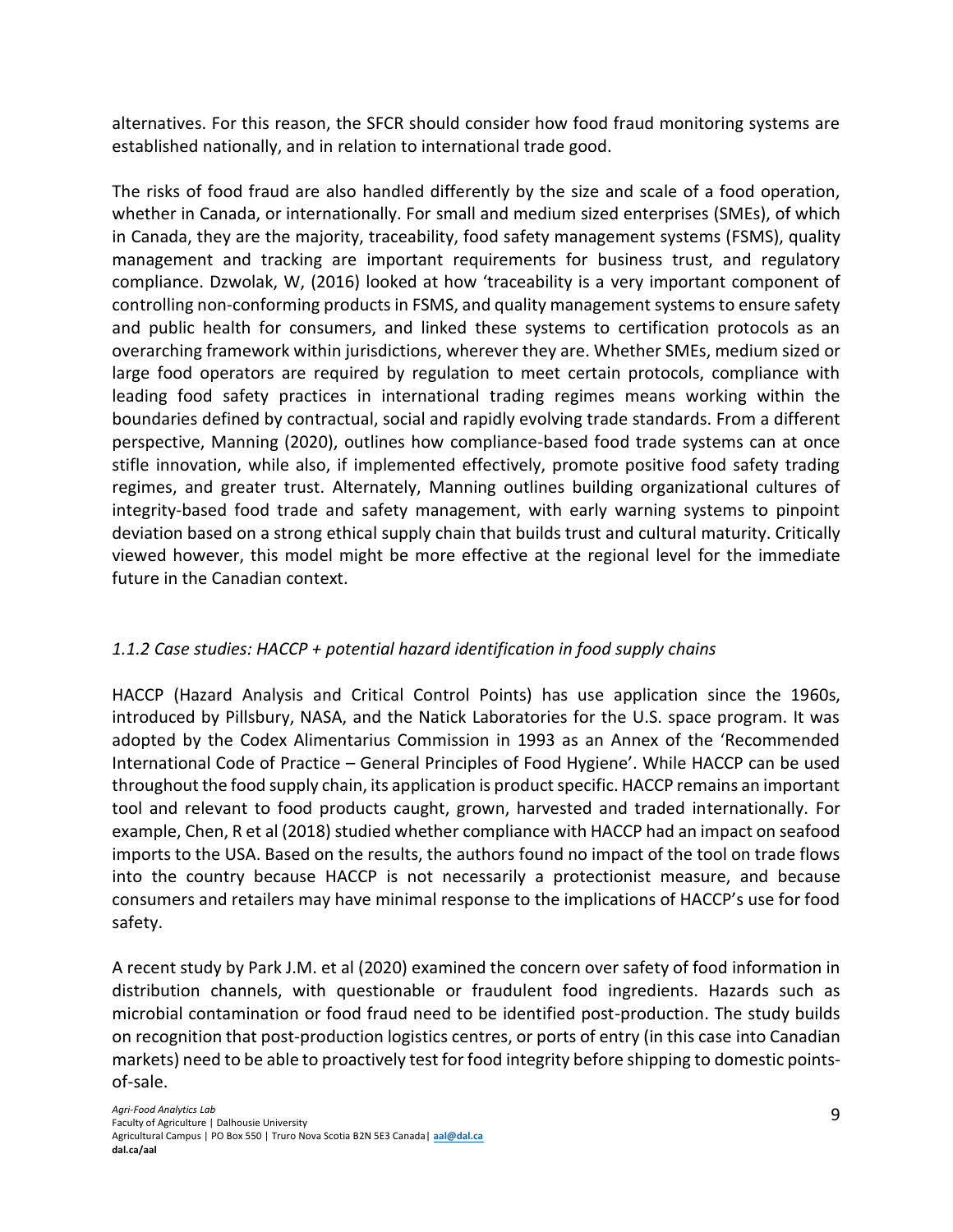#### <span id="page-10-0"></span>**1.2 New Tech Applications (Cold chains, Blockchain, DNA coding, Trust)**

Recent technological developments in tracking and monitoring food trade supply chains are extensive. An example of this is with cold chains, which in essence are responsible for keeping perishable foods frozen until they reach their final retail markets. While refrigeration is most likely an energy intensive activity, the need for food supply chains to reduce product waste and ensure food safety to end markets is in line with current global food security (Badia-Melis, R. et al, 2018). Leading cold supply chain logistics companies use applications such as computational fluid dynamics systems that can correct inefficiencies at pre-cooling stages. Radio frequency, wireless sensors, and thermal imaging neural networks round out the technological advancements to keep food frozen to ensure greater food safety of shipped products.

Drawing an example from the seafood supply chain, Shehata, H.R. et al (2018), examined the use of DNA barcoding to speciate finfish fillets sold and consumed in Canada. The authors assess whether the CFIA's use of this technology as a regulatory tool is truly effective. From a sample of 354 finfish products collected across Canada between 2013 and 2016, there was an overall success rate of 93%, with mislabels affecting 14%. From a food safety perspective, some consumers may have allergies to certain types of finfish even though allergens are not declared by species. Individuals allergic to specific species of fish are usually advised to avoid fish altogether. Shehata, H.R. et al also noted that there may not exist DNA barcodes for some types of finfish, and furthermore, that mis-labelling leads to lost consumer trust in the safety of seafood products, undermining efforts toward sustainable marine ecosystem management of wildcaught fisheries. Fraud may in this context be a more important issue with regards to species mislabelling (consumers unfairly paying the price of a more expensive species).

Another technological development making its way into food supply chains, and which can lend itself to food safety is blockchain. Food traceability is very challenging for companies, retailers, and government regulating authorities because of the myriad modifications that can take place with ingredients, bacteria or viruses for example. While blockchain may still be relatively new as an application, this technology may become more integrated into food tracking systems which the CFIA should remain aware of. Blockchain algorithms have the potential to store data and enable quick tacking across many supply chain processes steps, giving stakeholders ability to monitor much faster. One possibility from a recent study is to use blockchain to detect food safety parameters, such as microbial infestation or contamination, such as mold toxin, heavy metals, pesticides or allergens. Blockchain can also indicate concerns over geographic origin or biological and chemical identity and methods of production (Creydt, M, M. Fischer, 2019). Combining blockchain, with for example, data points tracking with an Internet-of-Things, especially in food trade would be a powerful framework in revolutionizing the food industry. Indeed, some retailers are already beginning to make demands and give incentives to their supply chain partners (Creydt, M., M. Fischer, 2019).

Another example is TrustTracker, examined by Macready, A et al (2020), that involved an online survey in 5 European countries, to examine consumer trust in food chain companies, and its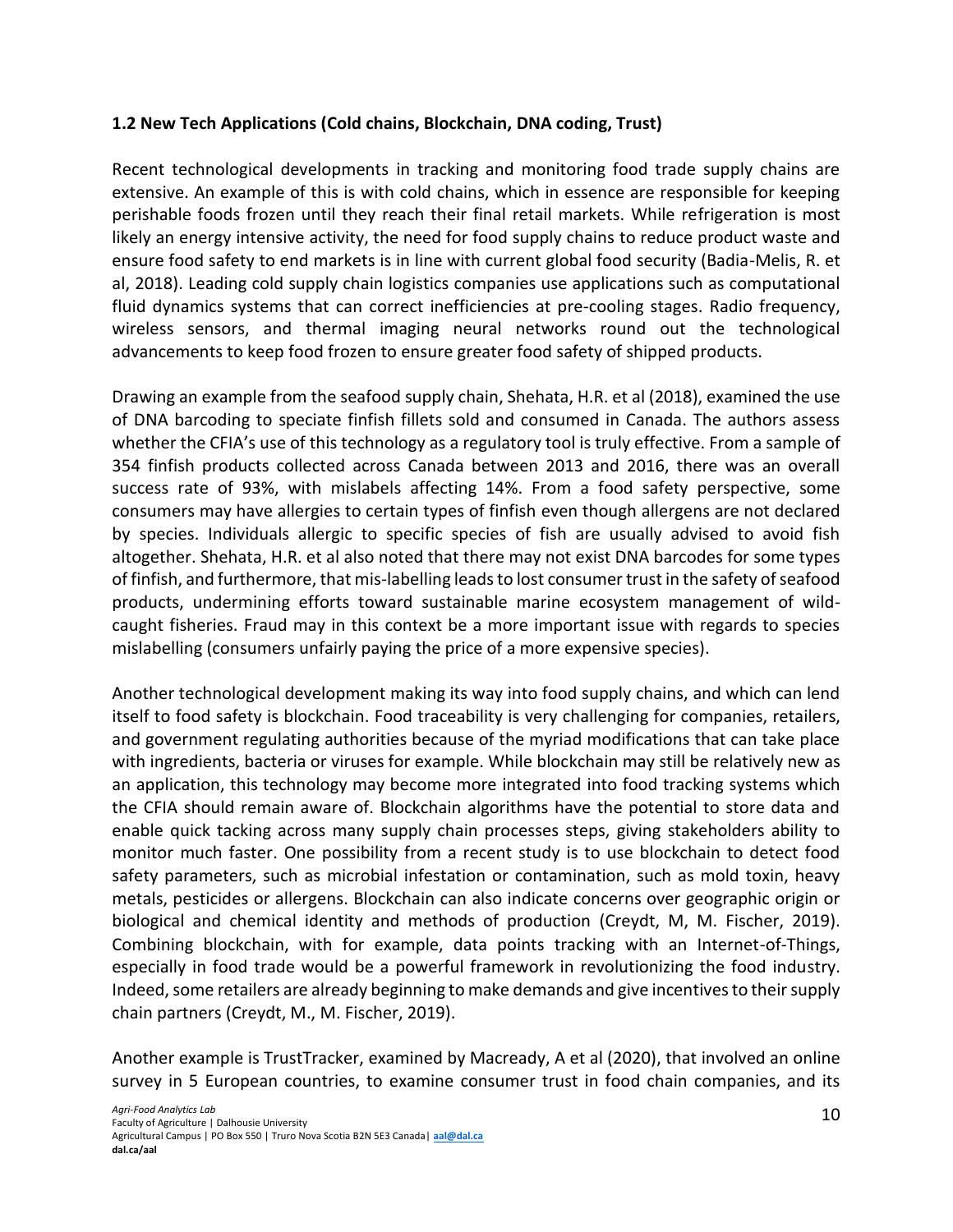impact on confidence in food technologies. The model looks at social trust, beliefs of trustworthiness, overall trust in food chain actors, and confidence in the supply of food products. The results indicate that beliefs about openness of food manufacturers are strongly related to consumer confidence, with differences in trust and confidence between nations. The study highlights the need for the ultimate need to have consumers trust the applications and technologies being used or considered throughout food supply chains, and their relation to food safety, and whether consumers will buy products using a range of technological applications.

## <span id="page-11-0"></span>**1.3 Examples of Trade and Supply Chain Issues in Sub-sectors**

# <span id="page-11-1"></span>*1.3.1 International Trade in Dairy Products (EU, raw cheese, compliance)*

One of the international products with significant scrutiny are dairy products, especially with new trade agreements between Canada and the EU. Dairy products imported to Canada may have supply chain and traceability concerns over microbiological hazards specific to the SFCR. A recent study by Van Asselt, E.D. et al (2017) notes that realities such as climate change, and changing consumer demands will place the dairy supply chain under further intensification. Increased livestock production may result in animal diseases, antibiotic use and increased pressure on dairy livestock feed. These will also have implications for sustainability and animal welfare in the dairy industry.

As is evident from COVID-19, zoonotic disease is an important concern in animal-to-human disease transmission. Brucellosis is example of a community transmitted disease through the consumption of unpasteurized milk and dairy products (and is one of the most common zoonoses in the world). How might Canada develop the scientific methods to test for this disease, given that considerable numbers of human cases are still reported annually (Jansen, W et al, 2019).

For example, artisan and raw milk-based cheeses, remain a leading niche category for imports. These products also face stringent food safety scrutiny. In the USA, the relatively new FSMA have created unprecedented regulatory challenges for cheese makers (Limoges, M., C. Donnelly, 2019).

## <span id="page-11-2"></span>*1.3.2 Beef, grains, farmers markets*

Consumers are now able to use QR codes to trace products. Regarding meat, there is concern over food traceability. Spence, M. et al (2018) note how this has placed pressure on food companies to be able to demonstrate safety in their traceability. QR codes (quick response), printed on product packaging, helps consumers access information from their phones. A post-COVID environment, (based on the experience of African swine flu in China, consumption of meats, imported or traded across distances), will require all regulators and consumers, to remain vigilant.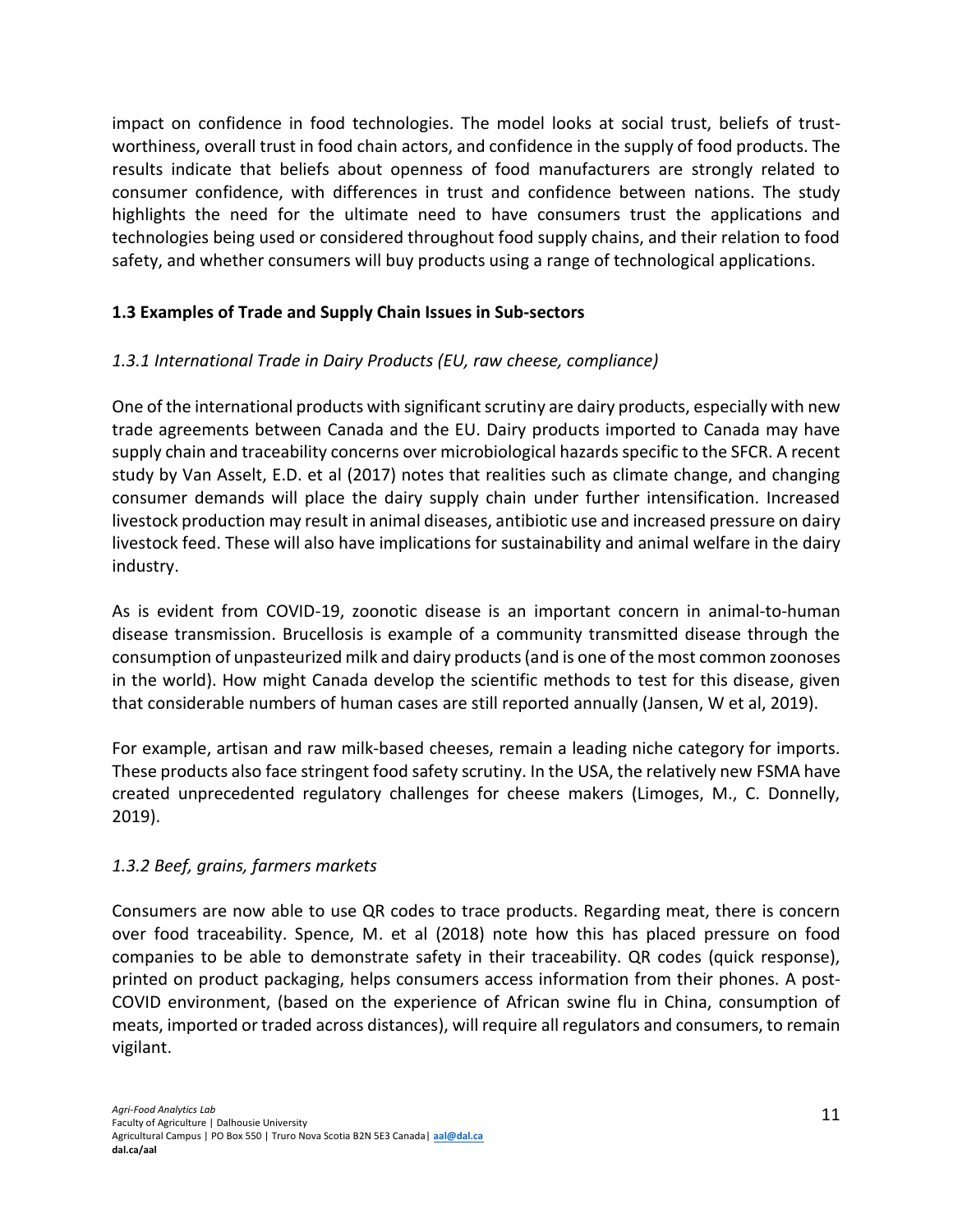Alternately to beef, attention has also been drawn to glyphosate residues in grains. Scientists have studied the potential risks associated with glyphosate, which is an active ingredient in herbicides utilized for weed control and drying cereals and grain crops. While a study by Xu et al (2019) note that overall glyphosate residues are below current maximum residue limits, more studies are needed to understand any health concerns related to exposure, consumption, and impact on food safety.

Finally, while not international in nature, traceability considerations need to be drawn to the context of farmers markets, which have grown in popularity in the past decade in particular in Canada, and food safety needs to be part of their future development. In Ontario for example, farmers markets have developed a detailed food safety manual for market managers and vendors, even though food safety training nor certification are required. Young, I et al. (2020), outline how future outreach efforts to improve behaviour should target both vendors and market managers alike.

| <b>Leading Themes</b>           | <b>Leading Jurisdictions</b> | <b>Complexity of Use/Transfer to</b> |
|---------------------------------|------------------------------|--------------------------------------|
|                                 |                              | Canada $-1$ (easiest) to 5 (most     |
|                                 |                              | complex and difficult)               |
| Compliance-based food trade     | International                | 3, based on the outline of specific  |
| (HACCP, GFSI, others) (Manning, |                              | international standards that         |
| 2020; Chen et al, 2018)         |                              | Canadian food businesses, in         |
|                                 |                              | coordination with the CFIA, can      |
|                                 |                              | follow. Transferability likely       |
|                                 |                              | dependent on size of food business   |
| Tracking systems (DNA           | National to International    | 4, dependent on the novelty of the   |
| barcoding; blockchain; QR       |                              | tracking system. DNA barcoding       |
| codes) (Shehata et al, 2018;    |                              | more specific to particular sub-     |
| many authors)                   |                              | sectors, such as fisheries.          |
|                                 |                              | Blockchain still relatively new with |
|                                 |                              | logistical, coordination challenges, |
|                                 |                              | but eventual advantage of cost and   |
|                                 |                              | time effectiveness                   |
| Cold chains (many authors)      | International to national    | 3, depending on trade routes for     |
|                                 |                              | Canadian food businesses, and        |
|                                 |                              | where cold storage is critical to    |
|                                 |                              | food safety and perishability.       |
| Zoonotic disease (many          | International                | 5, more important now then ever      |
| authors, many types of disease, |                              | in light of the COVID-19 pandemic.   |
| such as Brucellosis)            |                              | Regulatory and consumer concern      |
|                                 |                              | over animal-to-human                 |
|                                 |                              | transmission of disease and risk.    |

## <span id="page-12-0"></span>**1.4 Summary and Key Observations - Section 1 – Top leading themes**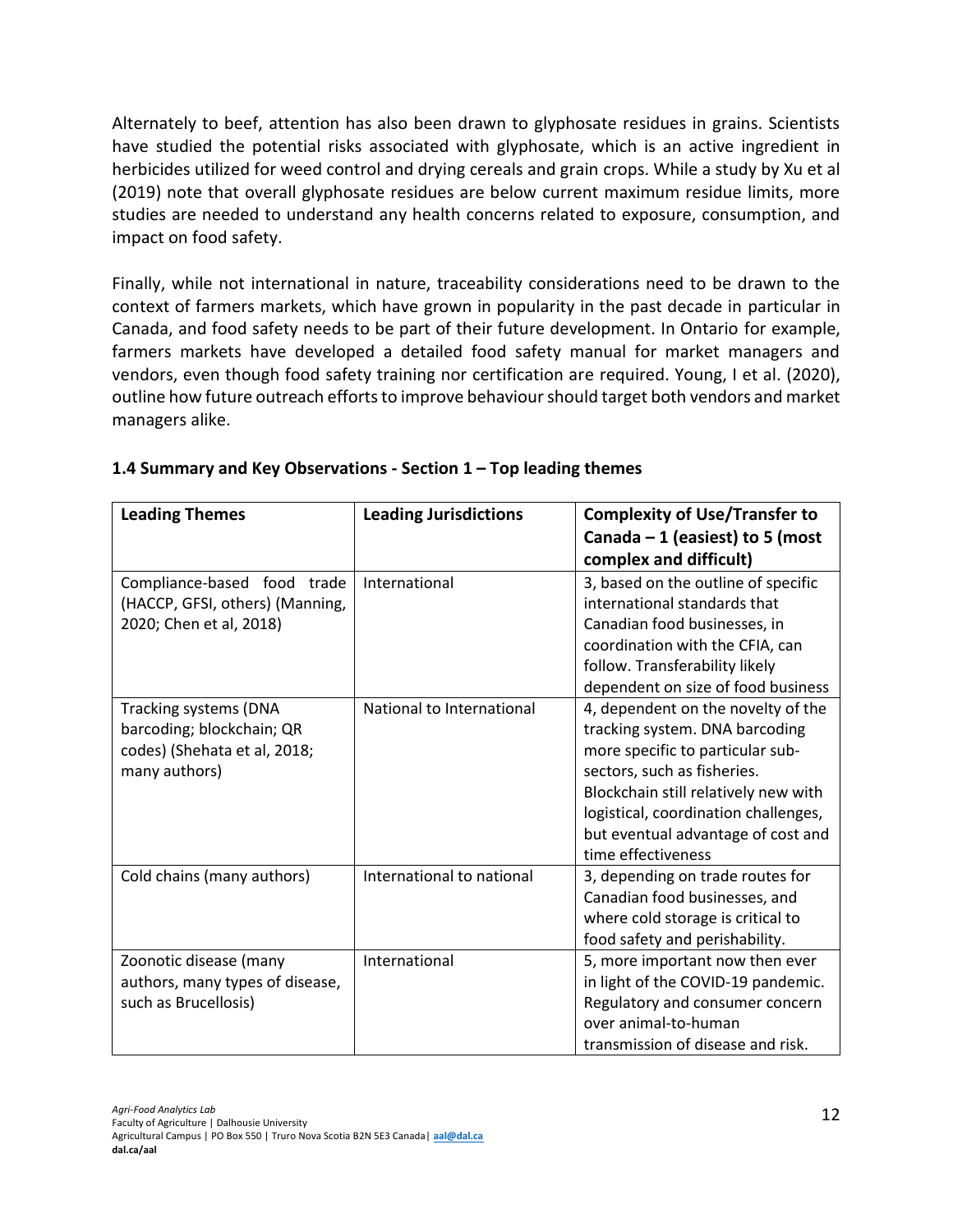At the time of this final report, most of the world, including Canada, is under significant travel restrictions, however food products are still largely moving across borders. While it is speculative to imagine what the mid- to long- term implications will be for food trade, most of the leading scientific literature of the past few years on trade, supply chains and food safety have attempted in some form or other to be able to manage and come to terms with the complexity and variety of regulations, frameworks, and risks associated with a complex international supply chain.

Many food business operators have a first response to cases of fraud and adulteration in their supply chains, or become aware of substituted ingredients. Food fraud is a multi-billion-dollar international phenomenon, and violators, unfortunately, are motivated by the prospects of significant profit undetected. The research indicates that addressing food fraud, and its associated implications for food safety, will require the coordination beyond anyone national framework, such as the SFCR, the USA's Food Safety Modernization Act, the EU's European Food Safety Authority, or the Global Food Safety Initiative. The private sector, the scientific community and public regulators will need to coordinate information and responses rapidly. We also are learning that in economies where food SMEs dominate, as in Canada, that the cost of compliance, to meet international trade opportunities, can be prohibitive, and these need to be continually reviewed by all stakeholders. Fortunately, we are seeing the rapid development of tools such as advanced monitoring of cold supply chains, DNA barcoding, blockchain technology, and the 'TrustTracker', as new methods by which to more effectively facilitate trade while also closely ensuring food safety. Certain sub-sectors of the food economy, such as the trade in animal products (e.g. dairy and meats), may face even greater scrutiny, for the potential risk of zoonotic disease or infection, and government regulators can be extra vigilant, but also cooperative with these sub-sectors.

# <span id="page-13-0"></span>**2. Inspection**

In this section, an examination is conducted of leading studies on best practices and emerging trends in food inspection, including the motivating factors of inspectors, how decisions are made, how this impacts food businesses, and the overall value or concern of these new developments.

# <span id="page-13-1"></span>**2.1 Government vs. 3 rd party inspection systems**

A recent study from the United Kingdom (UK) illustrated the relationship between the degree of trained food hygiene inspection, compliance with those food hygiene laws, microbial contamination, and outbreaks of foodborne illness. In the UK, a *Food Law Codes of Practice* was established. The study indicated that regular, visual inspections, done by trained inspectors is an important measure in reducing outbreaks. The analysis suggests an important link in the benefit of vigilant surveillance, and stronger government policy on food hygiene. The UK study also goes beyond the point of inspection alone, and further advocates for a multi-pronged approach of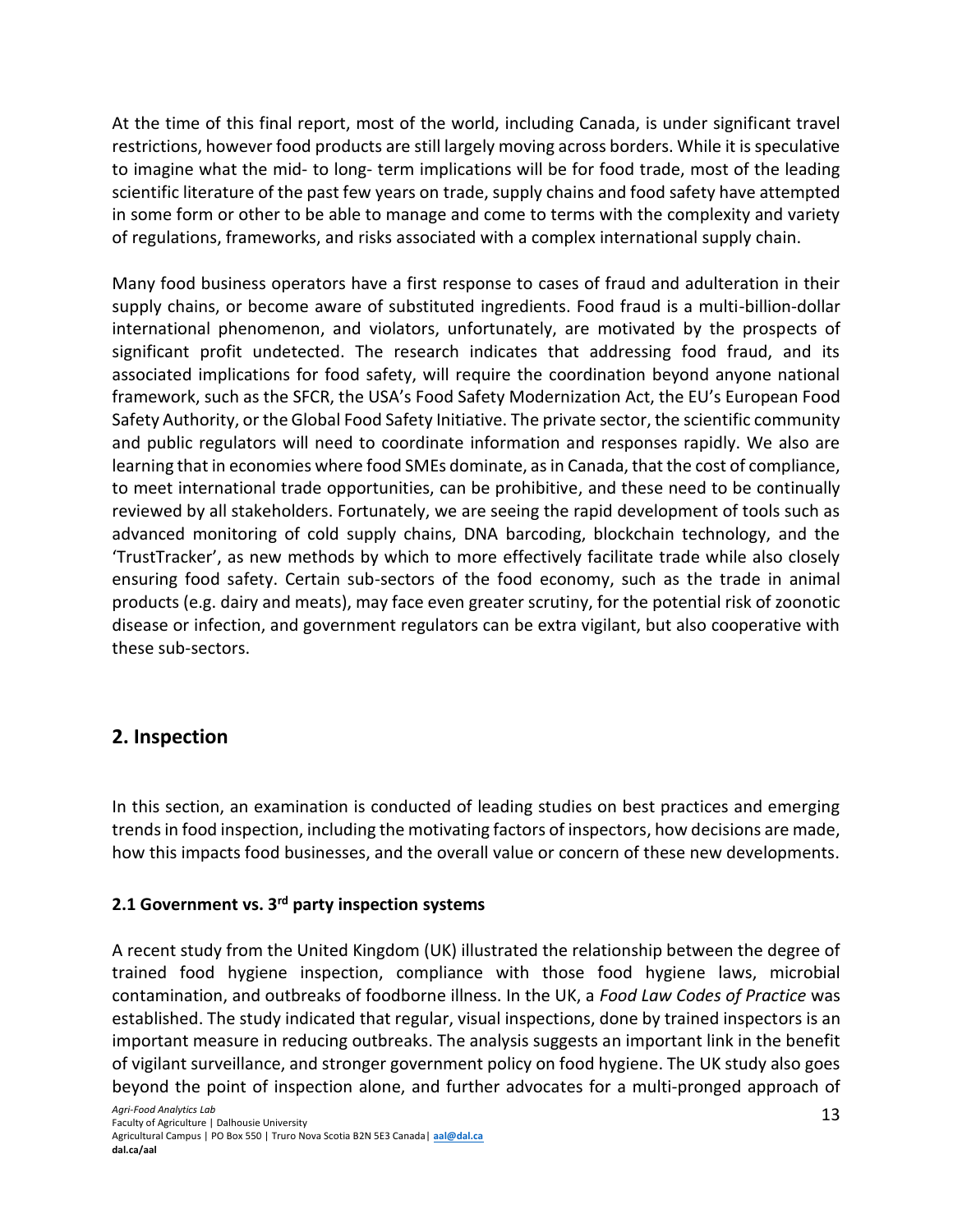data sharing across the supply chain, from farm to fork, drawing attention to the successful *Campylobacter initiative*. The Fleetwood (2019) study emphasizes the idea that more eyes and minds 'on-deck' make for a more robust system of awareness, compliance and monitoring what back and re-examine evidence-based protocols and government actions.

## <span id="page-14-0"></span>*2.1.1 Difference and Alignment: Government and 3rd party inspections*

A study by Turku, M et al (2018) investigated whether government inspections and  $3<sup>rd</sup>$  party audits in food establishments were in alignment by surveying both inspectors and food business operator's perception of officials. The results showed that all those surveyed recognized noncompliance, non-conformity, and discrepancy between the findings of government officials. The question of the study focused on weighing the benefits of 3rd party auditors with that of government inspections within a food safety management system (FSMS). The study did highlight that self-checking categories, such as maintenance of premises and sanitation lags can have serious consequences on food safety (Turku, M. et al, 2018).

Further attention to examinations of government vs.  $3<sup>rd</sup>$  party inspections was conducted in a study by Shang, X. G, and T. Tonsor (2019). The authors note that considering the increasing trend of food take-out, it is valuable consideration to look at corresponding data, and in future research, to understand market segments and recalls at less aggregated levels than national levels to enhance demand impact, and improve policy and industry decisions. The premise being that in different regions, food recalls will have different impacts, whether in Canada, or the USA. Consumer response to an impact can also be varied, depending on the consumption dynamics in a region, whether it is more urban, suburban or rural.

Regarding government inspection, in the USA for example, the immense challenge for the federal government to manage information, related to the contamination of meat remains a serious concern. The United States Department of Agriculture (USDA) Food Safety and Inspection Service (FSIS) considers reducing human foodborne salmonellosis as one of its top priorities. According to the federal agency, there are an estimated 360,000 cases annually associated with a range of food products. The capacity of federal agencies to set performance standards is a critical observation of a study by the National Advisory Committee on Microbiological Criteria for Foods (2018). Related to government level capacity for meat inspection, Arzoomand et al (2019) acknowledge that subject matter expertise in inspection is critical, along with the importance of good systems in place to manage meat products from carcass to market. Gorton and Stasiewicz (2017) note that in the USA over the past two decades, Class 1 recalls (meaning those which can cause serious threats to health or death) represented 71% of all recalls. The authors link this to large-scale industrial livestock production, and note that the USDA Food Safety and Inspection Service maintain a recall case archive of meat and poultry product recalls since 1994, something of the capacity more likely managed by regional state agencies.

Alternately, Kotsanopoulos. K. and I.S. Arvanitoyannis (2017) examined the variety of food safety and quality standards that form the basis of 3<sup>rd</sup> party auditing frameworks. The authors recognize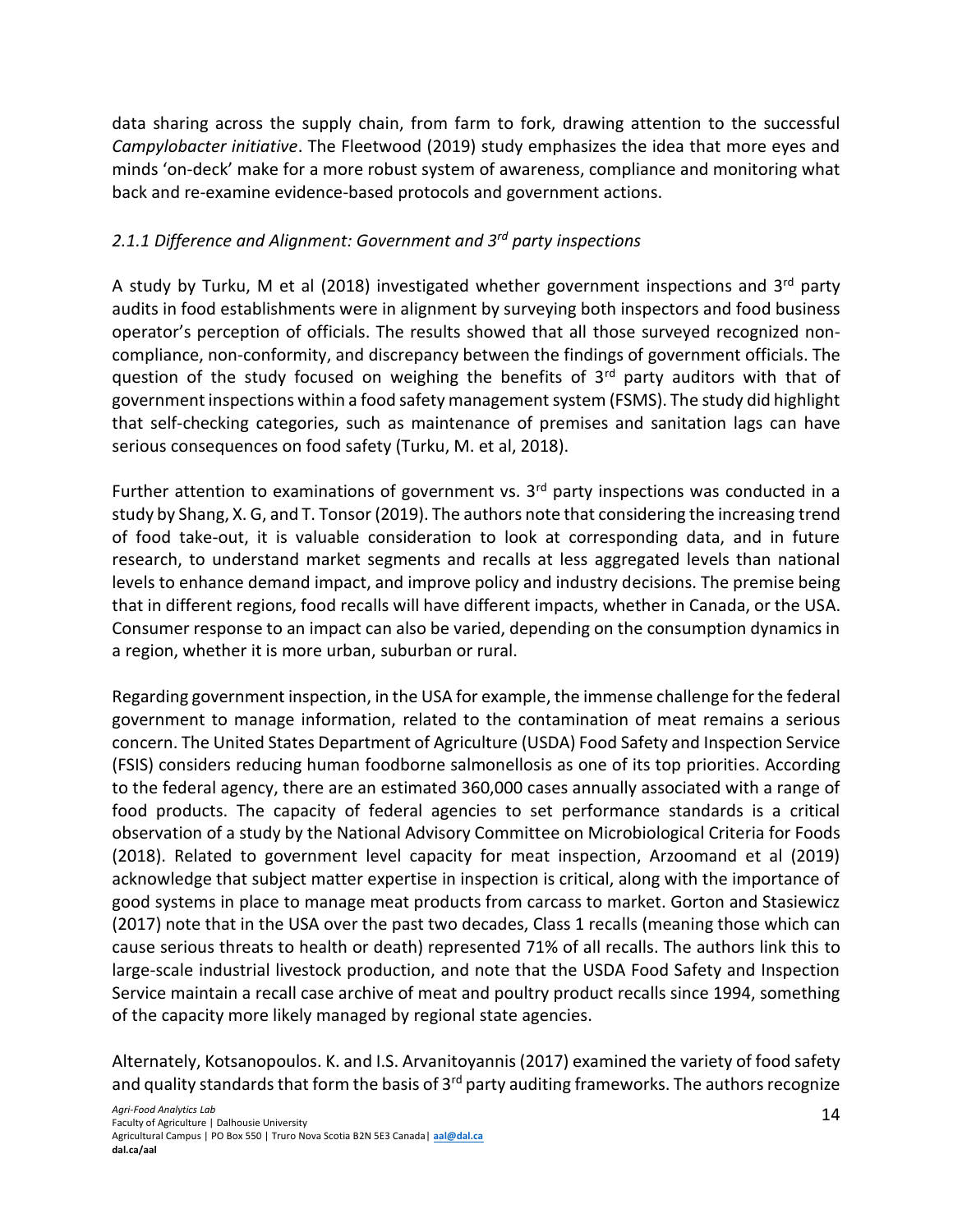the consumer and public safety over food are fueling a range of public and private responses to recent food scandals, but they also note that this growing plethora of frameworks can be confusing and their effectiveness demands on competency, auditor skills and reference points to broader standards. A related USA-based study examines how Certified Food Manager (CFM) training can help ensure proper food safety practices in decreasing risk factors for foodborne illness. Appling et al (2018) evaluated the results of 546 routine CFM inspections on the USA in 2016 and 2017, and found that 'the effectiveness of food safety management depends on the authority of the person in charge, and the added value of inspectors auditing food safety policies and practices (that are likely established at the state or federal level).

An added dimension to the public-private motivation for food inspection is the growing capacity and opportunity for public access or crowd sourced food safety scoring systems. The increasing frequency of people ordering take-out foods, coupled with the risk of foodborne disease is leading to growing concern with food service establishments. In cities such as Toronto, local public health departments have increasingly publicized food establishments' health inspection scores, while an Ohio, USA-based study found that easy-to-understand, colour-coded system did have an impact on the performance of food establishments (Choi, J., R.L. Scharff, 2017).

#### <span id="page-15-0"></span>**2.2 New Technologies: Nanotech, Warning Systems, NIR spectroscopy**

Food inspection technologies are numerous and rapidly evolving. An analytical tool that is highly sensitive, specific and reproducible in food inspection are nanozymes, which work at the microscopic scale in detecting quality characteristics. While in early stages of development, there are public concerns over food inspection that are highly specific and reproducible. Nanozymes can be a tool of quality and safety detection even at the agricultural level due to detailed detection. What remains is an in-depth understanding of the principles for food quality, therefore keeping the application currently at the empirical level (Huang, L, et al, 2019). This being said, early warning systems and advances in food inspection technologies are being driven by proactive collaborations between subject matter experts (Allain, V. et al, 2018), often involving the inspection of meat and poultry products.

Related to meat inspection, Barbin et al (2019), looked at near-infrared spectroscopy (NIR) as a potential technique to analyse different cuts of meat. The investigation considered whether NIR is a convenient tool for quality evaluation of deli meats. The tool can detect chemical components in samples, eliminate subjective analysis by food processors alone, and construct real-time data on meat products for documentation, traceability and labelling. The combination of human experts and complimented by new technological tools, could lead to major advances in food inspection effectiveness.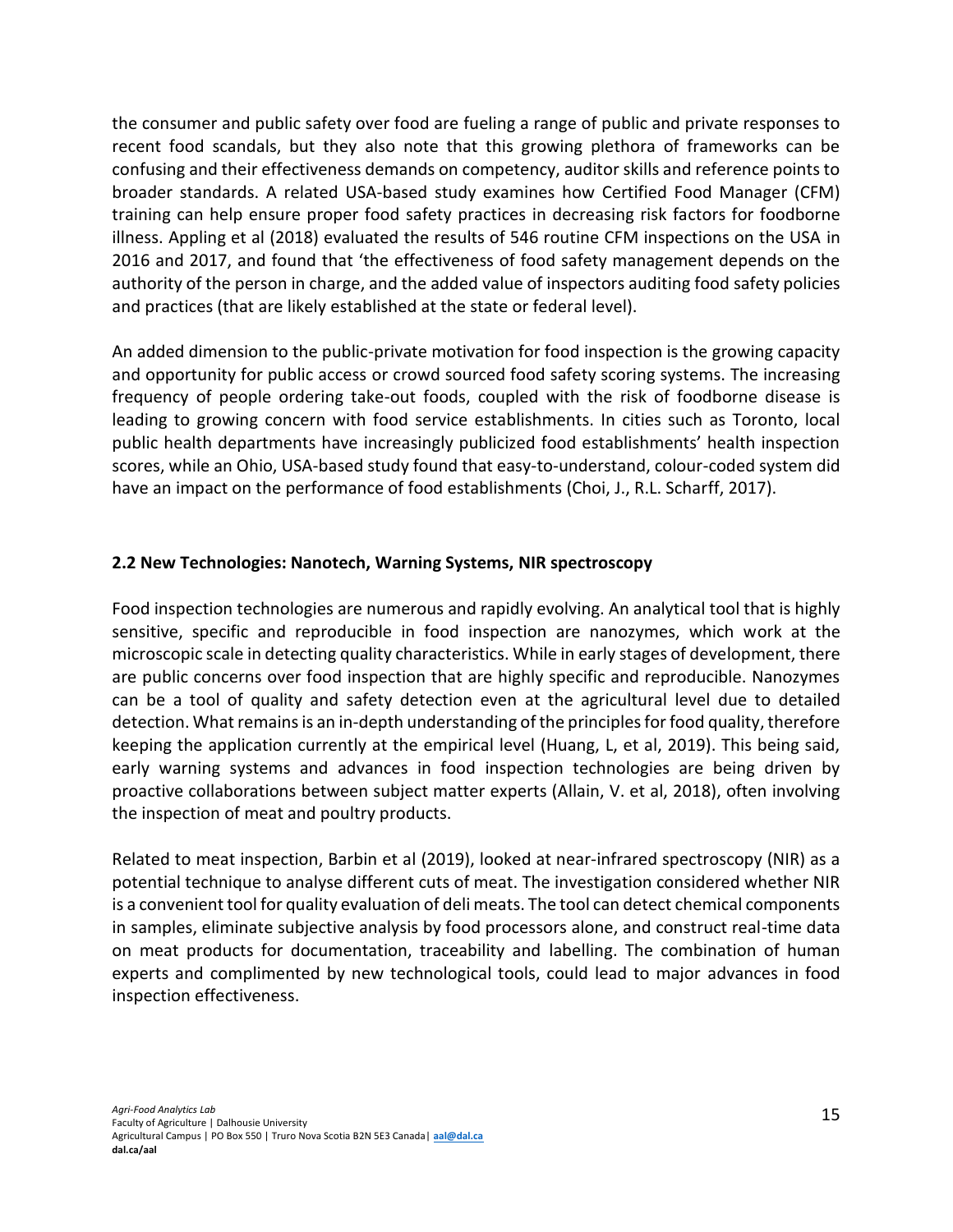#### <span id="page-16-0"></span>**2.3 Small Business Capacity in Food Inspection**

Amidst government inspection mandates, frameworks, policies, and protocols, and the ability of 3<sup>rd</sup> party inspectors to provide additional eyes to the food supply chain, the reality is that in Canada, the majority of food businesses, which are SMEs, need the ability to navigate new advances in food inspection.

With the SFCR, food industry licensees will be required to have at least a Preventative Control system in place and in most cases, to have a written Preventative Control Plan. Some small businesses have clients (such as retail chain stores) that require them to have HACCP or some kind of quality control system in place. HACCP is a major international standard, and while small food business owners are required to follow best practices, those are often voluntary. Torma et al (2019) identify problems with voluntary systems compared to compulsory systems, especially with small food business operations. The study found that several small operators, in this case, from a study in northern Europe, have persistent challenges in complying with several own-check programs and HACCP despite issued instructions and on-site guidance. The authors note that across the EU, and especially for small food businesses, that inspection standards, especially those driven by self-assessment, have greater simplified communication to increase ease of use and understanding.

In a related study from northern Europe (Finland), Kaskela et al (2019) draw attention to the importance of disclosure systems to draw attention to food inspection weaknesses and noncompliance with food safety rules and regulations. The authors note that food business operators (FBOs), can have risk perceptions in disagreement with government standards because several operators work in a business-to-business environmental, where 3rd party certification is required, and may diminish the importance of disclosing results to government officials. The research results, highlight in the EU context, that there are several layers of interaction related to food inspection, from government standards, through to market based, often business-to-business practices which may not be coordinated with broader food safety policies. A robust disclosure system advocated by the authors would increase correction of non-compliance. How might this combination of private sector 3rd party inspection, business-to-business coordination, and alignment work within Canada's new SFCA/SFCR landscape?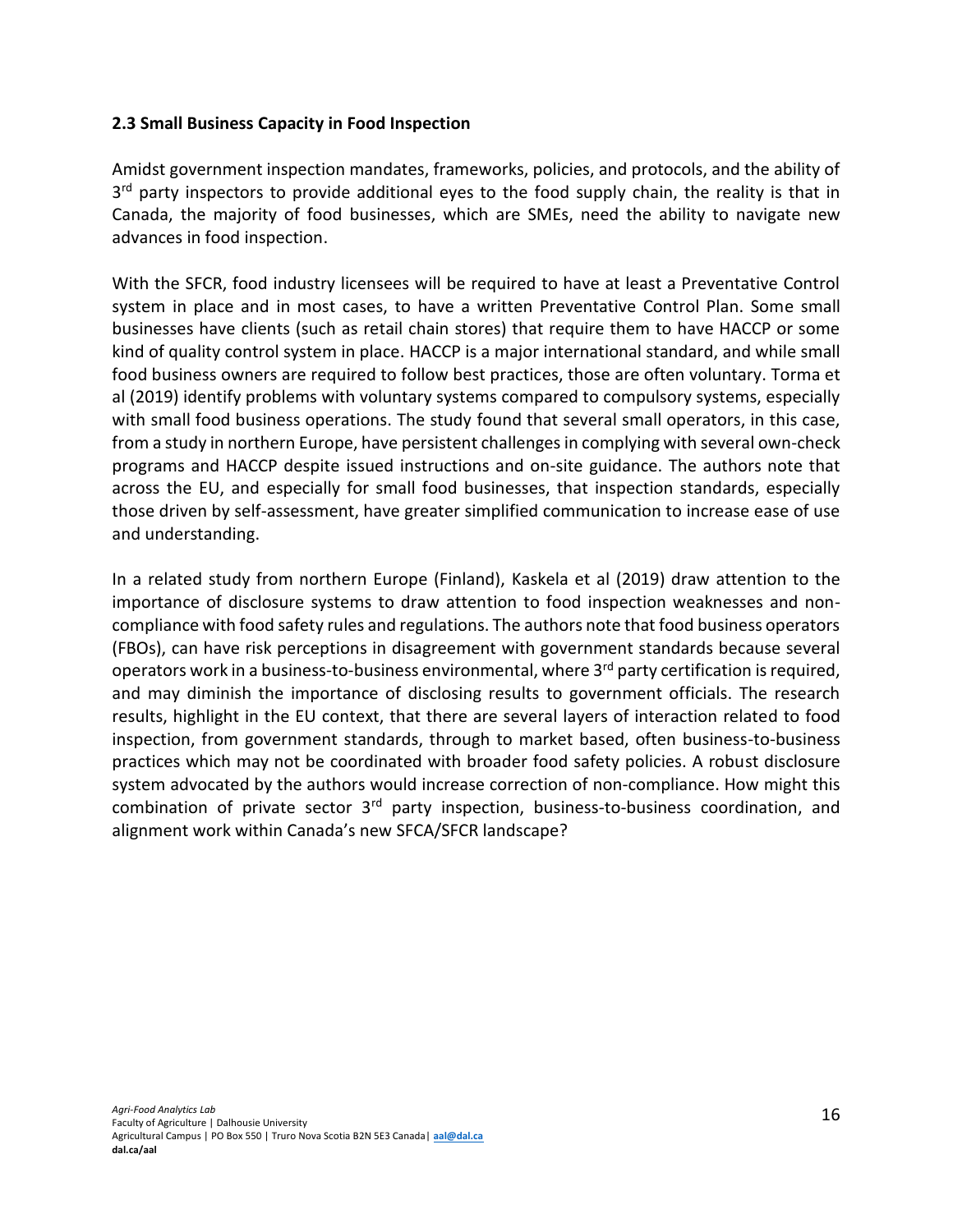| <b>Leading Themes</b>                                                                      | <b>Leading Jurisdictions</b> | <b>Complexity of Use/Transfer to</b><br>Canada $-1$ (being easiest) to 5<br>(being most complex and<br>difficult)                                                                                                      |
|--------------------------------------------------------------------------------------------|------------------------------|------------------------------------------------------------------------------------------------------------------------------------------------------------------------------------------------------------------------|
| Data<br>management<br>(government, 3 <sup>rd</sup> parties, SMEs)<br>(Truku, 2018, others) | USA, EU, International       | 2, dependent on the region of<br>Canada, coordination between<br>federal, provincial and municipal<br>authorities, and food business<br>operators.                                                                     |
| Local-regional-federal-intl<br>coordination (training)                                     | USA, EU, International       | 3, depending on the allocation of<br>resources to<br>training<br>for<br>inspection, and availability of 3rd<br>party inspectors.                                                                                       |
| (NIR,<br>nanotech)<br><b>New</b><br>tech<br>(Huang, 2018)                                  | USA, EU, International       | dependent<br>4,<br>on<br>new<br>technological applications<br>in.<br>early stages of development,<br>some more specific to sub-<br>sectors, such as meats and<br>seafood, where inspection is<br>often more rigourous. |

#### <span id="page-17-0"></span>**2.4 Summary and Key Observations: Section 2 - Top leading themes**

A leading consideration in recent literature, primarily from leading OECD jurisdictions in North America and the EU, is whether food safety inspection benefits more from government or 3<sup>rd</sup> party inspectors, or some new combination of the two. In the UK, one study highlighted the importance of 'more eyes' on deck to build the robust, collaboration checks and balances towards a national and regional food safety regime. Several recent studies have looked at inspection in light of changing food consumption trends, of which take-out and ready-to-eat (RTE) meals are growing in popularity. Many studies agree that effective inspection systems need effective managers of food business operations, and the ability to work with inspectors in providing the information required. Crowd-sourcing might also find a growing contribution to inspectors, and restaurant reviews and social media commentaries can raise flags to inspection agencies as to growing risk indicators with certain establishments. Newly emerging technological applications, such as nanotechnology and near infrared (NIR) spectroscopy will allow for faster, and earlier warning systems to detect risk at the microscopic level before problems can spillover into a larger foodborne illness. All these developments also need to keep in mind the landscape of food businesses, and how each is best able to meet new compliance regulations, such as smalland medium- food enterprises in particular.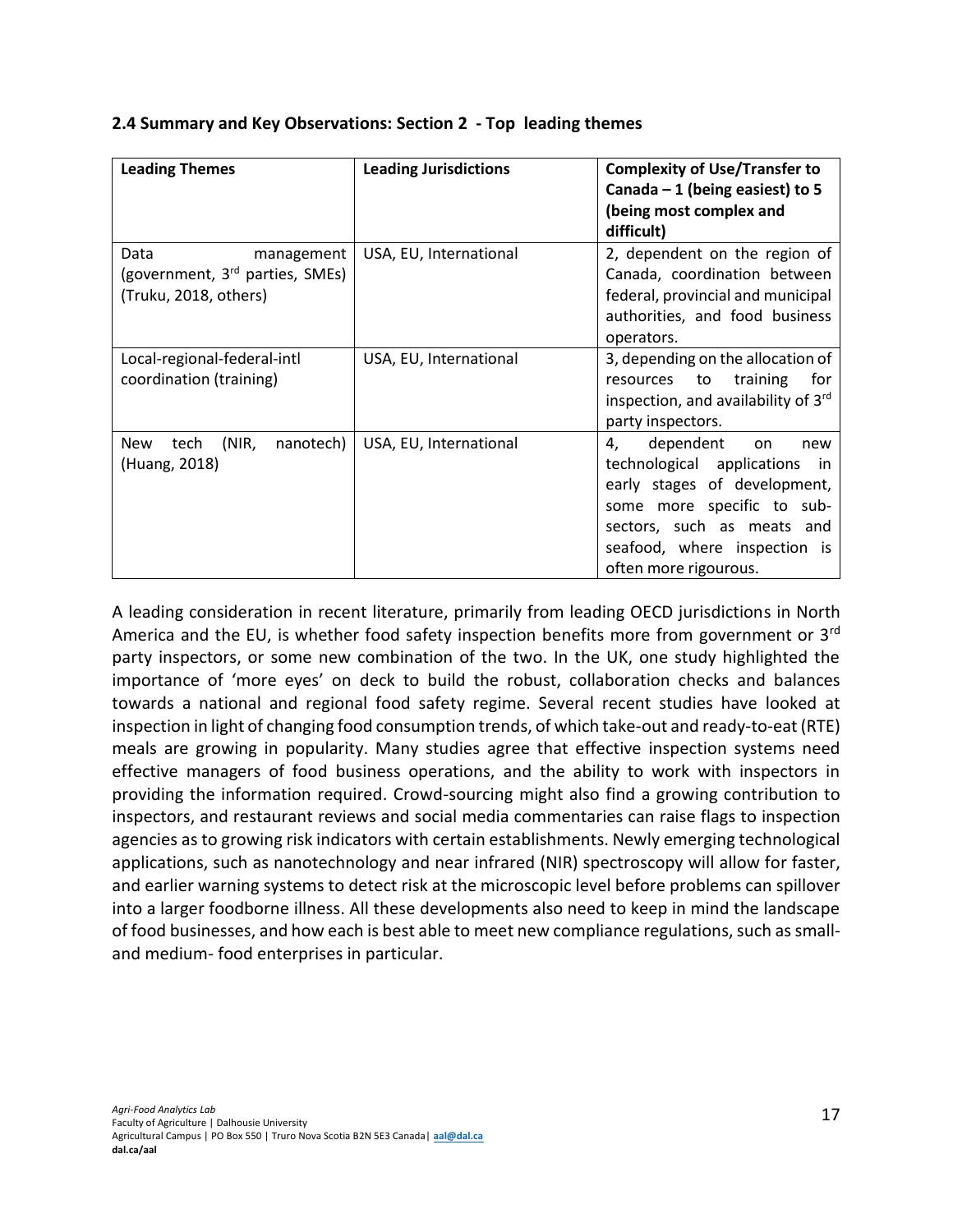# <span id="page-18-0"></span>**3. Digitization/Data Science & Predictive Analytics**

The digital revolution in marketing, information management, big data, analytics and information capture are having a profound impact on supply chains and the implications for food safety. Online markets, especially during the COVID-19 pandemic are booming, from grocers to distribution logistics centres, and the ability of food businesses and retailers to respond to rapidly evolving consumer needs is critical. What will best practices be in this new reality? Where will responsibility lie in managing data ethically amid innovations in terms of food safety. How can predictive modeling, crowd sourced data, industry standards and shared practice be navigated in Canada, for the CFIA, and within the context of the new SFCR?

#### <span id="page-18-1"></span>**3.1 Bayesian Approaches, Deep learning, and NIR modeling**

The complexity of data management systems has significantly advanced in the past two decades in particular, where detailed information across supply chains can be tracked with an array of monitors. Knowing which ingredients and products have greater risk of contamination, and using predictive analysis can be modeled using Bayesian statistics. This methodology was recently used in a case study in the Netherlands in the herb and spice supply chain. These ingredients often enter food products from disparate sources, and if allergens may be present in a finished product, detection analysis requires significant processing capacity to determine origin, something which Bayesian statistics are suited to managing. In the case of herbs and spices, they may be potentially contaminated with pathogens like Salmonella, mycotoxins, pesticides and heavy metals, or physical contaminants such as micro pieces of glass. The Dutch study by Bouzembrak et al (2018) sheds light on the potential use of Bayesian modeling to predict hazards in each level of a spice supply chain. Data incorporated into the model also builds on expertise from European Food Safety Agency (EFSA) and World Health Organization (WHO) monitoring system databases. The authors also note that Bayesian models can be compared with random sampling and other riskbased data techniques.

In another related study by Bouzembrak and Martin (2019), emphasis is placed on how food safety risks are driven by factors including climate, economics, human behaviour. Tracking these supply chain factors in their complexity with a holistic approach that can reveal cause-effect relationships and propose mitigation actions is what the authors propose in the use of a Bayesian Network (BN) approach. The research looked at food safety notifications on fruits and vegetables between India, Turkey and the Netherlands over a 10-year period between 2005-2015. Climate and economic factors were also collected. The BN model used machine-learning algorithms and produced optimization for different hazard categories and demonstrated a prediction accuracy of 95% for food safety hazards in fruits and vegetables (Bouzembrak, Y., H.J.M Marvin, 2019). The study demonstrates how expert knowledge and data management systems can combine within a model to assist food safety risk managers to better understand influencing factors.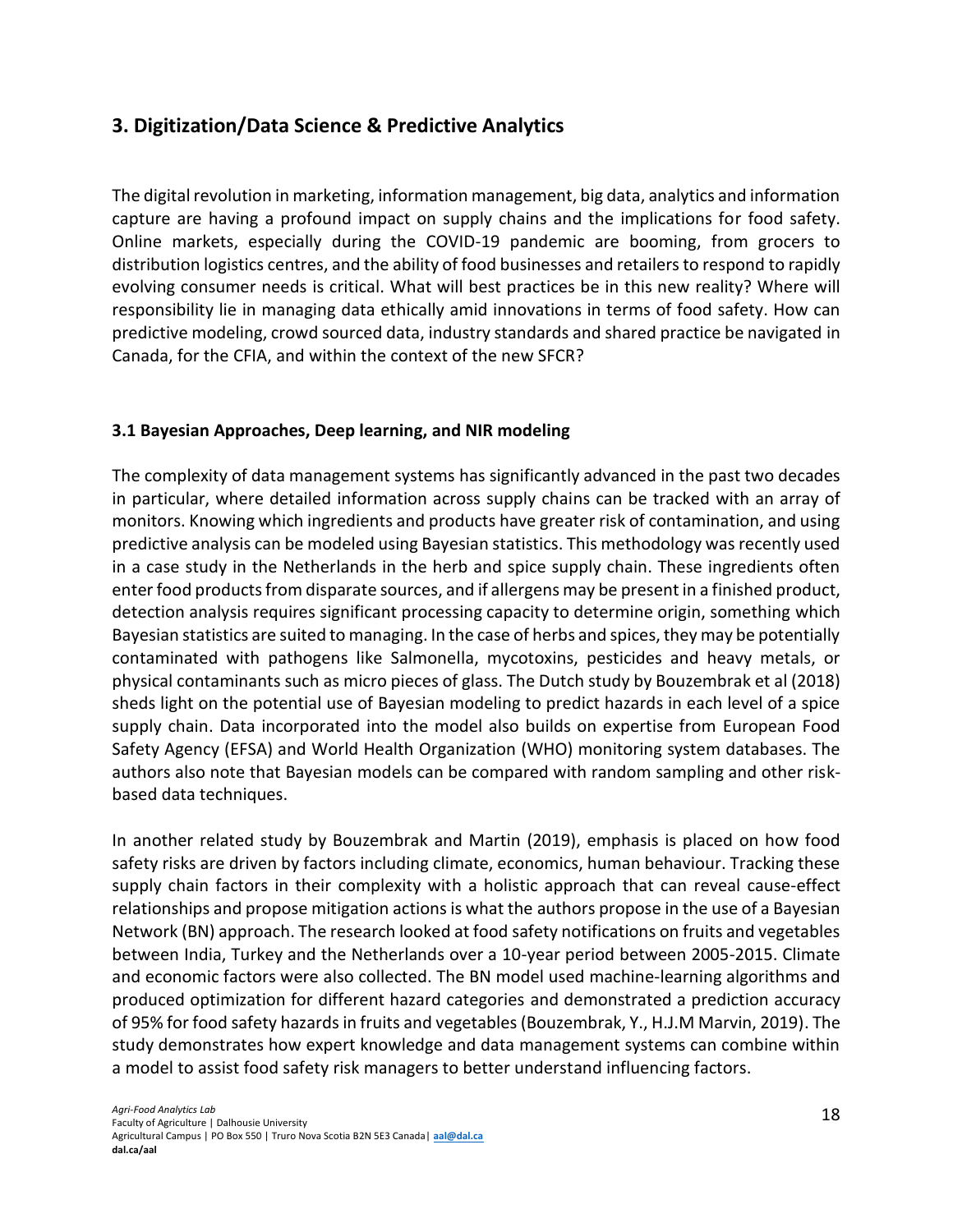Two additional studies focused on the Chinese food sector illustrate further the use of Bayesian data modeling. In a study, Bayesian modeling was combined with a meta-analysis to assess food quality and safety to identify food risks in a Chinese market. The authors, Yang et al (2019) claim that Bayesian modeling can be used by public administrators such as the CFIA to assess quality and safety, and by food manufacturers to evaluate their own products. The authors mention the great deal of attention focused on data management approaches that can handle large volumes of information and trade flows. Related to this, a study by Soon, J. M. (2020) used a Bayesian Network model to predict food fraud products originating from China. The types of food fraud were divided into; artificial enhancement, adulteration, documentation, illegal trade, and other unauthorized activities. The Bayesian model predicted the probabilities of fraud in these categories with 85% accuracy, and the author notes the benefit of BN to border controls and inspections for select target food products.

#### <span id="page-19-0"></span>*3.1.1 Frontiers in Deep Learning Applications and Next Generation Sequencing*

Another large data management methodology gaining attention in food safety management systems is deep learning applications. Zhou, L et al (2019) conducted a literature review of deep learning as a data analysis format to solve food related problems, including quality inspection, and food contamination. The authors considered out deep learning could be used as an advanced data mining tool, and emphasize that 'DL outperforms other methods such as manual feature extractors, conventional machine learning algorithms, and the results indicate that food safety classification and regression problems identified with DL should attract more research efforts in the field of food safety. Zhou et al emphasize that DL in the food system is very early in development, and that to be effective, will require extensive coordination with a range of data sources including imaging, sensory information, and tracking to provide a comprehensive assessment. The study raises the consideration of DL amidst the range of other advances in data management, and applications.

In addition to DL, an advanced data science platform is the use of Next Generation Sequencing (NGS) in applications for food safety and authenticity. NGS platforms are suited for different types of analyses, such as DNA sequencing. NGS is a candidate to become a valuable aid to achieve regulatory compliance and reputation protection particularly for highly complex food matrixes. Hayes et al (2019) claim in their study that NGS is of benefit to consumers for routine analytical checks of authenticity or contamination in the food supply chain. From a CFIA perspective, NGS can be a tool to minimize transaction costs, address non-compliance, and for producers to help with certification check-offs, declare materials and ingredients and differentiate brand integrity. Hayes also adds that 'one criticism on the use of NGS is that it is too data intensive, especially relating to simple, unprocessed foods'. Rather the author notes the value of testing in determining commodity and geographical hotspots. Finally, for NGS to contribute towards food safety testing 'it will be essential that competent testing laboratories become appropriately accredited' (Hayes, E. et al, 2019).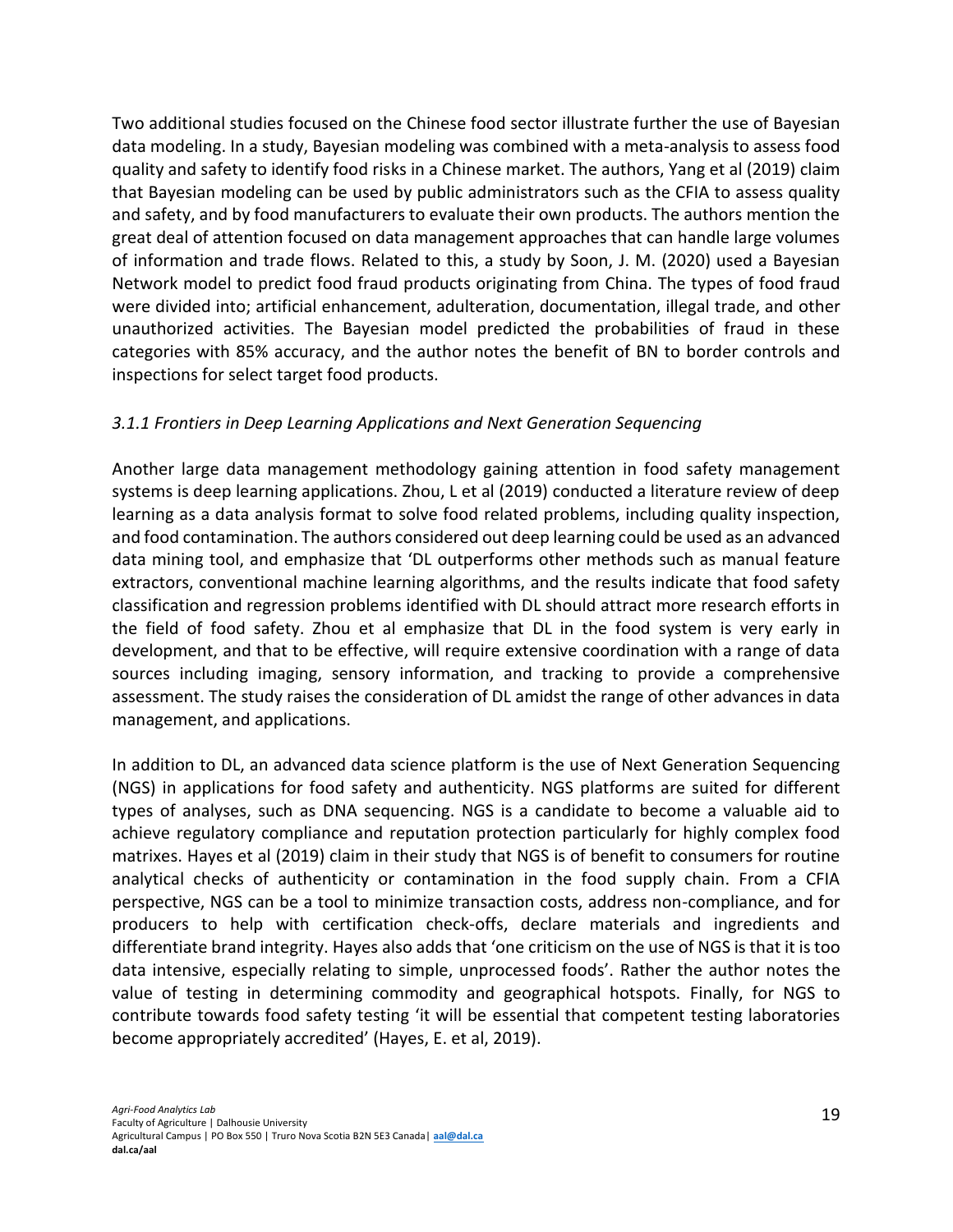#### <span id="page-20-0"></span>**3.2 NIR Spectroscopy, Machine Learning, Data Mining and Multivariate Statistics**

#### <span id="page-20-1"></span>*3.2.1 NIR Spectroscopy, Machine Learning, Food monitoring*

In a study by Richter et al (2019), NIR spectroscopy was used to help identify the origin of vegetables from 6 countries of origin and over 3 years of harvest time were analyzed, and then combined with machine learning tools. When NIR, and machine learning were used with support vector machine classifiers, the country of origin accuracy was 89%. The results demonstrated the potential for NIR (combined with data science applications) as a screening technique for the provenance of vegetables. Given the concern internationally over food fraud of ingredients, and protected origin designations, standards and brand logos, NIR may be the tool to further validate origin.

A range of technologies continue to compete for attention in modern analytical measurement of food integrity, including NIR, mass spectrometry, and chromatography. What Kemsley et al (2019) have drawn attention to is the data management methodology that can handle significant masses of incoming data that can arrives in complex and unwieldy forms. According to the author, there is an assortment of computational methods that are especially suited for dealing with this kind of data, these techniques are multivariate analysis. Kemsley argues that multivariate statistics as the superior method of food safety assessment because the method works with other collection points, and methods such as NIR spectroscopy. Multivariate statistics adds layering to data handling, and this multi-dimensional element is increasingly unavoidable as adulterated foods 'are generally similar in composition to their genuine counterparts' (Kemsley, 2019). In short, the complex challenges facing food safety and authentication require the data management systems that are able to calculate variables and elements beyond the univariate model. This premise is further backed by de Lima et al (2020) where they combined NIR spectroscopy with multivariate analysis to combine physical characteristics detection with a robust statistical analysis. The study demonstrated that NIR combined with multivariate analysis can be a quick and effective method of identifying spice fraud content and avoiding more expensive, time-consuming and complex traditional analysis techniques (de Lima, A et al. 2020).

Related, in a study by Peromingo et al (2020), data mining techniques via decision trees were used to try and predict aflatoxins in cured meats within a HACCP set of protocols. The authors claiming that data mining via decision trees is a reliable and accurate indicator translating into risk mitigation, tracking and proactive response from the food industry.

#### <span id="page-20-2"></span>**3.3 Social sentiment data analysis, data collection + quality**

It is not just the data on the transport and safety of food products, and their ingredients that need to be managed, but also the social sentiment continually evolving amongst consumers. Overbey, K.N. et al (2017) go beyond data science advances in NIR spectroscopy, Bayesian Network approaches, and multivariate statistics to examine the data behind actual behaviour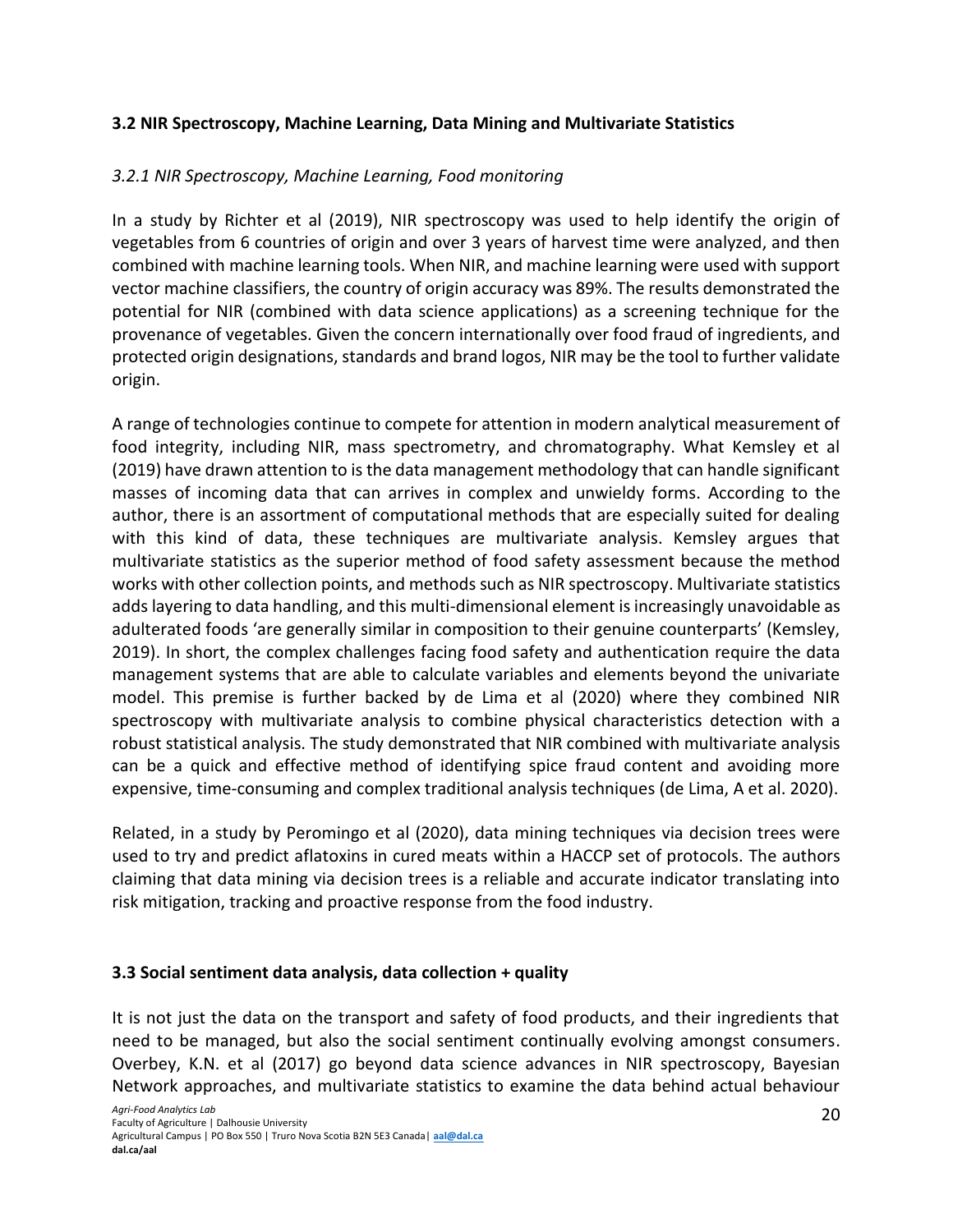change, and the education and training systems required. The authors note that in the USA, each year 48 million people are sickened by different types of foodborne illness, and many are hospitalized and die. The key argument being that foodborne illness cannot be addressed by scientific advancements alone, but by behaviour change, because unsafe practices at the individual level play a crucial role in food safety. Training and education, whether facilitated in greater part in Canada by local agencies, needs to combine traditional and new social media platforms (and the collected data to improve processes). Overbey writes that messaging via content on social media posts to readers can encourage interaction via questions and comments. The study highlights that best practices for social media use are still not fully established, and more controlled studies on impact and benefit in the food safety space are still required.

To further illustrate the importance of data tracking and quality, a study by Gomes-Neves et al (2018), looked at food producers (farmers in particular) in Portugal, seemingly having difficulty providing specific information for food safety compliance. The authors emphasize the need for better forms, systems and training to obtain and integrate the right data from farms to processing. While EU-wide laws can exist, they may not be accurately enforced if submitted data is inaccurate. Gomes-Neves et al write that more effort should be expended (under the EFSA) to train across the food supply chain to provide relevant and valuable information, with the importance to the food chain to protect public health. In the current Canadian context, under the SFCR, the CFIA does not dictate how a company must provide and track their data. While basic templates are provided, there is a caveat that regulated parties may wish to tailor them to suit their business.

| <b>Leading Themes</b>            | <b>Leading Jurisdictions</b>     | <b>Complexity of Use/Transfer to</b> |
|----------------------------------|----------------------------------|--------------------------------------|
|                                  |                                  | Canada $-1$ (being easiest) to 5     |
|                                  |                                  | (being most complex and difficult)   |
| Advanced data<br>management      | Broad range of application       | 4, dependent on the specific type of |
| systems and analytics (Bayesian  | internationally, in cases of     | data management and analytics        |
| model and network approach;      | advanced<br>analytics,<br>data   | system. Most relevant to Canada      |
| Next<br>deep<br>learning;<br>Gen | capacity and infrastructure,     | are those data systems beneficial to |
| Sequencing; Machine Learning;    | skilled<br>and<br>experts<br>are | Canadian trade in our competitive    |
| <b>NIR Spectroscopy</b>          | required                         | food sub-sectors.                    |
|                                  |                                  |                                      |
| Social sentiment analysis        | EU, USA                          | 3, broad spectrum of transfer        |
|                                  |                                  | feasibility to Canada, depending on  |
|                                  |                                  | where most relevant, easier within   |
|                                  |                                  | existing social medial monitoring    |
|                                  |                                  | platforms, and analytics, to greater |
|                                  |                                  | complexity to make connections       |
|                                  |                                  | between noise and signal in social   |
|                                  |                                  | sentiment regarding food safety      |

## <span id="page-21-0"></span>**3.4 Summary and Key Observations - Section 3 – Top leading themes**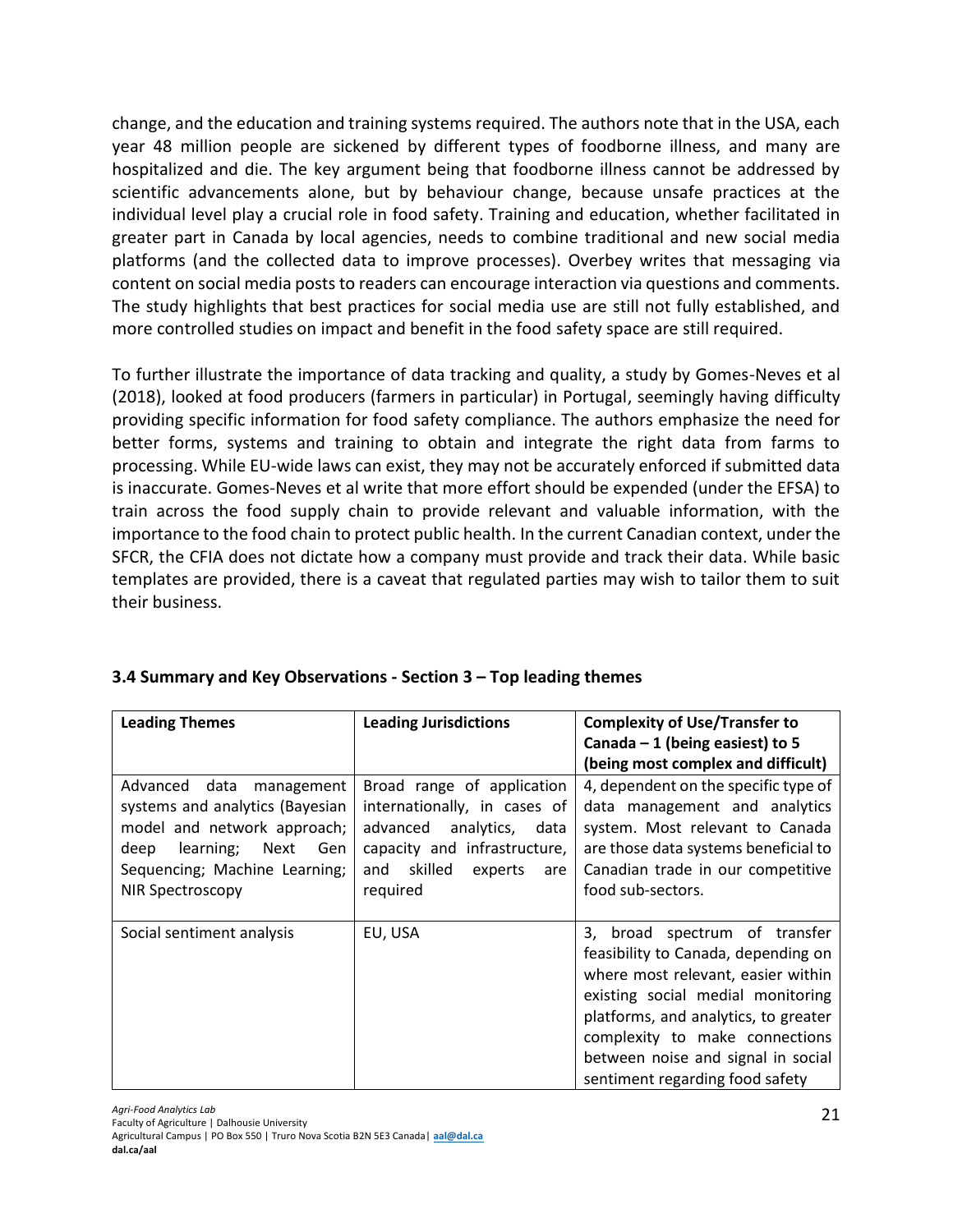Many of the recent studies on the digital, e-commerce, and analytics frontier of food safety and science seem to be attempting to come to grips with methods, programs, and models to be able to handle the massive amounts of data that the food industry is confronted with. Several recent studies have looked at Bayesian Network approaches, and one theory as to why, is because this method allows for the input of many cause and effect variables into prediction modeling. Rapid developments in predictive analytics, machine and deep learning, and artificial intelligence software, are programs aimed at attempts to make sense of patterns. Data management, when combined with tracking tools, such as NIR spectroscopy, food monitoring indicators, social sentiment analysis, and Internet-of-Things tracking devices can all potentially contribute to prediction tools that optimally would enhance human judgement, whether by government food safety regulators, or private sector food companies.

# <span id="page-22-0"></span>**4. Labelling and Packaging**

This section is focused on new developments in labelling and packaging technologies to support greater food safety. Examples of new packages that are more sustainable, minimize plastic waste, meet carbon emission standards, and also provide indicators of food perishability are featured. Researchers are examining the information on packaging labels for consumers regarding safety. Some have exampled what new EU plastic waste directives will imply for food safety standard protocols. The details are contained below.

## <span id="page-22-1"></span>**4.1 Active-Responsive Packaging**

## <span id="page-22-2"></span>*4.1.1 Active vs. Responsive Food Packaging – Progress and Technology*

The food industry is increasingly facing a broad range of measures directed at reducing packaging waste, primarily in the form of plastics. However, at the same time, the convenience of plastic is undeniable, and furthermore, food safety will need to be ensured with any new sustainability regulations in development.

Yildrim, S. et al (2018) examined the use of the term 'active packaging in the food industry. The authors pinpoint the consumer drive for safer, healthier, and higher-quality food, with long(er) shelf-life, convenience and transparency. According to the study, 'active packaging' is an innovative approach to food product containment. EU regulation defines the term as systems that interact with the food in such a way as to incorporate components that release or absorb substances. Active packaging systems can either 'absorb' or 'emit', adding compounds or removing them, such as carbon dioxide, oxygen, ethylene or odor. The use of active packaging also goes with the trend towards less adulteration of the food itself through additives and preservatives.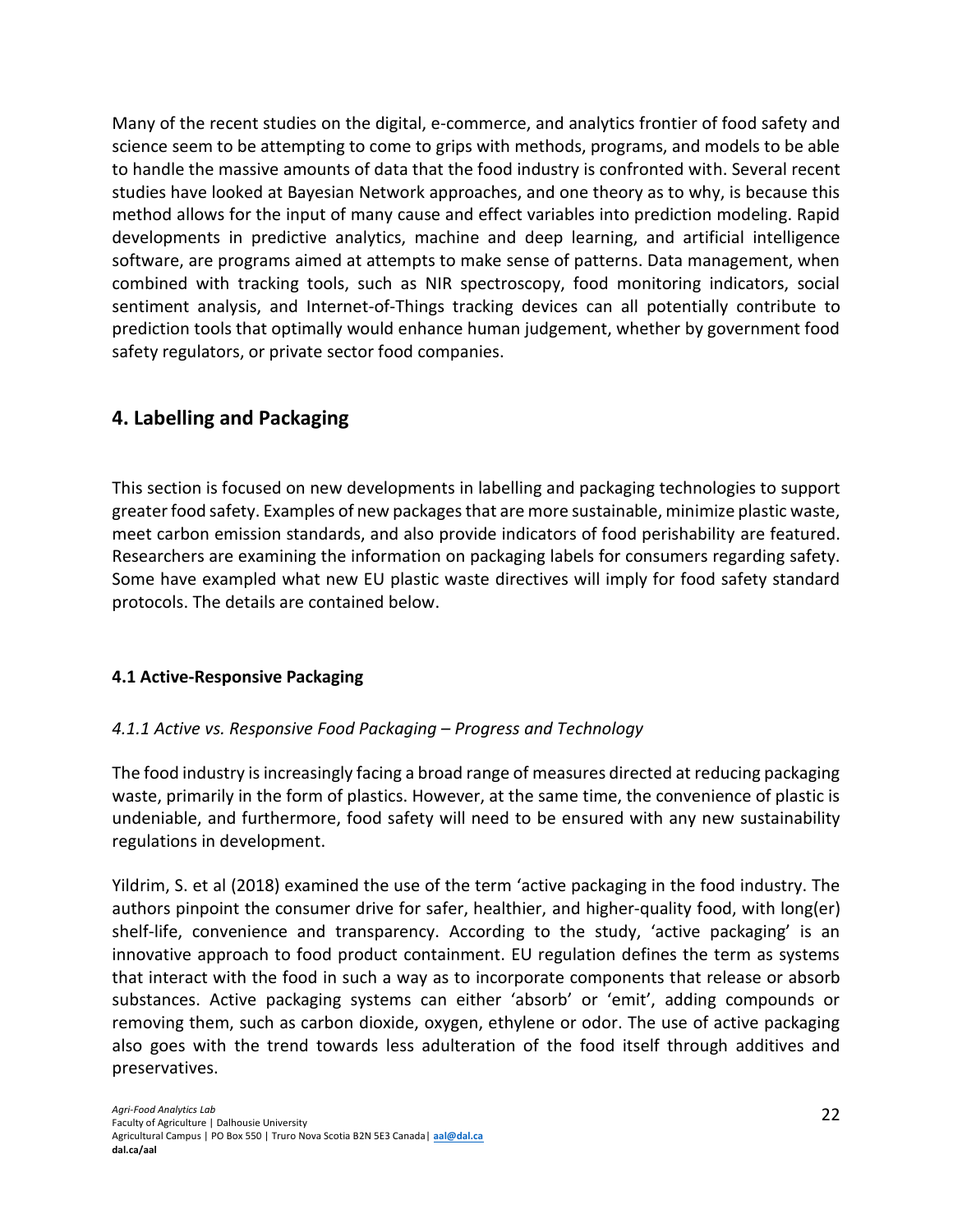Alternately, in a recent study by Brockgreitens and Abbas (2016), the authors reviewed the different definitions and classes of food packaging technologies, and identify 'responsive food packaging' as emerging in the field, and unlike active packaging, can respond to stimuli in the food or the environment to enable real time food quality and safety monitoring and/or remediation. The authors look at the developments of stimuli responsive materials, and the challenges and future direction to translate research into commercially-viable products. According to the study, responsive packaging will at once be able to reduce spoilage, food waste, recalls and illness outbreaks. From a policy perspective, it is important to consider whether this innovation will be driven by consumers, food brands or regulatory agencies such as the CFIA.

# <span id="page-23-0"></span>*4.1.2 Food packaging – Review and Future Trends*

Food packaging needs to face the many demands of a modern consumer marketplace. Oxidation, microbial spoilage, and metabolism are some of the main causes of deterioration in foods during their production, transport, processing, storage, and marketing. These processes directly relate to loss of food quality (including safety), and influence retailer and consumer buying decisions, and public health. Authors Han, J et al (2018), recognized that food packaging needs to continue evolving rapidly to meet the multiple pressures of a demanding consumer public.

A popular and growing category is RTE food items, at grocery stores and in food retail. RTE as well as cook-serve, cook-chill, and cook-freeze food products have grown in popularity. The packaging technologies in which foods are cooked, chilled, refrigerated for storage, and reheated before serving are of prime importance. Packaging material influences cooling rates, and improper handling may also contaminate with foodborne pathogens. In a study by Coorey et al (2018), the authors draw attention to the phenomenal growth of RTE and ready-to-cook food products, and the fact that many of these foods in the recent past have cost governments billions of dollars in illnesses. Emphasis is focused on the cooling rate as a critical control point, in any HACCP-guided plan during product packaging development. Furthermore, foods need to be sealed in proper materials and formats to minimize post-processing contamination. The study concludes with a caution to the limited research on cooling rates related to the risks of foodborne pathogens, and even less on food packaging materials cooling rates, something of consideration for the SFCR/SFCA, and the CFIA.

A 2019 study by Lemos-Junior et al, draws attention to the rise in popularity of Polyethylene Terephthalate (PET) packaging, that replaced glass packaging for soft drinks over a relatively short amount of time. The authors however draw on the growing recognition of the consumer and societal backlash growing against plastic bottle waste, and the pressure for industry to reuse plastic bottles. Shedding light on the use of HACCP principles as a guiding framework, Lemos-Junior et al point out that a HACCP plan within a bottling company can have remarkable improvements in terms of safety and quality of plastic bottle recycling and reuse. Each country (USA, Canada), and region (EU, Asia), will face their own immediate consumer and societal pressures related to packaging, shelf-life, and methods to ensure food safety (Chen, Y. et al, 2020).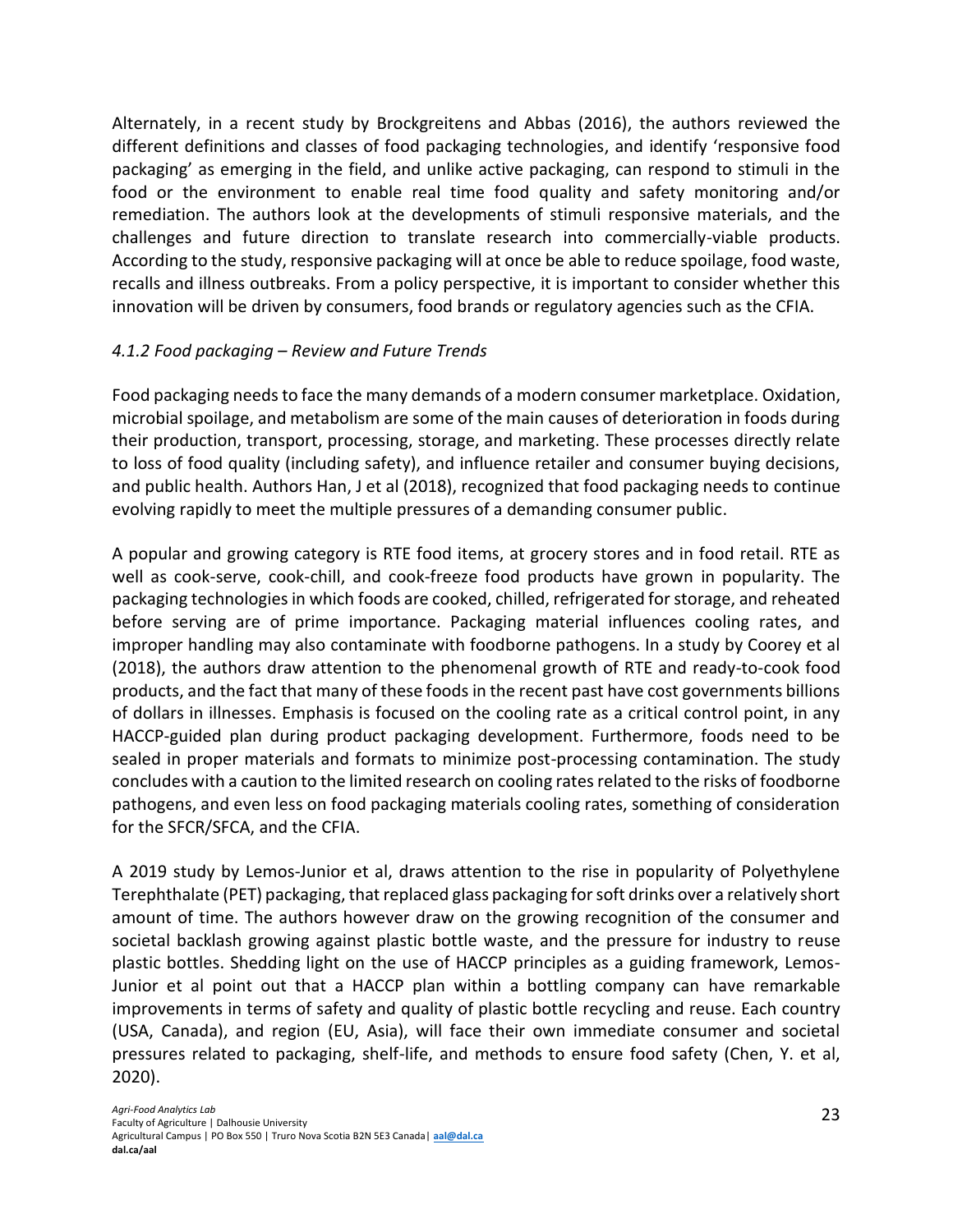A final example of innovation in packaging is modified atmosphere packaging (MAP), a variant of active packaging, commonly used for perishable food products such as seafood in order to inhibit or delay microbial growth and extend shelf life. Kuuliala, L. et al (2018) make the link to the use of data analysis to help in a range of storage and packaging applied to the specific challenge in seafood being shipped. MAP allows for the identification of volatile organic compounds (VOCs) related to spoilage. MAP, combined with multivariate statistics provides analytical methods for the characterization and selection of relevant spoilage indicators.

## <span id="page-24-0"></span>**4.2 Labelling: Consumer Information and Compliance**

A study in 2019 by Tinacci, L. et al, examined compliance with current EU labelling regulations, and those products identified as having substitution incidents, in this case, specifically, processed herring in the Italian market. Over 120 samples of herring were examined and their labelling reviewed. The findings of the study were positive, in that substantial labelling compliance and the absence of mislabelling incidents confirmed high levels of food business operators (FBOs) training and control systems to protect and enhance consumers informed choices (Tinacci, L. et al, 2019). The study does come from the context of previous incidents because the nature of seafood products often makes the recognition of species difficult if not impossible to identify in certain cases. In this respect, seafood traceability and proper labelling are key aspects to protect consumers health and food safety. The authors go further in emphasis on the laws and regulations of the EU outlining requirements for the integrity of the seafood supply chain.

Also examining food labelling regulations, in this case, Neill, C.L. and R.B Holcomb (2019) examine the USA-based Food Safety Modernization Act (FSMA), introduced in 2011, that emphasises food safety focused on prevention rather than response to contamination. This is recognized as also in line with the GFSI. The new food safety results created under FSMA give the USDA direct oversight over 80% of the US food supply chain. The authors draw particular attention in the USA to farm produce from smaller farms, often selling directly to farmers markets. The FSMA has a Produce Safety Rule (PSR), which further introduces new on-farm requirements to reduce the risks of pathogenic bacteria, viruses, and parasites in fresh produce. Fruits and vegetables are growing in demand across the USA and Canada, and the need for related and advanced food safety protocols need to match this reality. The underlying value of this study is to demonstrate throughout the supply chain, to farmers, farmers markets, retailers and consumers, the strength of regulatory labelling to increase awareness, education and confidence (Neill, C. L., R.B. Holcomb, 2019).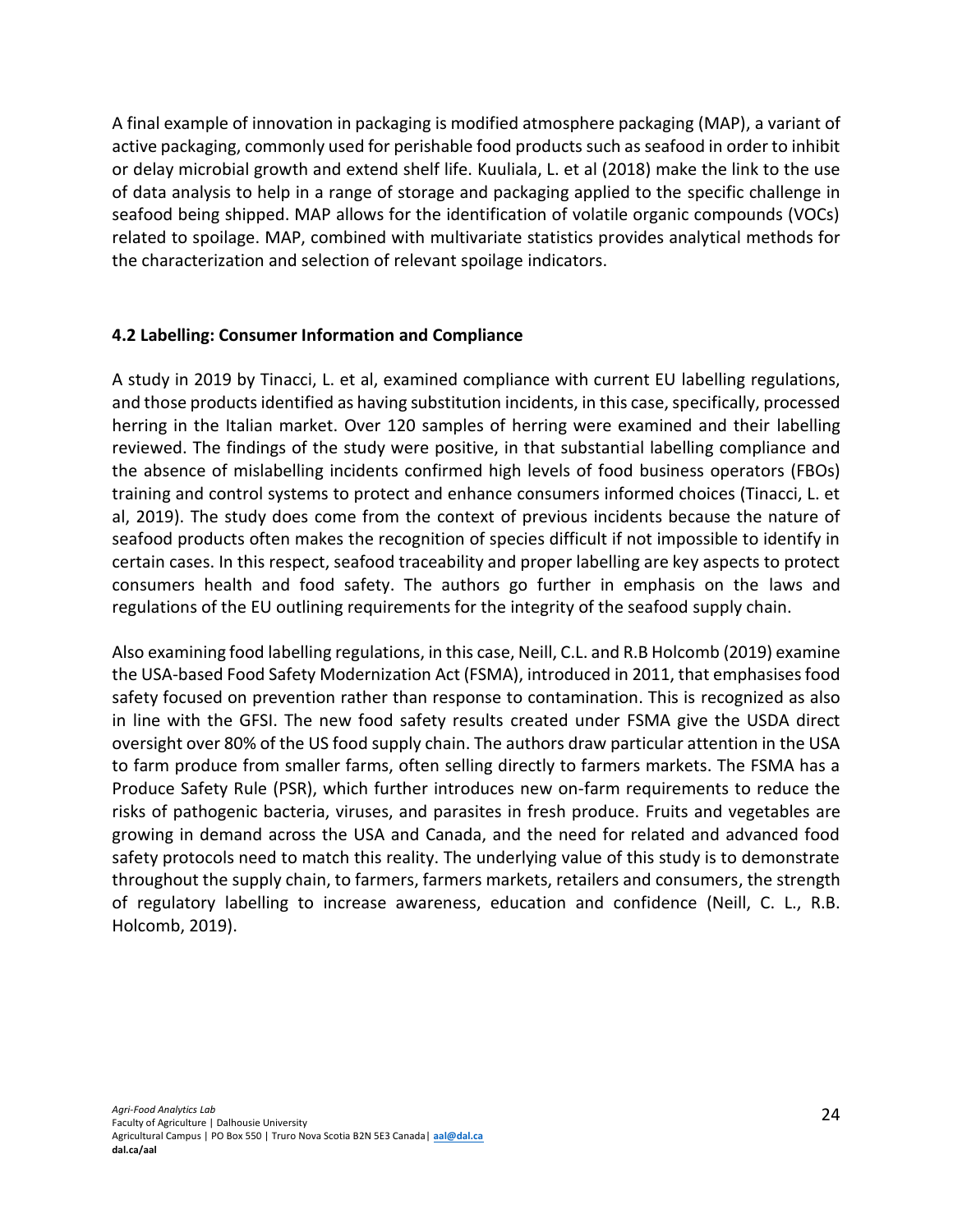| <b>Leading Themes</b>              | <b>Leading Jurisdictions</b>   | <b>Complexity of Use/Transfer to</b> |
|------------------------------------|--------------------------------|--------------------------------------|
|                                    |                                | Canada $-1$ (being easiest) to 5     |
|                                    |                                | (being most complex and              |
|                                    |                                | difficult)                           |
| innovation<br>(active<br>Packaging | EU, USA, International         | 3, with a large spectrum of          |
| Yildrim,<br>2018;<br>packaging,    |                                | transfer feasibility and demand,     |
| responsive<br>packaging,           |                                | depending on the specific            |
| Brockgreitens and Abbas, 2016;     |                                | packaging innovation.<br>Some        |
| modified<br>atmosphere             |                                | already in existence in Canada,      |
| packaging, Kuuliala, 2018)         |                                | other applications, such as          |
|                                    |                                | modified atmosphere packaging        |
|                                    |                                | may be led by sub-sectors, and       |
|                                    |                                | particular brands<br>for<br>by       |
|                                    |                                | particular products.                 |
| Ready-to-eat foods packaging       | EU, USA, Canada, International | 3, likely driven by specific         |
| (Coorey, 2018)                     |                                | regulatory<br>and<br>consumer        |
|                                    |                                | concerns about RTE food safety.      |
|                                    |                                | HACCP standards can provide          |
|                                    |                                | experience for food business         |
|                                    |                                | operators                            |
| Case Studies from USA/EU:          | EU, USA                        | 4, driven largely by case specific   |
| Seafood; FSMA, Produce Safety      |                                | relevance to Canadian food           |
| Rule<br>labeling<br>(Neill<br>and  |                                | businesses and their labeling        |
| Holcomb, 2019)                     |                                | needs and preferences, such as       |
|                                    |                                | Canadian seafood or produce,         |
|                                    |                                | and related risks of fraud.          |

#### **4.3 Summary and Key Observations - Section 4 – Top Leading Themes**

Food packaging is increasingly coming under scrutiny, not necessarily for food safety reasons alone, as many consumers and food companies internationally are placing pressure on reducing the immense plastic waste that goes with the convenience of easily transportable and light food containers. Leading studies on packaging draw attention to active and responsive packaging as containers can be alert to the changing chemistry of foods, their perishability, and indication as to any spoilage. Along with growing consumer demand for more sustainable, reusable packages, there is an equal trend towards less adulteration, and less use of additives and preservatives, making for an elaborate mix of challenges for the modern food processor. Labelling in turn has an important role in conveying to the food retailer and consumer risk associated with a product. Consumer education about labelling, and its benefit to greater awareness of food safety risks was also reviewed in the current literature.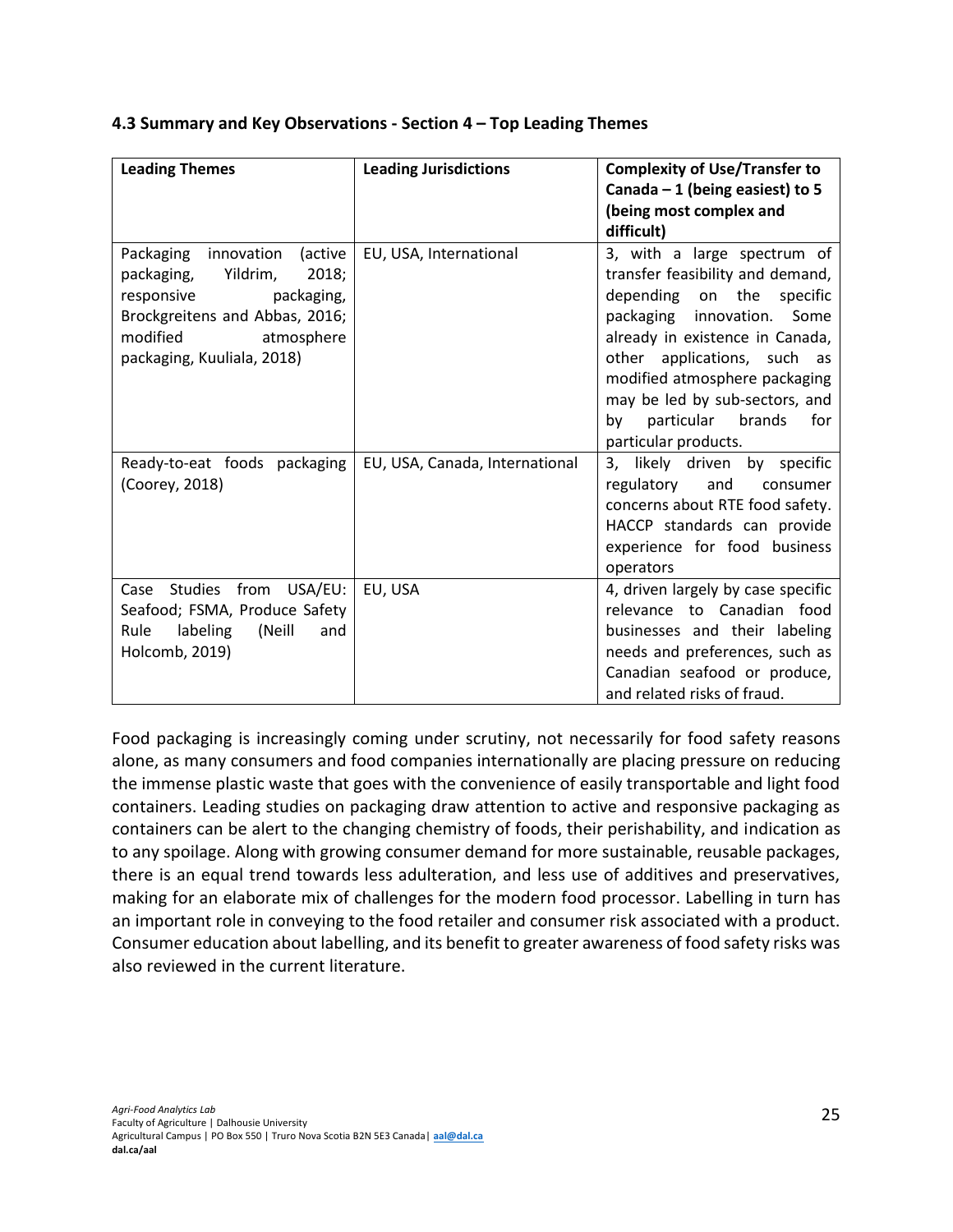# <span id="page-26-0"></span>**5. Risk and Preventive Controls Management**

In this final section, an extensive scan of both risk assessment and preventive controls management are reviewed.

#### <span id="page-26-1"></span>**5.1 Training, Food Safety, Organizational Culture and Change**

#### <span id="page-26-2"></span>*5.1.1 Training and Education*

In the context of food safety, prevention has been a driving mantra, rather than crisis management. International attention has been towards the training, organizational coordination, and culture that goes with best food safety practices. International regulations have also sought to coordinate efforts. In a recent study by Crandall et al (2017), the author draws attention to the Global Food Safety Initiative (GFSI), established by the Consumer Goods Forum in 2000 to increase food safety globally and to attempt to harmonize regulations. In 2013, more than 15,000 GFSI-certified food producers provided input on whether the initiative had lived up to expectations. The findings were surprising. 74% of food manufacturers would go through the GFSI certification process, even if it was not required by retailers because the process reduced the number of 3<sup>rd</sup> party audits, and improvement manufacturers internal programs. The study was primarily conducted within North America so certain limitations are recognized, but a key take-away from respondents was the cost savings inherent to their experience with the GFSI, especially for small food businesses.

In the USA, another adult education training program focused on behavioural change in food safety was examined by Zan, H. et al (2019). Using a cost-benefit analysis of the Expanded Food and Nutrition Education Program (EFNEP) in Ohio. The study questions the degree of certainty in how people are educated by the program, the length of time the training is effective for, and the level of risk reduction from behaviour change. The authors recognize the value in disease prevention and cost-savings perspective, important to policy makers on fixed budgets, but also note there are data limitations in measuring the critical modeling inputs of; residents affected, educational retention, and intervention effectiveness. The study makes an important contribution to the literature on food safety training, and the variables to consider.

Young et al (2019) further add to the food safety training literature with an examination of food handling interventions in retail and food service. As in the Zan et al study, this study also recognizes the importance of attitudes, knowledge, and behaviour responsiveness in control populations. What is highlighted in the study is that training and educational interventions are only effective if food handler knowledge is followed by improvement in actual behaviour. A case study from Brazil provides a more structured example of how this can be done. According to de Lima (2019), food safety increased in the practices of food trucks in Brazil when trained food experts were on hand to educate food truck owners, and continue to make frequent visits, make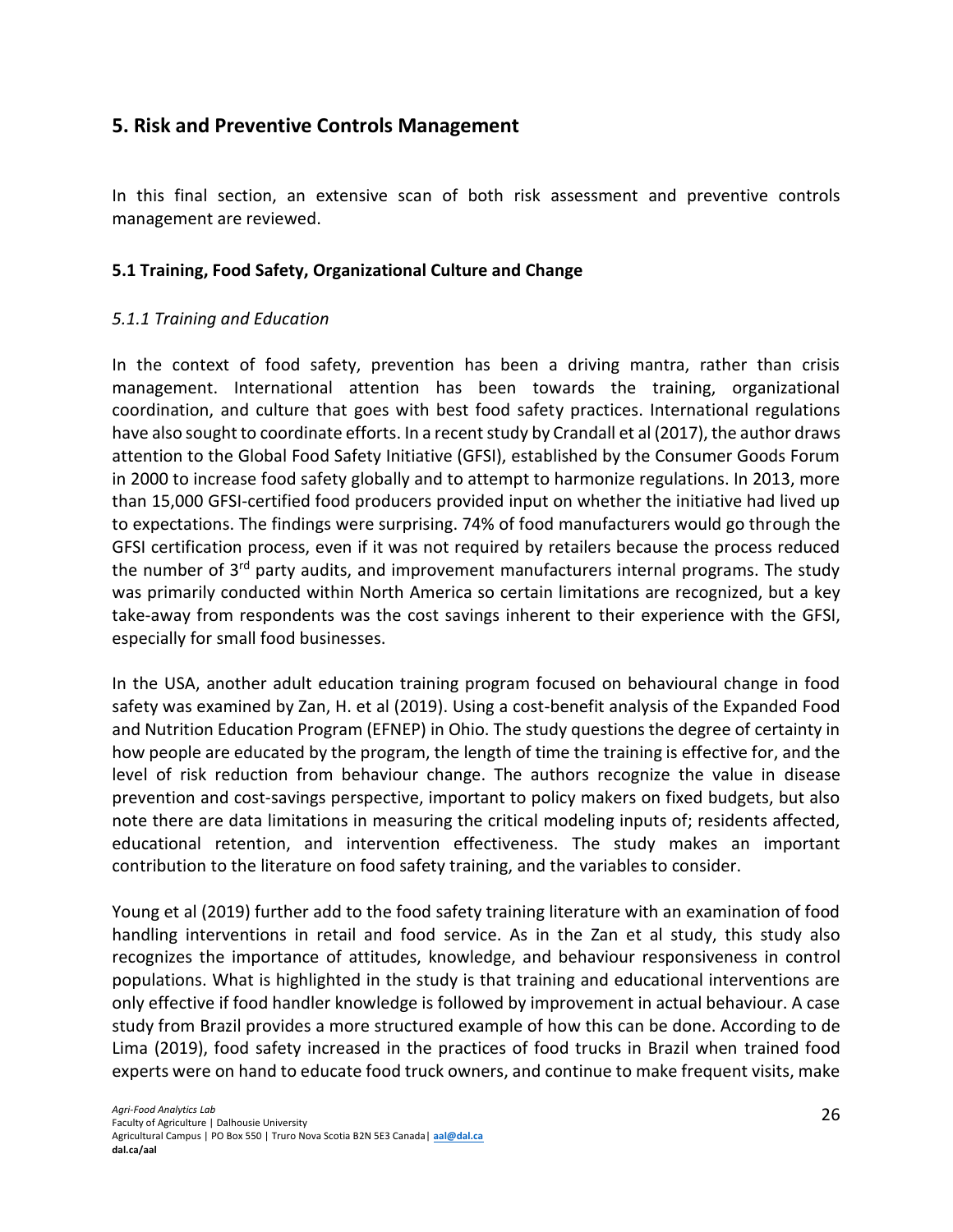unbiased evaluations, set goals, motivate and state motivated, and train under competent standards and protocols. 'Compliance to hygiene practices increased significantly when food safety consultants participated in the program in Brazil' (de Lima, 2019).

Contributing to the study of food safety culture and staff training, Reynolds and Dolasinski (2019), observe that 'most studies reported knowledge increase post intervention (food safety programs), but few report actual behavioural change. Food service is at the frontline of foodborne illnesses. RTE foods have grown in popularity. The WHO has made the prevention of foodborne illnesses a priority, and food service workers play a major role in prevention. The authors contend that 'increased numbers of food safety training programs and government requirements have yet to significantly lower the number of foodborne illness incidents' (Reynolds, J. M.J. Dolasinski, 2019). The study pinpoints the most common risk factors from; food purchased from unsafe sources, poor personal hygiene, improper cleaning and sanitizing, timetemperature abuse and cross contamination.

A recent study by Barnett, J et al (2020) draws attention to communication between restaurant patrons, food safety concerns, and FBOs opening to training staff receptivity to improvements, allergens and adaptation. '[Food] risk conversations seek to establish trustworthy interactions as the basis on which safety can be maximized…understanding the drivers of, and constraints to, initiating risk conversations as well as the qualities of communication that inspire trustworthiness when eating out has important practical implications for the food industry' (Barnett, J et al, 2020). For some perspective, the US-FDA in 2018 advised US consumers to request allergen information when eating out, but only a few states have laws requiring food establishments to display food allergens or provide training to staff.

Chen et al (2020) compared food safety education and training across three countries in three continents, China, the USA and Peru. The premise of the study was that health professionals are not providing sufficient food safety information to their clients, and the issue in the study centred on lack of patient interested, and 'not enough time for professions to provide the education'. Arguably, health professionals may not be the best candidates responsible for education on food safety? US consumers reported health professionals (physicians, pharmacists, dietitians, and nurses) as the most trustworthy sources of food safety information, especially for the elderly, however less than 40% of dietitians and nurses reporting providing this education to high-risk consumers, including pregnant women and the elderly. 45% of physicians reporting not be confident about general knowledge related to foodborne illnesses. 90% of those surveyed considered their food safety knowledge fair to poor (Scheule, 2004). Food safety risk perception (FSRP), among health professionals, consumers, and food business operators is a continually evolving landscape of both perception, lack of knowledge, and awareness. Nardi et al (2020) developed a guideline and rules to shape a better supply chain understanding to enhance food safety throughout the food industry, including for health experts interacting with individuals for public health.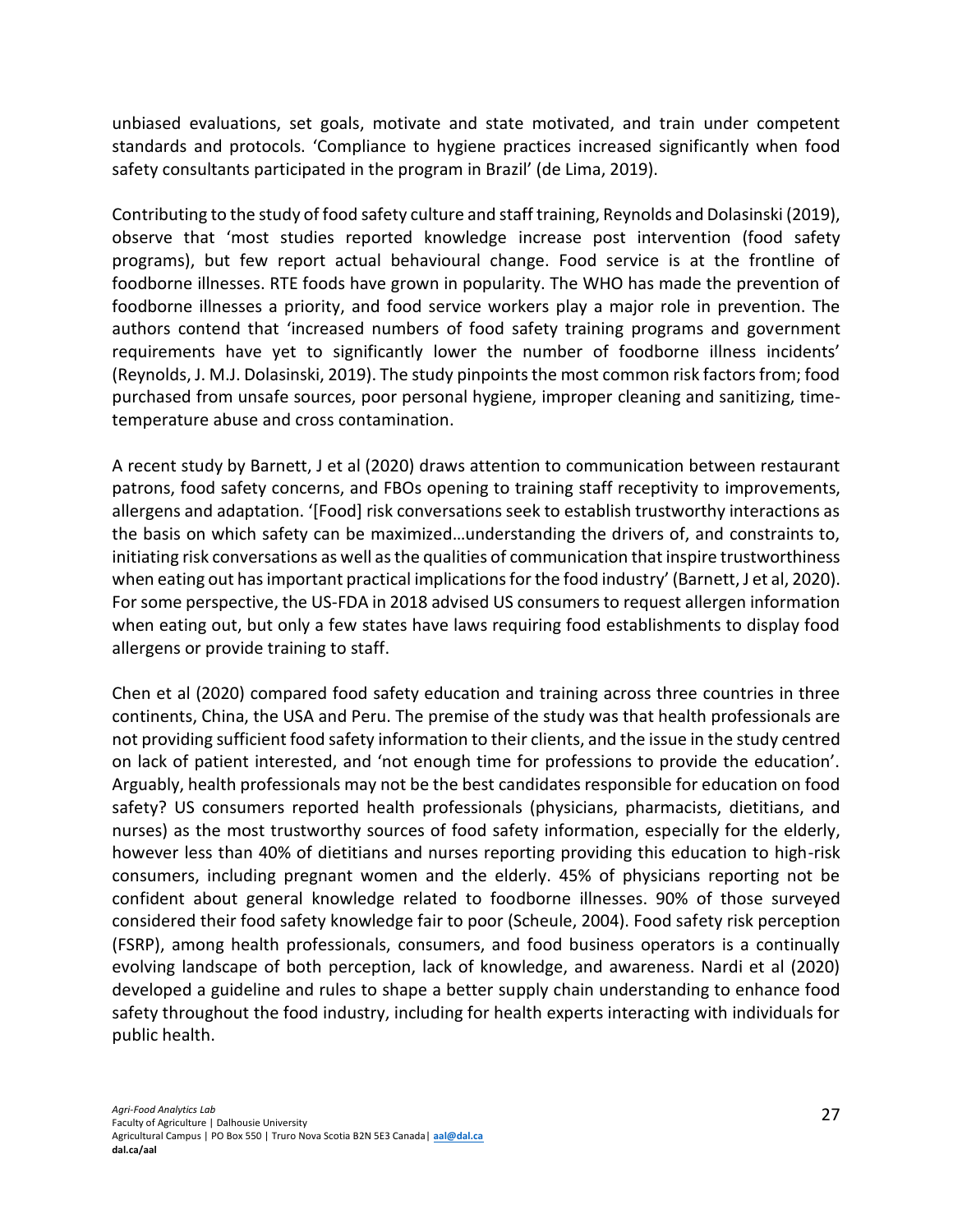## <span id="page-28-0"></span>*5.1.2 Organizational Culture and Food Safety Management Systems (FSMS)*

FSMS development, certification, and verification frameworks are well-established in food safety regimes, what often remains is how FBOs implement the operation and effectiveness of a FSMS, and train their staff. FSMS have been in existence, according to a study by Manning, L. et al (2019) since the 1950s. The argument of the authors is that these systems are well understood from a validate, and implementation perspective, but the missing piece is in how organizational culture frames operation and efficacy. Manning references HACCP, which is based on Codex Alimentarius Commission, and in turn in the EU, the use of a HACCP-based FSMS requires that 'food will not cause harm to the consumer when it is prepared and/or eaten according to its intended use', and that 'therefore, FSMS must be developed, validated, and then appropriately applied to ensure their efficacy at all steps in the food supply chain from origin in primary production through to the final consumer' (Manning, L. et al, 2019). The recurring reminder by the study, is that while regulatory, and compliance frameworks are quite prevalent, and FBOs in compliance, greater emphasis is shifting towards transformational and cultural maturity in the organization to move from stand-alone technical systems, to the cultural and behavioural framing within side an operation. Manning uses the term 'socio-technical systems' to describe the interaction of FSMS at multiple levels of regulatory, social, technical and behavioural approaches.

De Boeck, E et al (2018) have examined in the Belgian context, understanding the impact of human behaviour on the food safety climate in food companies. The study used an online survey and factor analysis with 136 food companies in Belgium, to determine the amount of training sessions offered to staff per year. The study determines that company leadership, resources, communication and risk awareness provided the degree of food safety culture in an organization. Other factors such as company size, sector, quality control departments, certification, available budgeting had no significant correlation with food safety climate.

De Boeck's food safety report can be considered important for the Canadian context, because as in Belgium, SMEs are common in Canada as well. Over 83% of the over 4400 Belgium food companies are under 20 employees. The study states that 'the implementation of a FSMS is much more challenging to SME food companies. Barriers often mentioned include; lack of resources (time, labour, and finances), and expertise. Food safety needs to take place regularly in organizations, and employees need to perceive it as an issue of importance by their leadership, and as importantly third-party certification may influence FSMS design and implementation but not the associated food safety climate.

Following up to the 2018 study, De Boeck et al, (2020) conducted a study in how the EFSA biohazards panel published a new framework for food safety management adapted to small retail businesses such as grocers, butchers, fishmongers and ice cream parlors, all with the objective of a more hands-on FSMS based on prerequisite programs and hazard analysis of critical control points. The framework is also an initial attempt at harmonization across EU member states. The study looked specifically at butchers in Belgium and the UK, and the proposal of conducing monthly microbiological tests. The proposal was rejected nearly all of those surveyed, stating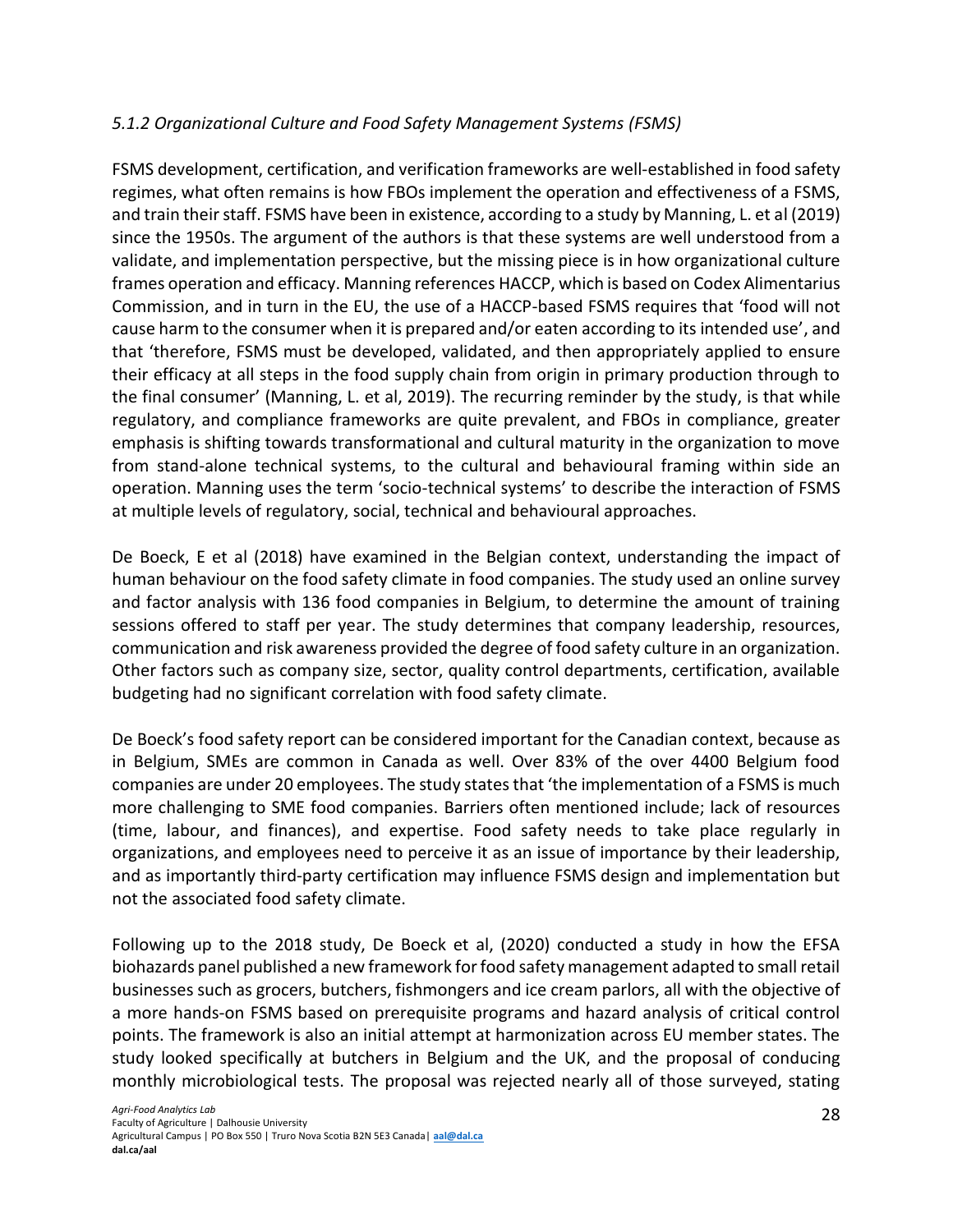that it will burden their jobs (De Boeck, E et al, 2020). The reminder that the food safety policies and programs can largely benefit from human-centred design. To this effect, Jesperson, L et al (2019) propose that a dynamic model of food safety culture develop in stages. These requirements are for; i. organizational effectiveness; ii. organizational culture norms; iii. working groups learning, addressing assumptions, and behaviour; and iv. individual intention and behaviour, all toward a proactive food safety cultural norm in the food organization.

A recent study by Gruenfeldova, J et al (2019) illustrates the gap between EU legislation and actual practice. Food safety knowledge, practice and training was examined among nearly 700 food workers in Ireland. Variables such as job role, years of experience, and level of food safety training acquired were collected. 28% of respondents claimed to never have received training. The authors contextualize the results by adding that fact sheets on food safety published recently by the World Health Organization continue to promote the "Five Keys to Safer Food" as the basis for educational programmes. Training food workers in safe food handling practices, in Ireland, or in Canada, is one of the most critical interventions in the prevention of foodborne illnesses (Gruenfeldova, J et al. 2019).

# <span id="page-29-0"></span>**5.2 Regulatory Change towards Risk Reduction and Preventive Control Guidelines**

Evolving government regulations towards risk reduction have increasing placed emphasis towards risk reduction, and preventative controls rather than dealing with crises after the fact. Alvarez-Ordonez, A et al, (2018) examine the importance of management practices, and the training of staff by internal management or external experts to reduce outbreaks of listeriosis in ready-to-eat foods. RTE food producers need to ensure that any food produced is free of bacteria after the cooking process and in line with EU regulations.

In the Canadian context, in a study by Guntzburger et al (2020), nearly 400 food business operators were surveyed about their perceptions of risk in adulterated foods in the Canadian food system as part of the Global Food Safety Initiative (GFSI) scheme. The results were analysed to be a representative sample of producers, processors, and distributors. The study findings were that food processors in particular are the most concerned about the risk of adulteration in ingredients, and this sub-group, the keenest to installing preventative control measures, and the most willing to invest in its prevention.

In the USA context, at a different stage in the food supply chain, small and medium produce growers are now increasingly contended with the preventive controls required in compliance with the Produce Safety Rule of the US Food Safety Modernization Act (FSMA). Critics state the compliance costs are prohibitive. Adjala and Lichtenburg (2018) examine how different farm sizes vary in their expenditures on implementing and reporting on the Produce rule. The authors note that different farming practices (conventional vs. sustainable) spend differently on food safety practices, and also that policy should be modified to the cost burden threshold of compliance by different farm sizes. The study is especially relevant amid the growing consumer demand for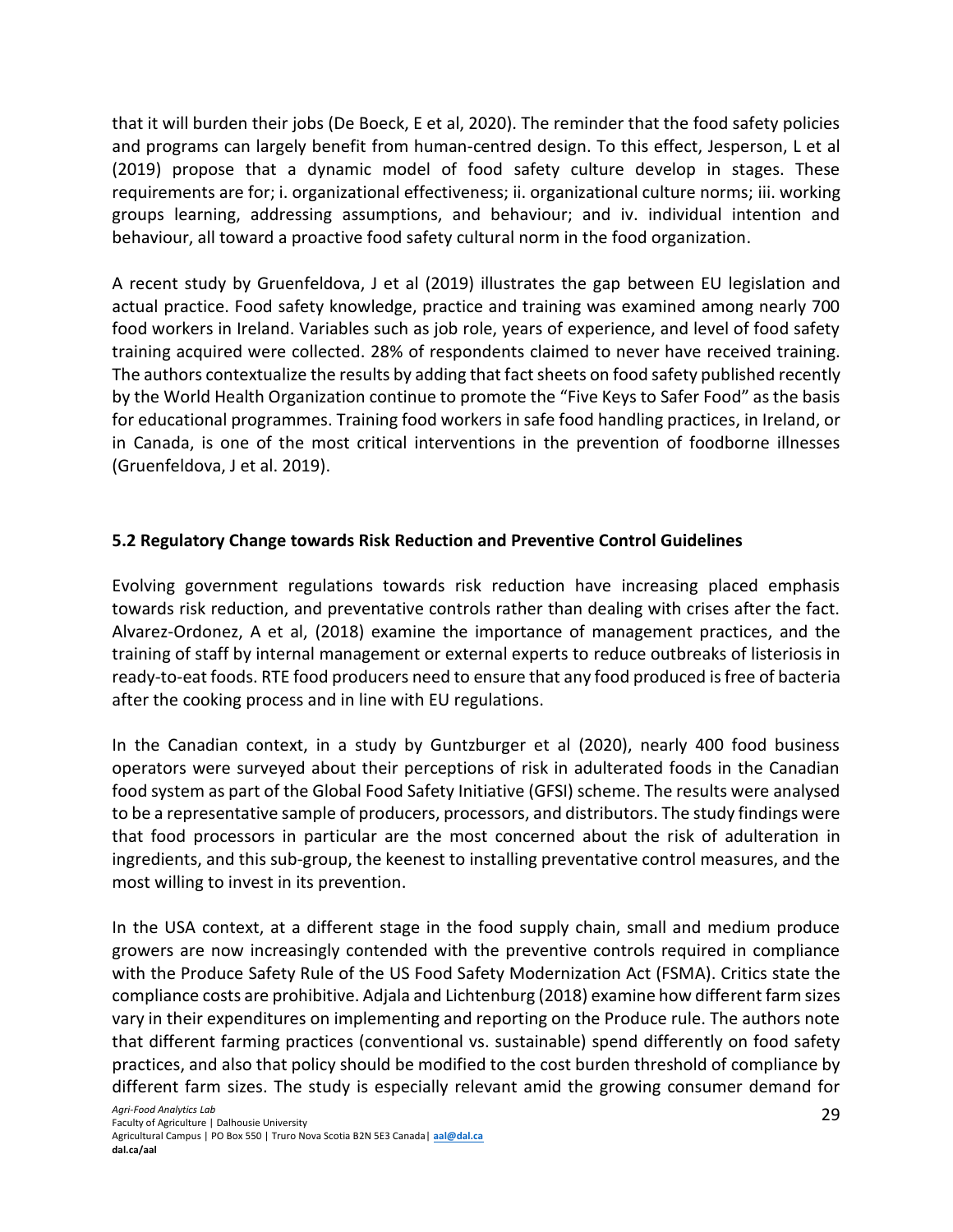fresh produce, especially from smaller, often farmers market-oriented operations. While Ghostlaw et al (2020) examined the implications of the Produce Safety Rule of the FSMA from the perspective of preventative mitigation via washing systems for produce against e. coli contamination. Tongyu-Wu et al (2020) build on preventative controls in produce hygiene with a study on the cleaning of work environments. The authors add that 'successful FSMS are not measured by time taken for cleaning and sanitizing, as the prolonged time may suggest challenges in practice and infrastructure, but rather taken together, management can foster environments where employees are motivated to identify [proactively] to sustain a food safety program' (Tongyu-Wu, S. et al., 2020).

The passage of the FSMA in 2011 in the USA to regulate growing, harvesting, packing and holding fresh produce is a positive development on preventive controls, now however the gap analysis in this study can address the cost-prohibitiveness of compliance and work towards modification of the policy frameworks.

While Mylona et al (2018) raise the important consideration that all preventative food safety regulations, and their implementation by food business operators will require awareness of both the nutritional and sustainability implications in the costs of compliance (e.g. carbon footprint, packaging design and use of materials), there continue to be no shortage of new policies on food safety monitoring as is evident from the EU microbial residue directive examined by (Alban et al, 2018). What is also an important organizing structure for risk assessment and preventative control management is some time of modeling methodology. Racicot et al (2018) do just that, here in the Canadian context. The authors acknowledge the past decade of work in food safety risk categorization, modeling, decision trees, and priority classification systems to prioritize inspection of those locations at greatest risk to consumers. The study does raise a flag to the lack quantitative risk assessment model that uses a consistent science-based approach to food safety trend analysis

Preventative, proactive systems are being developed by regulators internationally. Zhang (2018) examines the creation of China's National Center for Food Safety Risk Assessment (CFSA), the leading national contributor to food safety standard setting. In China, the National Food Safety Standards (NFSS) framework was established based on the guidance of the Codex Alimentarius to provide clear direction to food safety standard setting on risk analysis principles. The author focuses the study to state that China will need to 'follow a lifecycle approach for food standards, to support the NFSS system to address future challenges with the aim of offering optimal consumer protection and garner trust, domestically and internationally' (Zhang, Z., 2018).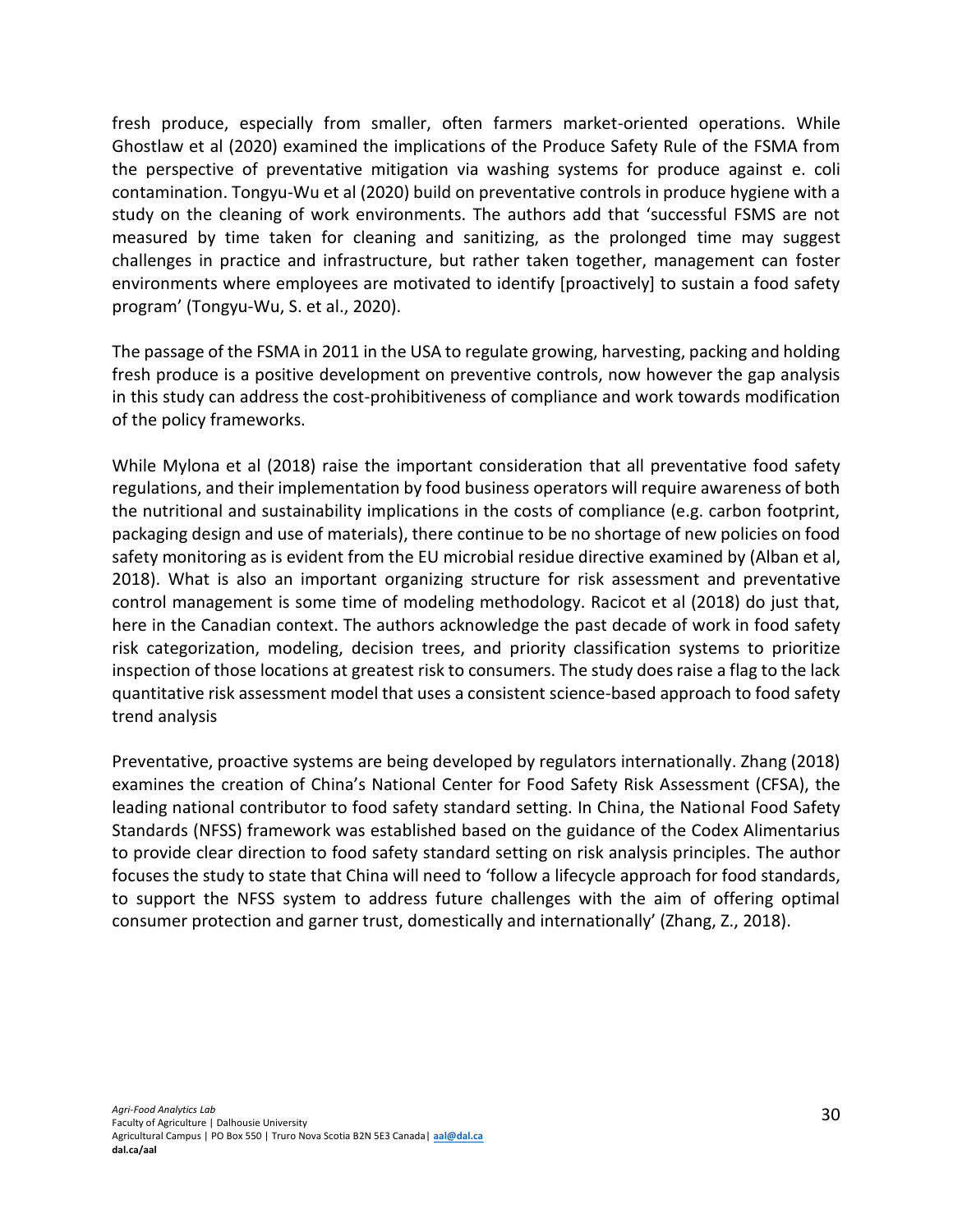#### <span id="page-31-0"></span>**5.3 New Technologies, Tools and Applications**

In addition to the recognition of organizational culture, training and education, and regulatory frameworks to foster greater preventative controls towards food safety management, there are a growing array of applied technologies, tools and applications supportive this objective as well.

Seitzinger et al (2019) draw attention to the challenges of conventional data collection of food exposure history and gastrointestinal symptoms associated with foodborne illnesses because of poor compliance with data collection methods. An alternative to this might lie in the use of smartphone technology to collect crowd sourced data on consumption behaviours. *Ethica* is a smartphone-based application that can acquire, store and analyse data on food consumption history through a combination of user-triggered and prompted micro surveys, meal descriptions, and photo diaries. The study authors add 'this enhanced ability to gather in-depth information from sentinel and at-risk target populations could support foodborne illness surveillance' (Seitzinger, P. et al, 2019). Indeed, the spirit of crowd sourcing for collective learning and prevention is also clearly evident in the study by Asselt et al (2018) on a broad range of experts (including food safety, veterinary, and toxicological specialists) in utilizing decision tree methodology. For the tool to be effective, a range of expertise is required, where different stakeholders use the decision tree to have different interpretations of food safety questions and criteria to rank preventative action plans. The study by Asselt et al looked specifically, in the EU context, at the EFSA directive on meat products and chemical contamination risks, prohibited substances, contamination and authorized substances. The authors recommend that food industry operators establish working groups across the supply chain to best utilize decision tree methods. The proliferation of collectively managed, crowd sourced, group planning applications, and methodologies are a positive and proactive development to dealing with the complexity of food safety management systems, whether in the EU or North America.

In a specific case study from the USA, Kwon et al (2020) focus on the restaurant and food service industry, and how it can benefit from better understanding of customer concerns over food allergens. The authors list where food allergy incidents most happen, where employees have been undertrained in informing customers, and the communication between customers, staff, and management. The study also showed that customers take various preventative measures prior to and during dining out to ensure their own safety. In the study, participants were subscribers to AllergyEats.com, a social networking website offering restaurant information for customers with food allergies, so the results may not be generalizable to the overall population, and the results may not reflect attitudes and behaviour of customers outside of the USA.

However, further to contextual food safety research in the USA, Kavanaugh and Quinlan (2020) conducted a recent study on how the food industry use food date labels as information for consumers on the perishability risks associated with RTE and packaged foods. The authors add that consumers might mistake food label dates as information about safety, whereas in many instances the dates are set for quality and freshness. These labels might also contribute to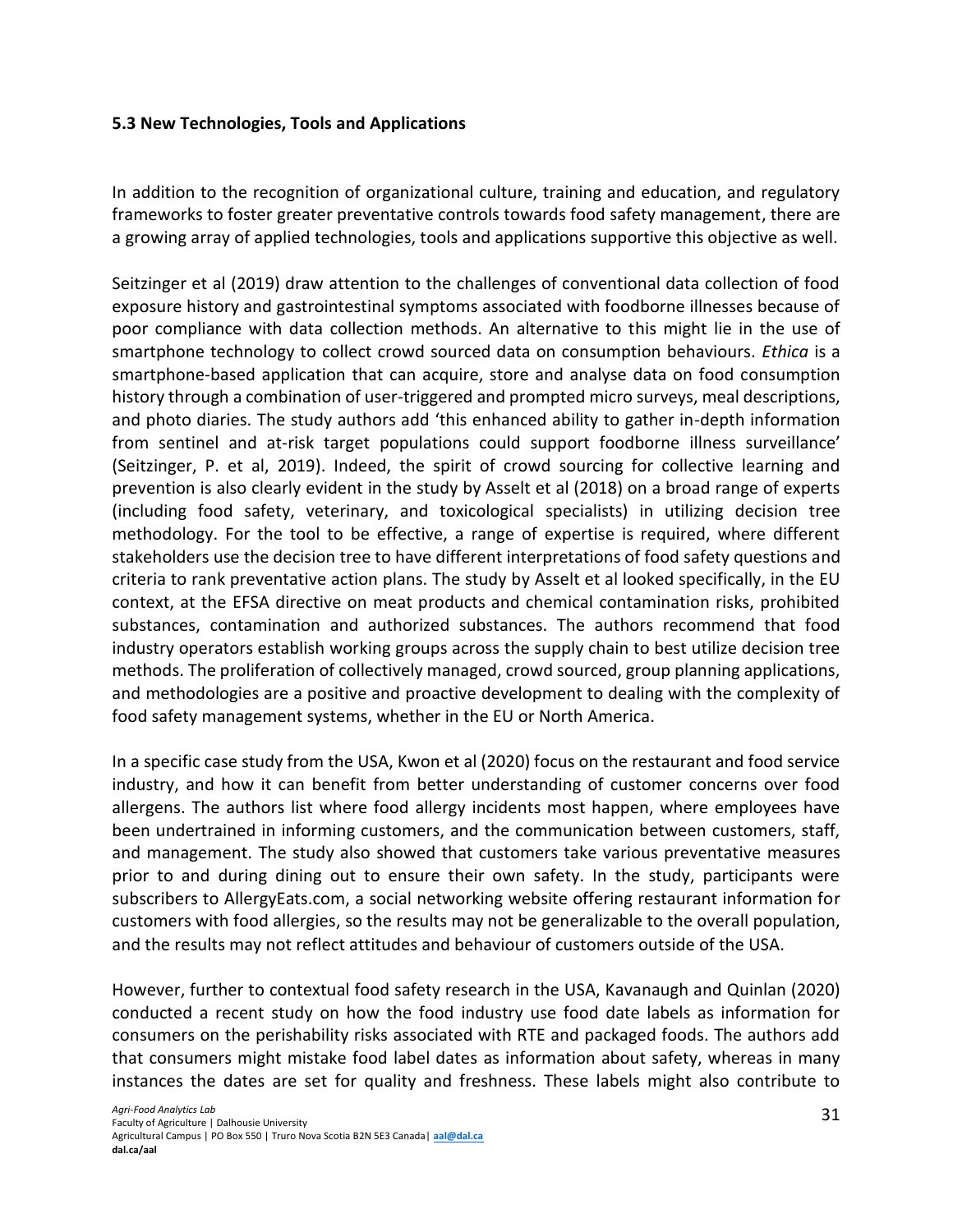household food waste. A survey of over 1000 adults in the USA found that only 57% correctly identified what 'best by, use by' meant. The findings indicate that consumer education around the least understood food date label may help to reduce consumer food waste.

Tools to build preventative capacity in the consuming public for food safety is the focus of a study by Clark, J. et al (2020), where the use of a video game was developed to promote handwashing habits in the USA food service industry. In the US, restaurants, catering, and banquet facilities were responsible for 75% of foodborne disease outbreaks between 2009 and 2015. The authors state that future work on tools, such as educational video games, should involving improving the game mechanics or implementing alternative reward mechanisms for promoting handwashing habits in food service (Clark, J. et al, 2020). Indeed, there is a proliferation of measurement tools, group data models, and hardware for food safety decision-making, such as the study from the UK by Gkogka, E. et al (2020) on risk reduction interventions used as the basis for setting riskbased metrics for product groups, to quantitative microbiological risk assessment (QMRA)-style management tools (Christidis et al, 2020), to the use of robotics in the seafood industry in cleaning of fish processing plants that can measurably minimize the potential spread of contamination (Giske, L.A.L et al, 2019).

## <span id="page-32-0"></span>**5.4 Risk Communication**

The CFIA and the SFCR can also take on the role of risk communicators with different levels of government across Canada (provincial and municipal), as well as with FBO (food business operators). Here we identify 6 risk communication priorities for consideration:

- I. **Food fraud**: Especially amidst the ongoing global pandemic, food trade has continued. With an international trade regime, the CFIA and the SFCR need to remain at once vigilant of the risks associated with potential allergens and associated food contamination risks with imported foods, and be able to communicate this across the country, as well as directly to food distributors, retailers and food service establishments.
- II. **Inspection Inconsistency:** As outlined in Section 2 of this report, there continues to evolve a debate over the merits of government and  $3<sup>rd</sup>$  party inspection of food business establishments. In addition, food businesses themselves may seek certification bodies to conduct their own internal inspections. The CFIA and SFCR can lead in the communication of the risks associated with in consistent food safety inspection, and how to in turn coordinate across local, regional, provincial, national and international standards, regulations and practices.
- III. **New Technology Adoption**: As with society at-large, new technological developments are rapidly altering and influencing food production. Applied applications, such as NIR spectroscopy, DNA barcoding, data science and analytics, machine learning, artificial intelligence, social media monitoring, and block chain, are to name a few of the leading examples. The risks, to consumers, food businesses, and governments of data use, data security and integrity are especially heightened, especially as they can relate to food safety.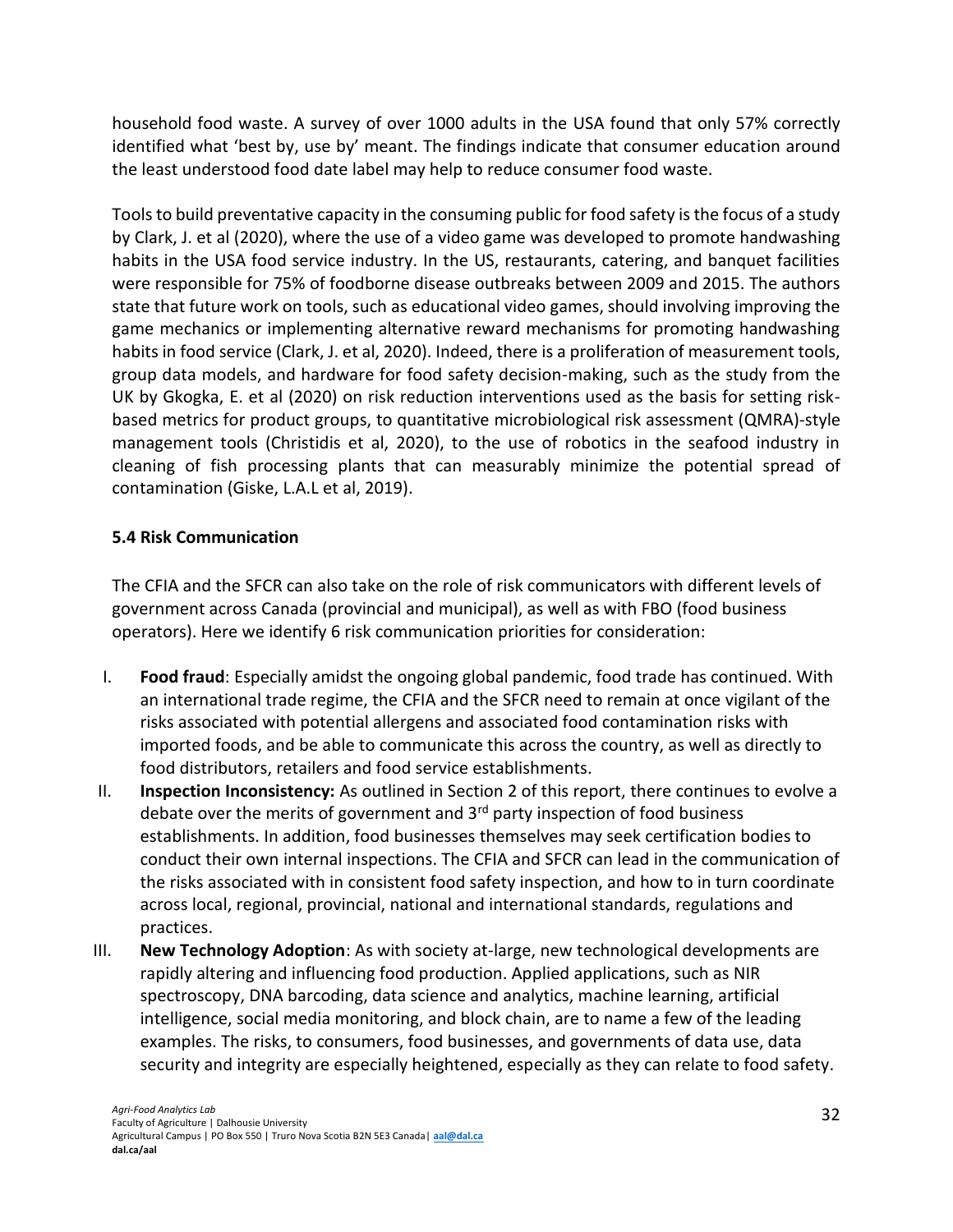The CFIA and SFCR can be a clear risk communicator in the use, adoption and management of new technologies

- IV. **Zoonotic disease, environmental impact and food safety**: The Covid pandemic is an example of zoonotic disease impacting the globe, as where recent outbreaks of avian and swine flu. Growing consumer and regulatory sentiment towards reducing environmental impact, such as with single-use plastics, or carbon emissions must also be balanced with a strong food safety regime in Canada. The CFIA can contribute to providing leadership and guidance in navigating this complex policy environment.
- V. **Risk of ineffective organizational cultural understanding and training**: As demonstrated from Section 5, each food business, depending on its location, theme, mandate, scale, will have variables in its operation that will make its food safety training requirements. The need for a customized, human-centred design program for each food business, is something that the CFIA can help to draw awareness to and facilitate.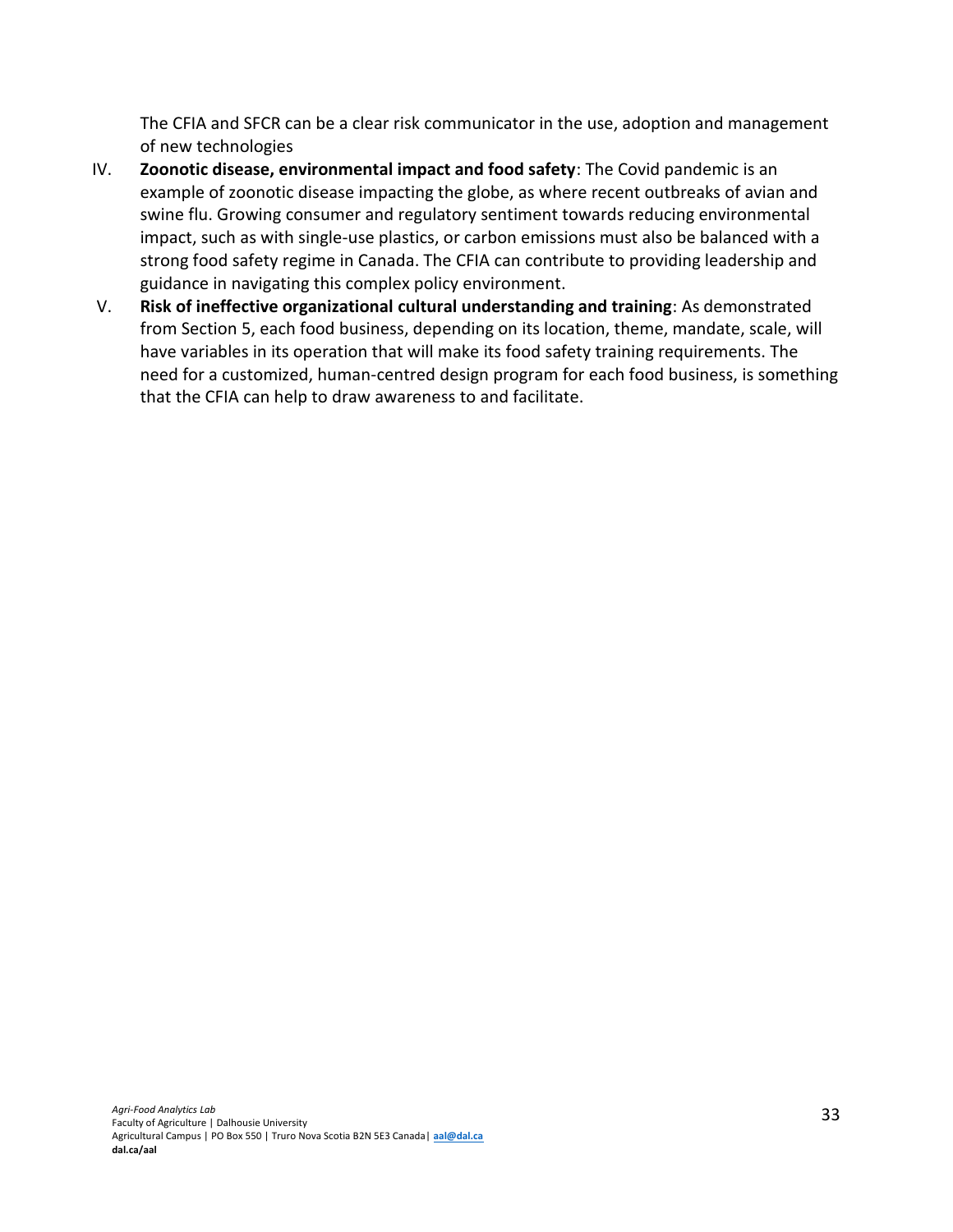| <b>Leading Themes</b>                                                                                                                        | <b>Leading Jurisdictions</b> | <b>Complexity of Use/Transfer to</b><br>Canada - $-1$ (being easiest) to 5<br>(being most complex and<br>difficult)                                                                                                                                 |
|----------------------------------------------------------------------------------------------------------------------------------------------|------------------------------|-----------------------------------------------------------------------------------------------------------------------------------------------------------------------------------------------------------------------------------------------------|
| Global Food Safety Initiative<br>[GFSI] (Crandall, 2017; many<br>authors)                                                                    | International                | context dependent<br>3,<br>for<br>Canadian<br>food<br>businesses<br>trading internationally                                                                                                                                                         |
| safety<br>Food<br>management<br>systems FSMS (esp. food safety<br>training and education for SMEs)<br>(de Boeck, 2018; de Lima, 2019)        | UK, EU, International        | 3, depending on the size of the<br>business, often<br>food<br>with<br>greater training challenges for<br><b>SMEs</b>                                                                                                                                |
| Human-centred design and<br>technology applications such as<br>crowd<br>sourcing (Seitzinger,<br>2020;<br>2019;<br>Kwon,<br>many<br>authors) | USA - International          | 3, depending on the scope of<br>of<br>design<br>training<br>and<br>prevention<br>controls,<br>from<br>simplified continual training and<br>education, to food business<br>tools provided crowd sourced<br>feedback on food products by<br>consumers |
| USA Case studies: Expanded<br>Food and Nutrition Education<br>Program (Zan, 2019); FSMA in<br>the USA and Produce Safety Rule<br>labeling    | <b>USA</b>                   | 3, context specific for Canadian<br>local and provincial authorities<br>in relation to food business<br>capacity, including consumer<br>willingness-to-pay for<br>costs<br>associated with produce safety<br>labelling                              |

#### <span id="page-34-0"></span>**5.4 Summary and Key Observations - Section 5 – Top Leading Themes**

There is an extensive literature in recent years that has shifted the focus from responses to crises, to know the proactive, preventive measures required to avoid outbreaks and illnesses in the first place. Many of the studies examined looked at how organizational culture needs to move beyond training and education alone (which are a critical element), but also towards actual behaviour change among food business staff. There is no one-size-fits-all regulation, as different businesses in supply chains have different interactions with international suppliers or with customers and consumers in retail markets. New technologies such as smart phone apps, and crowd sourcing are enabling a new frontier in the possibilities of monitoring, responding to and supporting food safety awareness amongst staff, and interaction with customers.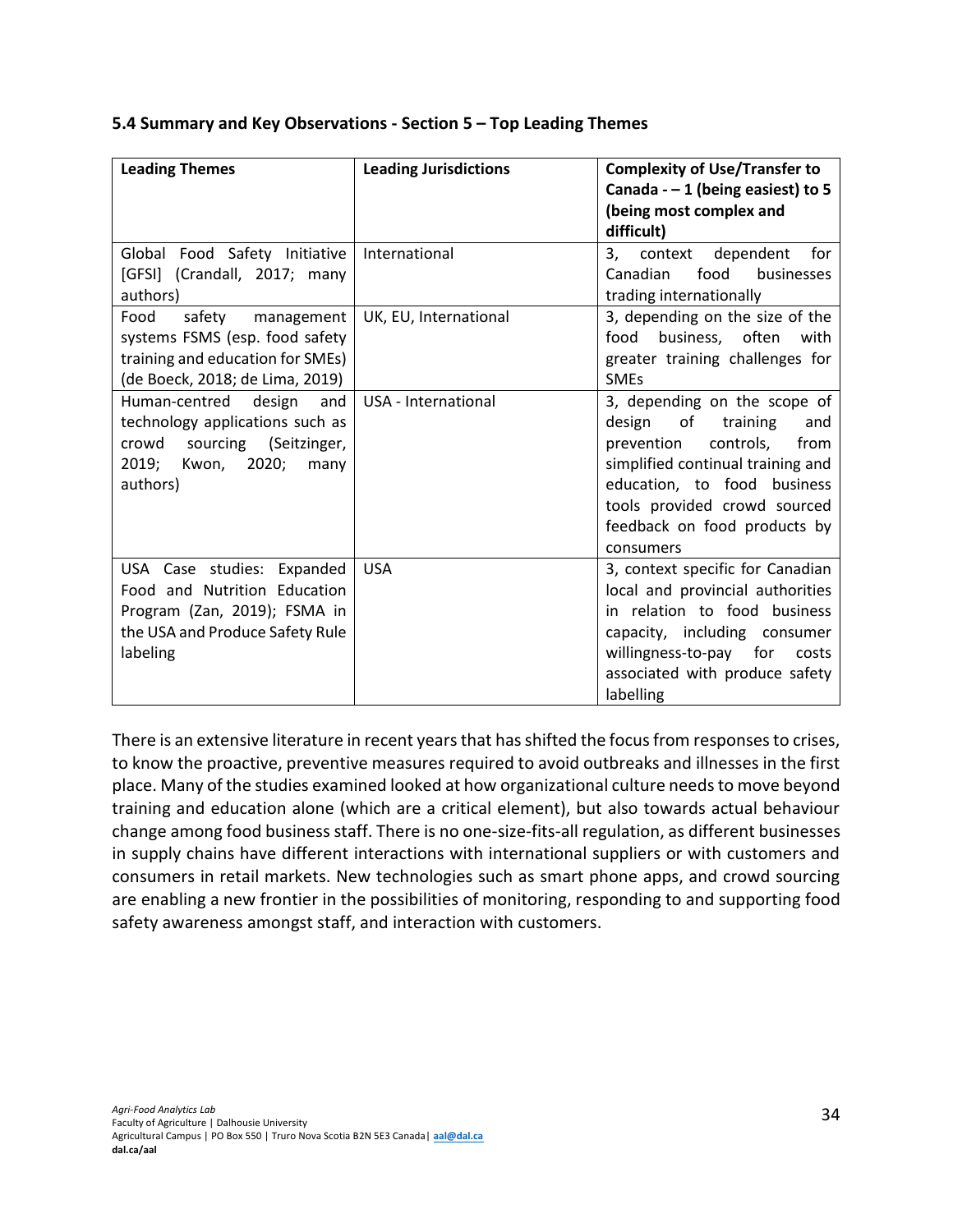# <span id="page-35-0"></span>**Conclusion**

By way of contextual example, the 2019 US – FDA's 'Food for Thought: Ideas on How to Begin a New Era of Smarter Food Safety' document, highlights how the US initiative is focused on technology enabled traceability and foodborne outbreak response, smarter tools and approaches to prevention, new business models, retail modernization, and a food safety culture. In this light, the SFCR, and the review of leading practices, and scientific research is aligned largely with the initiatives in the USA.

One of the undeniable, and obvious trends that food safety regulators, and food businesses must contend with is the complexity and possibilities of such a vast amount of food products, processes, packaging, and ingredients in the current food supply chain. This has implications for businesses of all sizes, for trade rules, frameworks and certification requirements, and important implications on consumer demand, expectations and associated risks. A natural and creative tension between government regulation, third party certification, and the direct experience of food companies in monitoring and responding to risks associated with food safety continues to exist, in Canada and internationally. The frontiers of technology cannot be understated, whether these are applications in nanotechnology, microbiology, chemistry, tracking devices in the Internet-of-Things or on shipping routes, cold storage monitoring systems, data management systems, machine learning algorithms and predictive analytics, advanced artificial intelligence prediction, can if managed in congruence with human judgement, provide important advances to food safety.

What is also a very evident and recurring trend in the current literature is the movement towards a collective, collaborative, 'all eyes and hands on deck' spirit. No one organization, data methodology, nor regulation, whether in the USA, Canada, or the EU, can track or meet all requirements for food safety. A spirit of flexible, adaptiveness, in organizational cultures, open to letting go of some regulations, enforcing protocols, and safety measures at other times rigorously, and giving access to experts and lay citizens and consumers alike to 'crowd source' inputs remains a remarkable trend.

#### *The SFCR, Canadian Food Safety Strengths and Weaknesses, Gaps, and Recommendations*

The SFCR is an innovative regulation designed with the intention of being responsive to emerging threats. This is an especially important strength given the current international predicament of the COVID pandemic, and its implications for food trade, and safety. The SFCR is also strong, to a certain extent, with an emphasis on outcomes-focused approaches. Because of the diversity of food business types across Canada, there is no one-size-fits-all formula. CFIA and SFCR applications, such as the Standard Inspection Procedure are apt to provide inspectors, for example, with the flexibility to adapt to the different situations that arise. The SFCR's requirement for food business to implement a preventive control plan, is also attuned with a proactive strategy that seeks to avoid problems before they occur, which again aligns with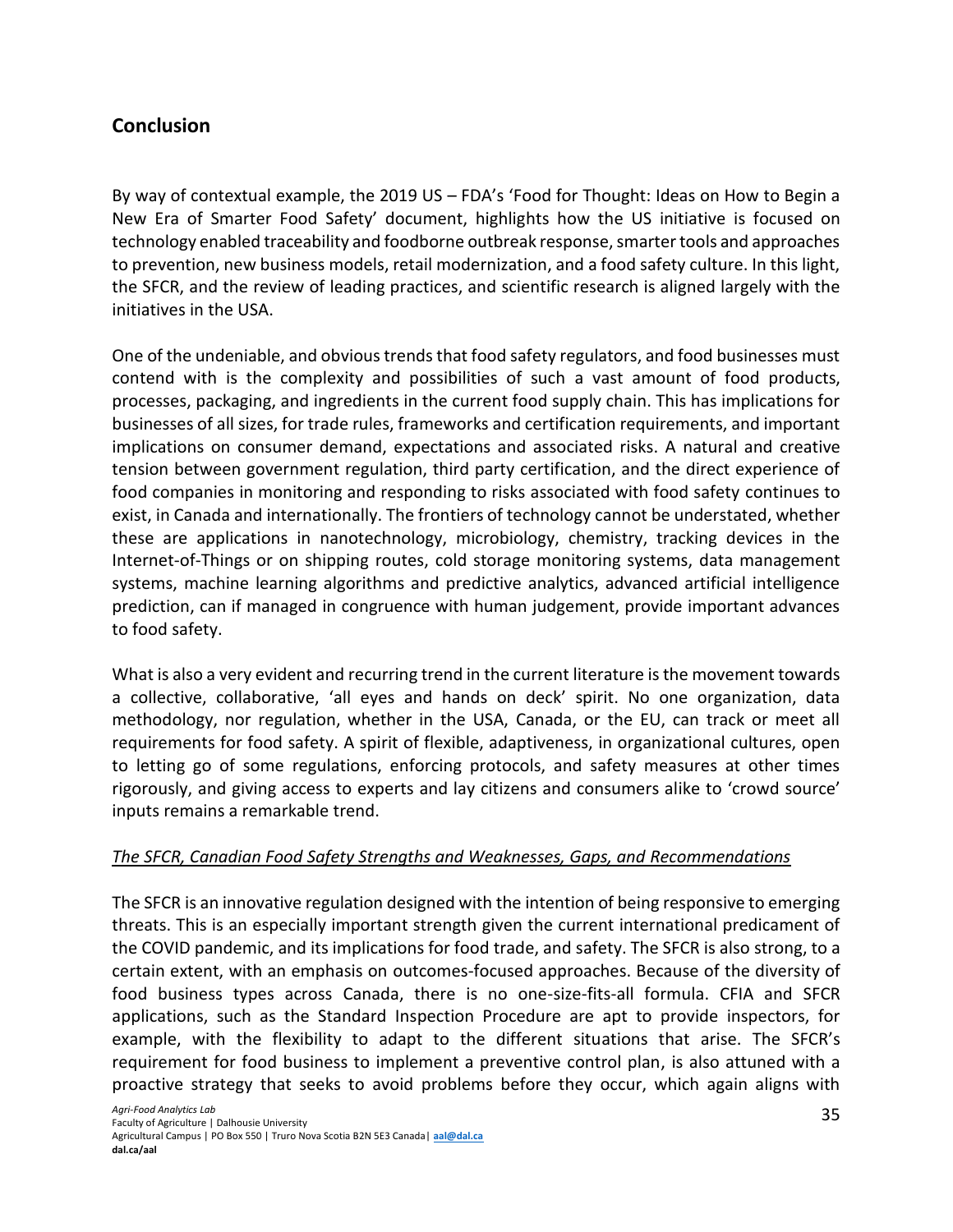current international developments in food safety. By way of a set of conclusions from this report, the following are the top 5 gaps as priority for consideration, and the associated recommendations that can be considered:

## **1 a) Gap and Priority: Zoonotic disease**

More so than ever, during the current global pandemic, Canada needs to address its response capacity to food safety for international trade as related to zoonotic disease. Zoonoses can pose greater risk in some food sub-sectors, namely in meats, animal products, and seafood.

# **1 b) Recommendation: Zoonotic disease**

The recommendation is for further research into the applicability of data tracking systems (such as DNA barcoding, block chain, QR codes, AI tracking systems), in coordination with our leading trade partners in the USA, the EU, and Asia on the risks and potential spread of zoonotic disease and its impact on food safety.

# **2 a) Gap and Priority: Inspection for small-and-medium enterprise food businesses**

In many of the inspection studies reviewed, there is a combination of government mandated inspection, and emphasis on self-directed inspections for food business operators. Some of the literature highlighted the shortcomings of a good amount of self-directed inspection, especially for SMEs, as experienced in the EU, and recognized as a risk by the SFCR.

# **2 b) Recommendation: Inspection for small-and-medium enterprise food businesses**

While the Preventive Control Plan is a good, proactive initiative, a recommendation is the need for the CFIA to better understand the relationship between food business operators, the different levels of government that those operators need to contend with, and the role of 3<sup>rd</sup> party inspectors and certifiers. Further research and exploration are required in the Canadian context into the potential of new applications to support inspection for food safety, such as nanozymes and NIR spectroscopy for cost and time saving.

# **3 a) Gap and Priority: Data management and analytics for food safety**

The management of data systems and analytics continues to be one of the most rapidly evolving elements of food trade and food safety. As outlined above, leading companies, in leading jurisdictions, from the USA to the EU, have invested into the frontiers of applications such Bayesian statistics, deep and machine learning, AI, Next Generation Sequencing, and social media monitoring.

## **3 b) Recommendation: Data management and analytics for food safety**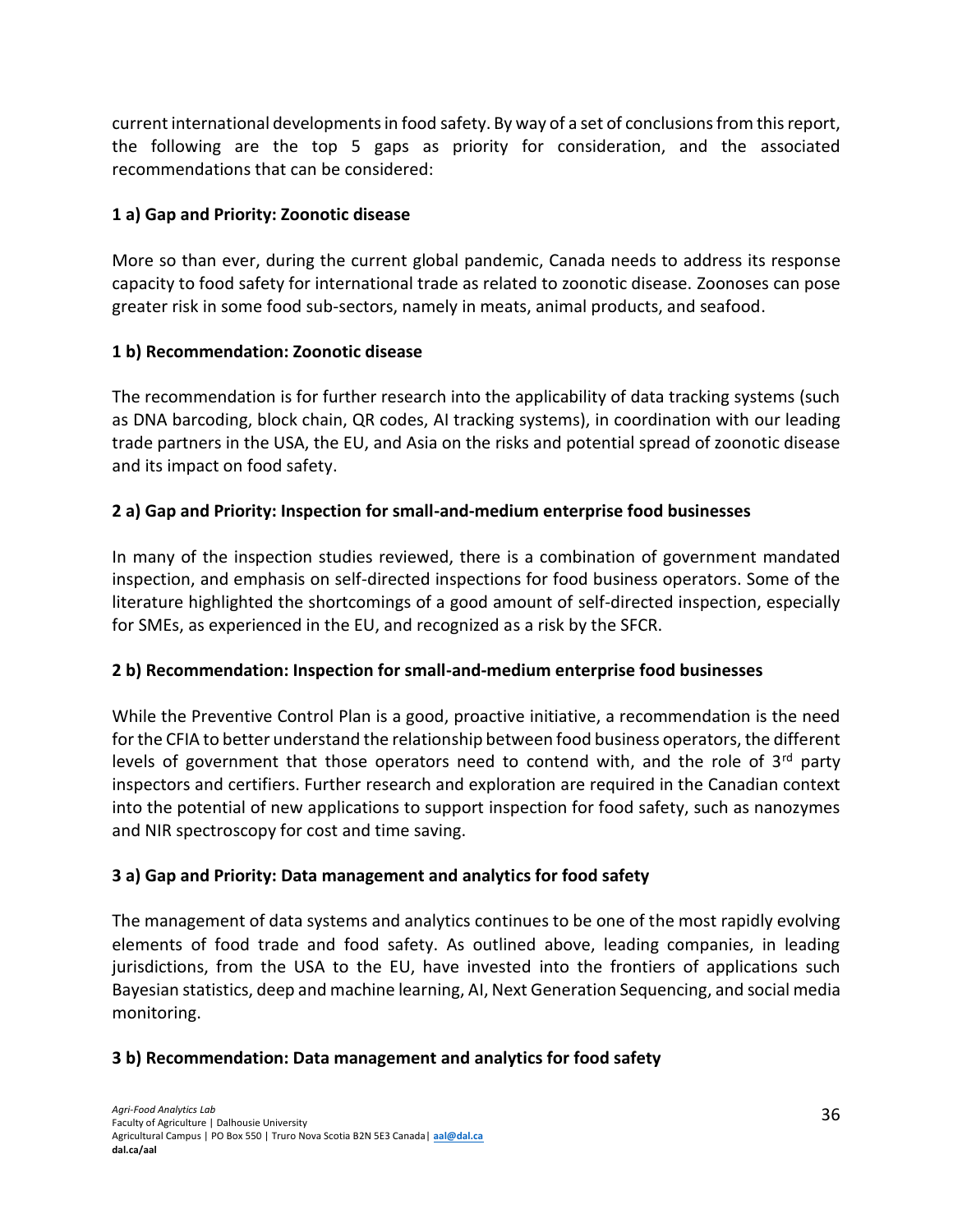The recommendation is for the CFIA to continually reassess the effectiveness of its data use and tracking mandate under the SFCR to see it is achieving greater food safety, and whether enforcement of data metrics, at least for some indicators, should be considered.

#### **4 a) Gap and Priority: Food safety packaging innovation**

Innovation in packaging is one of the fastest evolving sub-sectors of the food industry, from adaptive, to active, responsive and modified atmosphere. With the growing fact as a result of the pandemic, more Canadians are buying ready-to-eat foods, and packaged, prepared foods.

#### **4 b) Recommendation: Food safety packaging innovation**

The recommendation is for the CFIA, and affiliated regulators, to examine the challenges to maintain food safety, while also address the regulatory and consumer sentiment towards reducing single-use plastics, and the associated environmental strains of greater plastic and packaging waste on ecosystems.

#### **5 a) Gap and Priority: Food safety organizational culture, training and continual improvement**

One of the strongest themes throughout the literature reviewed is the importance (and challenge) of food safety training, education, and continual improvement at the level of organizational culture (most often in small food businesses). Food safety management systems, directed by food business operators, and their staff, have a tall order. There often needs to be awareness of and compliance with local, regional, national and at times international standards of practice.

## **5 b) Recommendation: Food safety organizational culture, training and continual improvement**

A recommendation is for the CFIA, and the SFCR to further research the principles of humancentred design in food safety training, for food business operators to understand the motivation, and communication that will lead to lasting change and awareness for staff. With this recommendation is to further research the utilization of new technology applications that can facilitate better learning and retention of food safety practices, while reducing the time and costs associated with its education.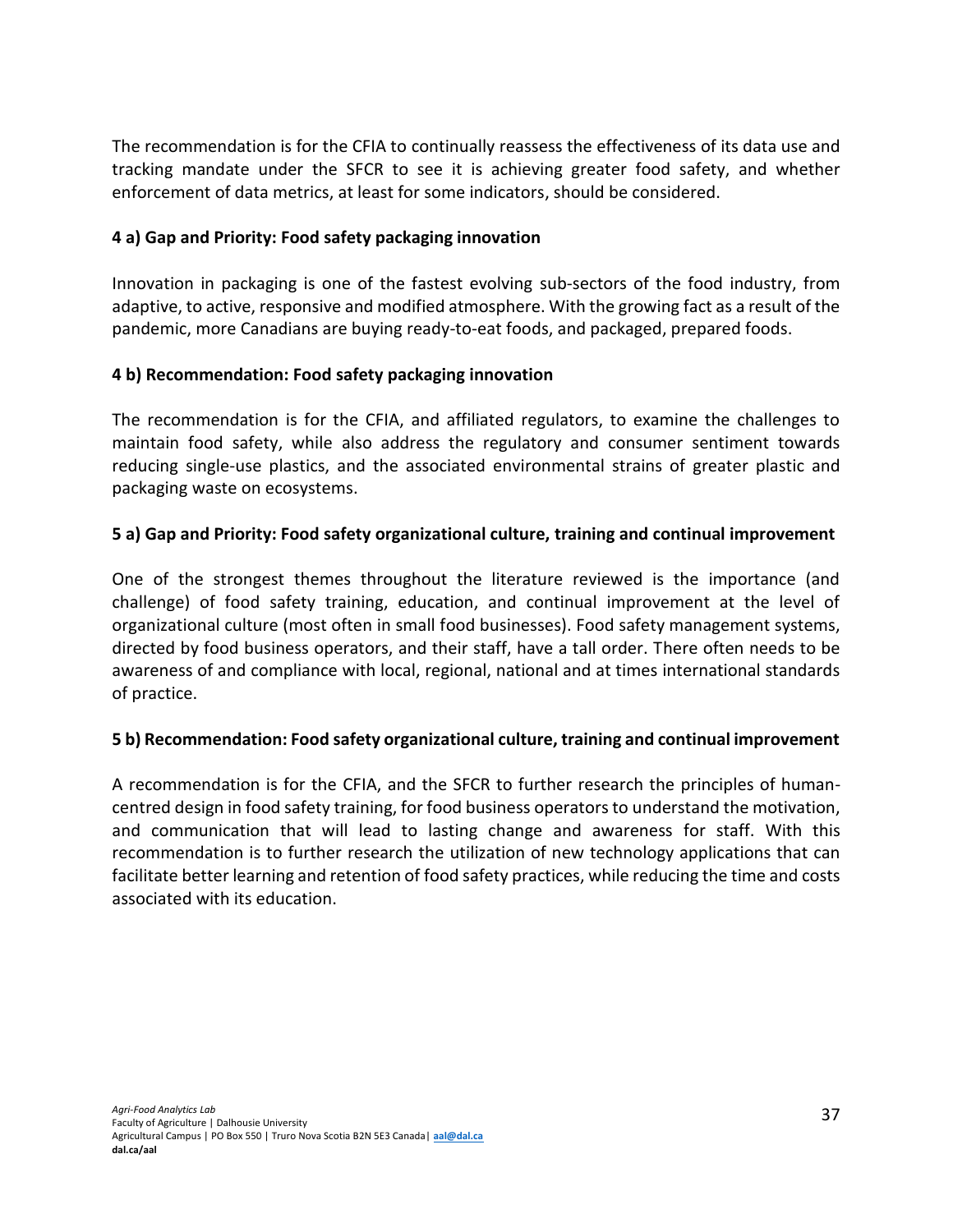# <span id="page-38-0"></span>**References**

Abrokwah, S. et al. 2020. Microbial assessment of plastic bottles reused for packaging food products in Ghana. *Food Control*. 109:106956.

Adalja, A., E. Lichtenburg. 2018. Produce growers' cost of complying with the Food Safety Modernization Act. *Food Policy*. 74: 23-38.

Alban, L. et al. 2018. Modernizing the antimicrobial residue monitoring programs for pig meat in Europe – The balance between flexibility and harmonization. *Food Control*. 86: 403-414.

Allain, V. et al. 2018. Designing an innovative warning system to support risk-based meat inspection in poultry slaughterhouses. *Food Control*. 89: 177-186.

Alvarez-Ordonez, A. et al. 2018. Production of safer food by understanding risk factors for *L. monocytogenes* occurrence and persistence in food processing environments. *Journal of Food Safety*. 38: 1-7.

Appling, X. S., et al. 2018. Understanding the Relation between Establishment Food Safety Management and Risk Factor Violations Cited during Routine Inspections, *Journal of Food Protection*, 81(12): 1936-1940.

Arzoomand, N. et al. 2019. Flexible distribution of tasks in meat inspection – A pilot study. *Food Control*. 102: 166-172.

Badia-Melis, R. et al. 2018. New trends in cold chain monitoring applications – a review, *Food Control*, 86: 170-182.

Barbin, D.F. et al. 2020. Identification of turkey meat and processed products using near infrared spectroscopy. *Food Control*. 107: 106816.

Barnett, J. et al. 2020. Conversations about food allergy risk with restaurant staff when eating out: A customer perspective, *Food Control*, 108: 1-9.

Bouzembrak, Y., H.J.P. Marvin. 2019. Impacts of drivers of change, including climatic factors, on the occurrence of chemical food safety hazards in fruits and vegetables: A Bayesian Network approach. *Food Control*. 97: 67-76.

Bouzembrak, Y. et al. 2018. Effective sampling strategy to detect food and feed contamination: Herbs and spices case. *Food Control*. 83: 28-37.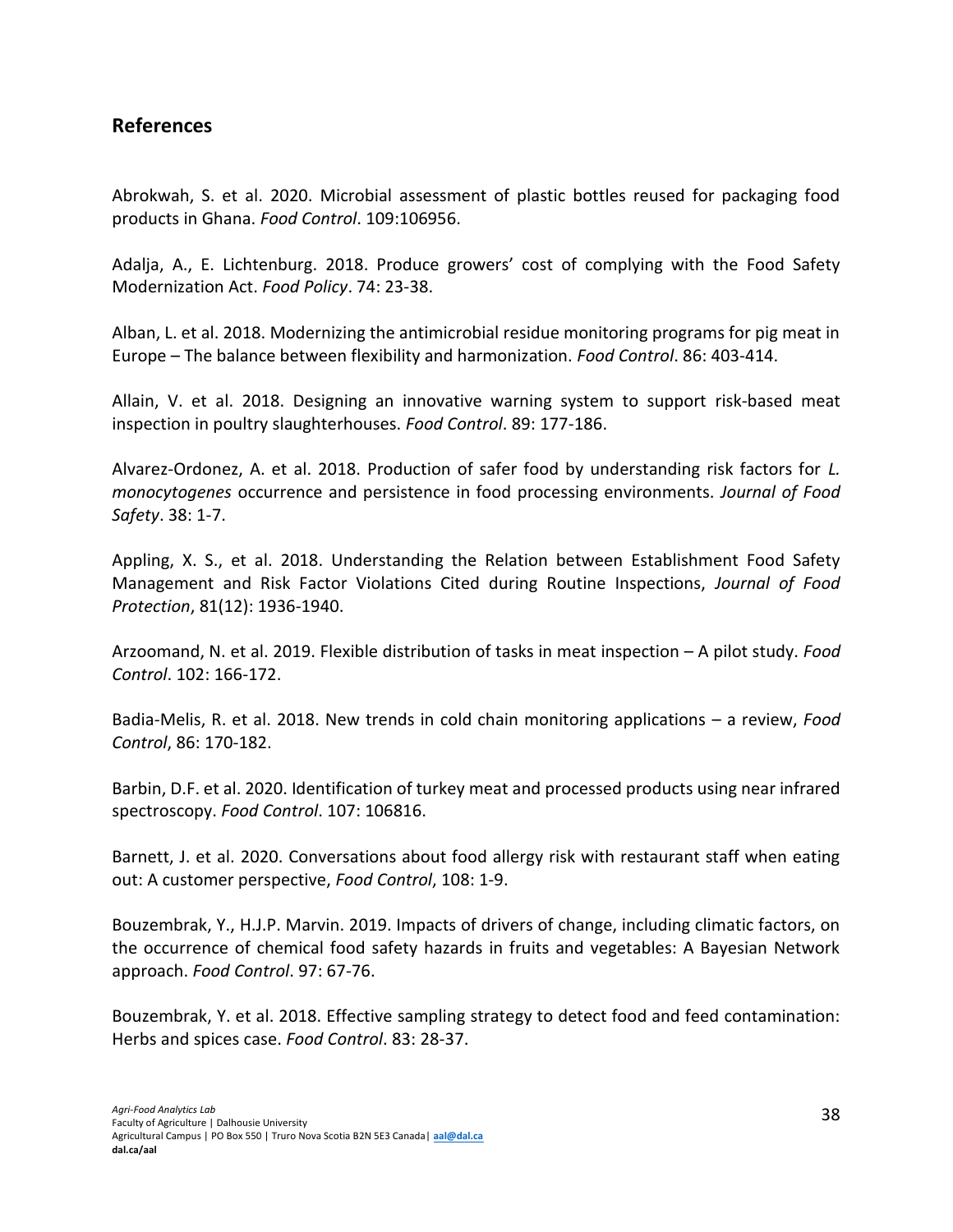Bouzembrak, Y. et al. 2018. Application of Bayesian Networks in the development of herbs and spices sampling monitoring system. *Food Control*. 2018. 83: 38-44.

Brockgreitens, J., A. Abbas. 2016. Responsive Food Packaging: Recent Progress and Technological Prospects, *Comprehensive Reviews in Food Science and Food Safety*. Vol 15: 3-15.

Cadieux, B. et al. 2019. Gap analysis of the Canadian food fraud regulatory oversight and recommendations for improvement. *Food Control*, 102: 46-55.

Charlebois, S. & C. Le Vallee. 2014. Food Safety Performance, *Conference Board of Canada.* 

Chen, Y. et al. 2020. Effects of different salt concentrations and vacuum packaging on the shelfstability of Russian sturgeon (*Acipenser gueldenstaedt*) stored at 4C. *Food Control*. 109: 106865

Chen. R. et al 2018. The causal impact of HACCP on seafood imports in the US: An application of difference-in-differences within the gravity model, *Food Policy*, 79, 166-178.

Chen, H. et al. 2020. Food safety education attitude and practice among health professionals in China, Peru, and the USA. *Food Control*. 109: 106945.

Christidis, T. et al. 2020. A comparative exposure assessment of foodborne, animal contact and waterborne transmission routes of Salmonella in Canada, *Food Control*. 109: 106899

Choi, J., R. L. Scharff. 2017. Effect of a Publicly Accessible Disclosure System on Food Safety Inspection Scores in Retail and Food Service Establishments, *Journal of Food Protection*. 80(7): 1188-1192.

Clark, J. et al. 2020. Perceptions of a video game to promote handwashing habits in foodservice, *Food Control*, 107: 1-6.

Coorey, R. et al. 2018. The Impact of Cooling Rate on the Safety of Food Products as Affected by Food Containers. *Comprehensive Reviews in Food Science and Food Safety*. Vol. 17: 827-840.

Crandall, P.G. et al. 2017. Impact of the Global Food Safety Initiative on Food Safety Worldwide: Statistical Analysis of a Survey of International Food Processors, *Journal of Food Protection*. Vol 80 (10): 1613-1622.

Creydt, M., M. Fischer. 2019. Blockchain and more – Algorithm driven food traceability. *Food Control*, 105: 45-51.

De Boeck, E. et al. 2020. Evaluation of a simplified approach in food safety management systems in the retail sector: A case study of butcheries in Flanders, Belgium and Lancashire, UK. *Food Control*, 108: 1-9.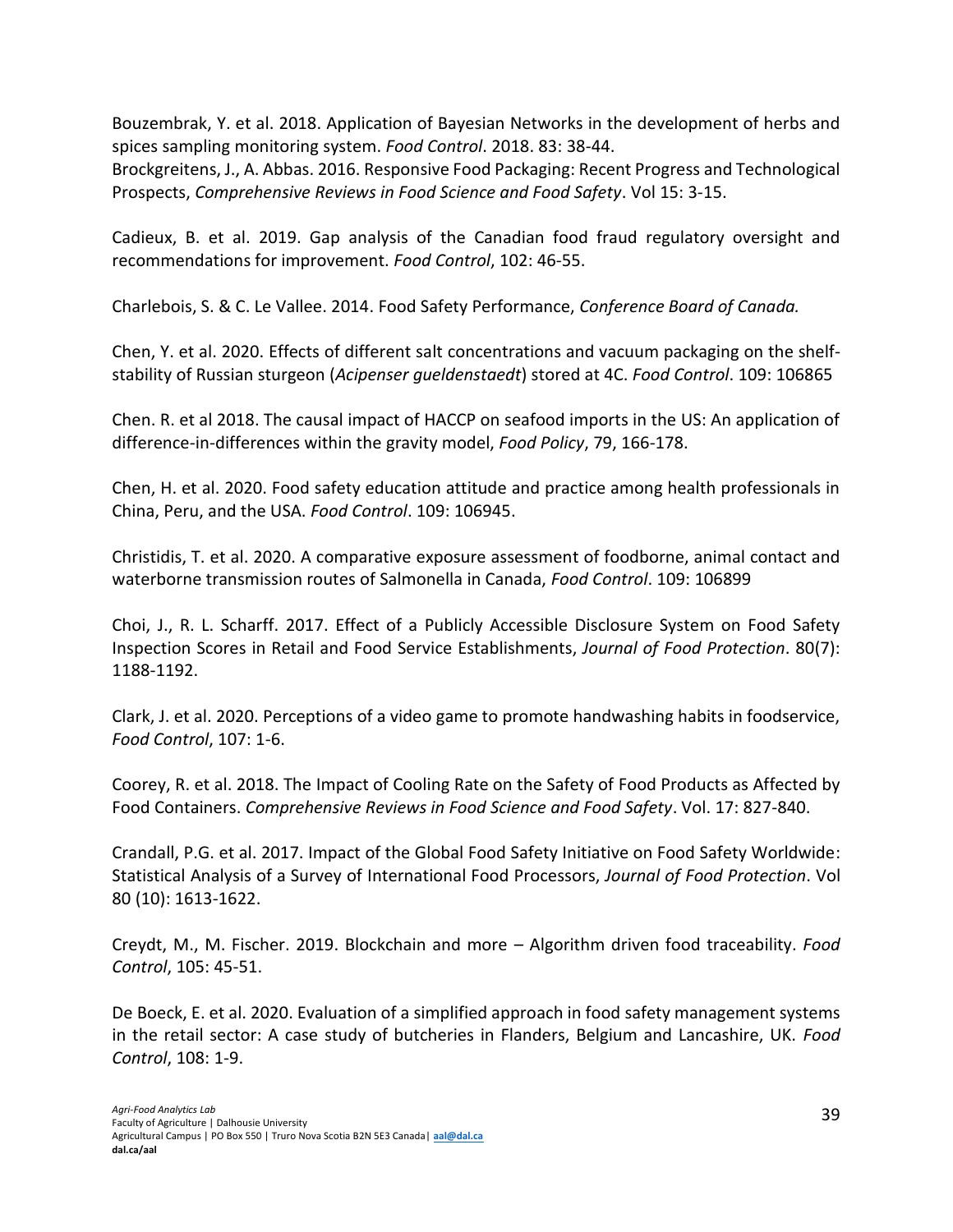De Boeck, E. et al. 2018. Quantitative study of food safety climate in Belgian food processing companies in view of their organizational characteristics. *Food Control*. 88: 15-27.

De Lima, A. et al. 2020. Fast quantitative detection of black pepper and cumin adulterations by near-infrared spectroscopy and multivariate modeling, *Food Control*, 107:106802.

De Lima, D., et al, 2019. Implementation of good hygiene practices in food trucks with and without the intervention of a food safety expert, *Journal of Food Safety*, 1-7, 39.

Dzwolak, W. 2016. Practical Aspects of Traceability in Small Food Businesses with Implemented Food Safety Management Systems (FSMS), *Journal of Food Safety*, 36: 203-213.

Eygue, M. et al. 2020. Development of a risk-ranking framework to evaluate simultaneously biological and chemical hazards related to food safety: Application to emerging dietary practices in France, *Food Control* 115 (2020) 107279.

Fleetwood, J. et al. 2019. As clean as they look? Food hygiene inspection scores, microbiological contamination, and foodborne illness, *Food Control*. 96: 76-86

Giske, L.A.L, et al. 2019. Experimental study of effectiveness of robotic cleaning for fishprocessing plants. *Food Control*. 100: 269-277.

Government of Canada [GoC], 2018. Understanding the Safe Food for Canadians Regulations: A Handbook for Food Businesses, *Canadian Food Inspection Agency*, 2018.

Ghostlaw, T. et al. 2020. Impact of various postharvest wash water conditions on the performance of peracetic acid against Escherichia coli 0157:H7 over time, *Food Control*, 109: 106891.

Gkogka, E. et al. 2020. Risk assessment of Clostridium perfringens in Cornish pasties in the UK, *Food Control*. 108: 1-14.

Gruenfeldova, J. et al. 2019. A study of food safety knowledge, practice and training among food handlers in Ireland. *Food Control*. 105: 131-140.

Gomes-Neves, E. et al. 2018. Food Chain Information: Data Quality and Usefulness in Meat Inspection in Portugal. *Journal of Food Protection*. 81 (11): 1890-1896.

Gorton, A., M. Stasiewicz. 2017. Twenty-Two Years of U.S. Meat and Poultry Product Recalls: Implications for Food Safety and Food Waste, *Journal of Food Protection*, 80(4), 674-684.

Guntzburger, Y. et al. 2020. Food industry perceptions and actions towards food fraud: Insights from a pan-Canadian study, *Food Control*, 113 (2020) 107182.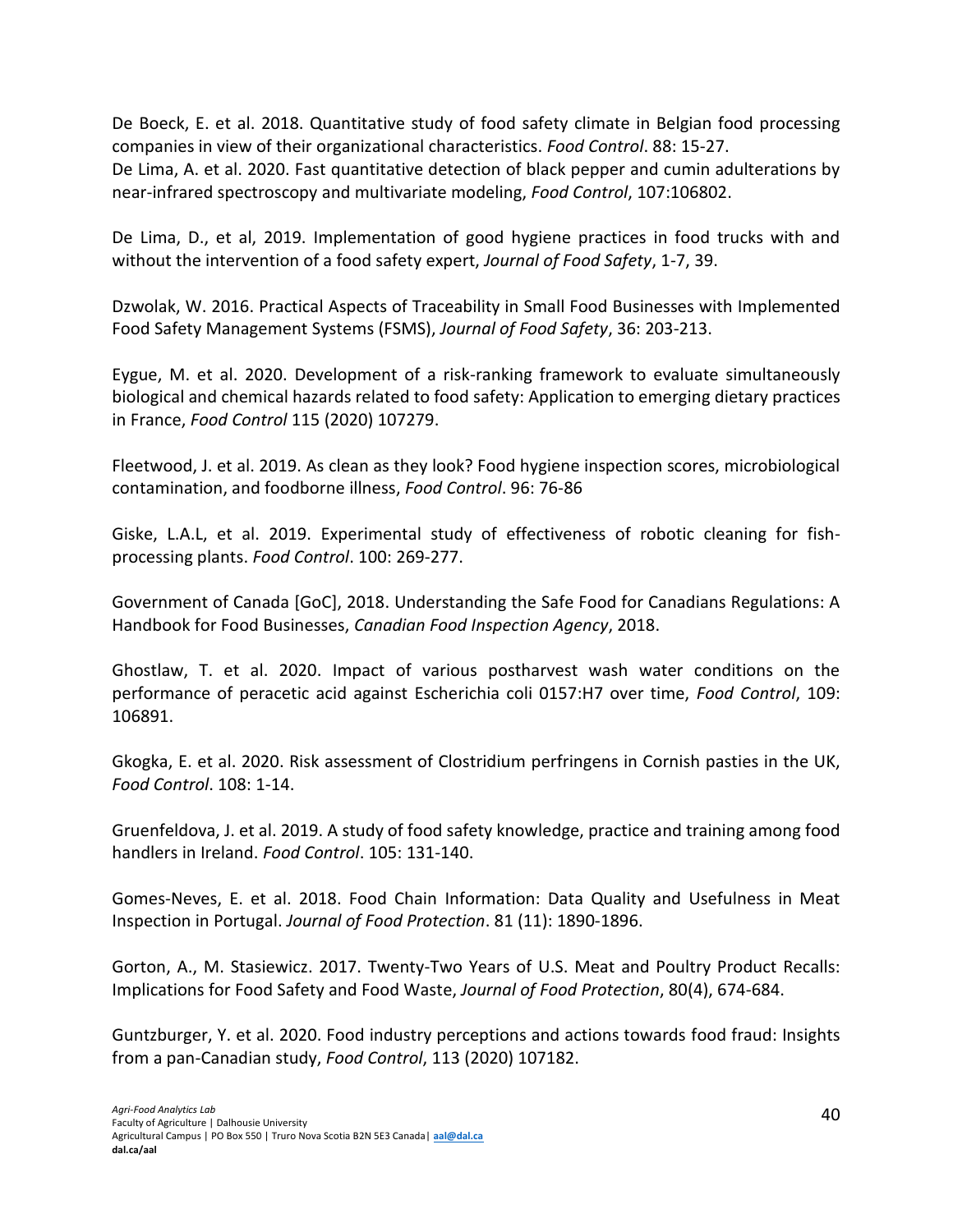Han, J. et al. 2018. Food Packaging: A Comprehensive Review and Future Trends. *Comprehensive Reviews in Food Science and Food Safety*. Vol 17: 860-877.

Hayes, E. et al. 2019. The future of NGS (Next Generation Sequencing) analysis in testing food authenticity. *Food Control*. 101: 134-143.

Huang, L. et al. 2019. Development of Nanozymes for Food Quality and Safety Detection: Principles and Recent Applications. *Comprehensive Reviews in Food Science and Food Safety*. Vol. 18: 1496-1513.

Jansen, W. et al. 2019. Brucella-positive raw milk cheese sold on the inner European market: A public health threat due to illegal import? *Food Control*, 100: 130-137.

Jespersen, L et al. 2019. The impact of maturing food safety culture and a pathway to economic gain. *Food Control*. 98: 367-379.

Kaskela, J. et al. 2019. Food business operators' opinions on disclosed food safety inspections and occurrence of disagreements with inspector grading. *Food Control*. 105: 248-255.

Kavanaugh, M., J. L. Quinlan. 2020. Consumer knowledge and behaviours regarding food date labels and food waste. *Food Control* 115 (2020) 107285

Kemsley, E. K., et al. 2019. Multivariate statistics: Considerations and confidences in food authenticity problems, *Food Control*. 105: 102-112.

Kotsanopoulos. K., I. S. Arvanitoyannis. 2017. The Role of Auditing, Food Safety, and Food Quality Standards in the Food Industry: A Review. *Comprehensive Reviews in Food Science and Food Safety*. Vo 16: 760-775.

Kuuliala, L. et al. 2018. Multivariate statistical analysis for the identification of potential seafood spoilage indicators. *Food Control*, 84: 49-60.

Kwon, J. et al. 2020. Knowledge, attitudes, and behaviours about dining out with food allergies: A cross-sectional survey of restaurant customers in the United States. *Food Control*. 107: 1-11.

Lemos Junior, W.J.F. et al. 2019. Reuse of refillable PET packaging: Approaches to safety and quality in soft drink processing, *Food Control*. 100: 329-334.

Limoges, M., C. Donnelly. 2019. FDA's Cheese and Cheese Products Compliance Program guideline criteria for non-toxigenic *Escherichia coli*: A retrospective analysis of impacts on domestic and imported cheeses, *Food Control*. 106: 1-9.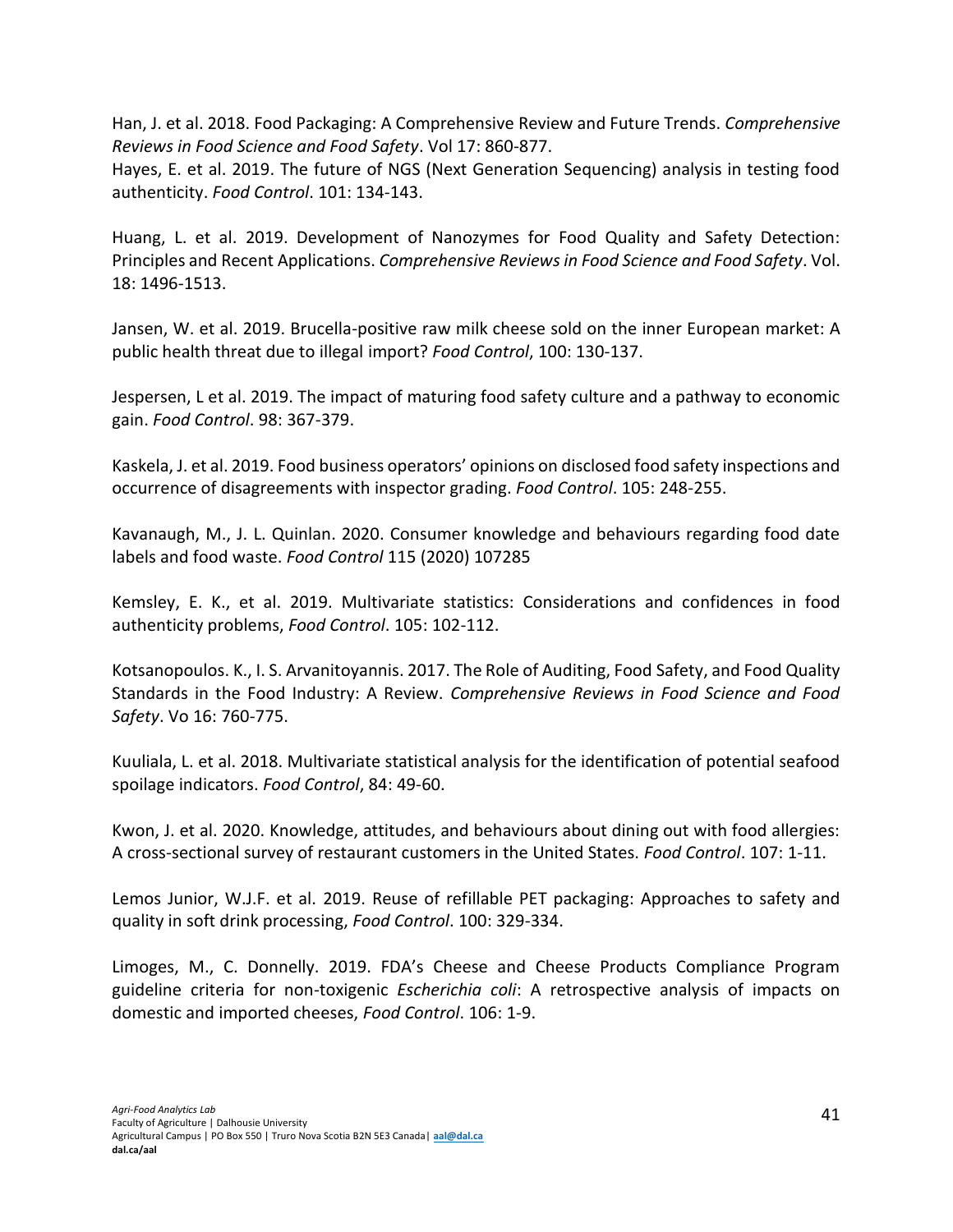Macready, A. L. et al. 2020. Consumer trust in the food value chain and its impact on consumer confidence: A model for assessing consumer trust and evidence from a 5-country study in Europe. *Food Policy* 92 (2020) 101880.

Manning, L. 2020. Moving from a compliance-based to an integrity-based organizational climate in the food supply chain. *Comprehensive Reviews in Food Science and Food Safety*, 2020: 19:995- 1017

Manning, L. et al, 2019. The Evolution and Cultural Framing of Food Safety Management Systems – Where From and Where Next?, *Comprehensive Reviews in Food Science and Food Safety*. 18: 1770-1792.

Mylona, K. et al. 2018. Viewpoint: Future of food safety and nutrition – Seeking win-wins, coping with trade-offs. *Food Policy*. 74: 143-146.

Nardi, V. A. M. et al. 2020. A meta-analytic review of food safety risk perception. *Food Control*, 112 (2020) 107089.

National Advisory Committee on Microbiological Criteria for Foods. 2019. Response to Questions Posed by the Food Safety and Inspection Service Regarding *Salmonella* Control Strategies in Poultry. *Journal of Food Protection*. 2019. 82(4): 645-668.

Neill, C. L., R. B. Holcomb. 2019. Does a food safety label matter? Consumer heterogeneity and fresh produce risk perceptions under the Food Safety Modernization Act. *Food Policy*. 85: 7-14.

Overbey, K.N. et al. 2017. A Systematic Review of the Use of Social Media for Food Safety Risk Communication, *Journal of Food Protection*. Vol 80 (9): 1537-1549.

Park, J. M. 2020. Introduction of highly effective proactive food safety management programs into food distribution channels: For safe food labelling and safe advertisements, *Journal of Food Safety*. 40 (2020): 12751

Peromingo, B. et al. 2020. Application of data mining techniques to predict the production of aflatoxin B1 in dry-cured ham. *Food Control*, 108: 106884.

Racicot, M. et al. 2018. Quantifying the impact of food safety criteria in the Canadian Food Inspection Agency risk assessment model for food establishments through Expert Elicitation. *Food Control*. 92: 450-463.

Reynolds, J., M.J. Dolasinski. 2019. Systematic review of industry food safety training topics & modalities. *Food Control*. 105: 1-7.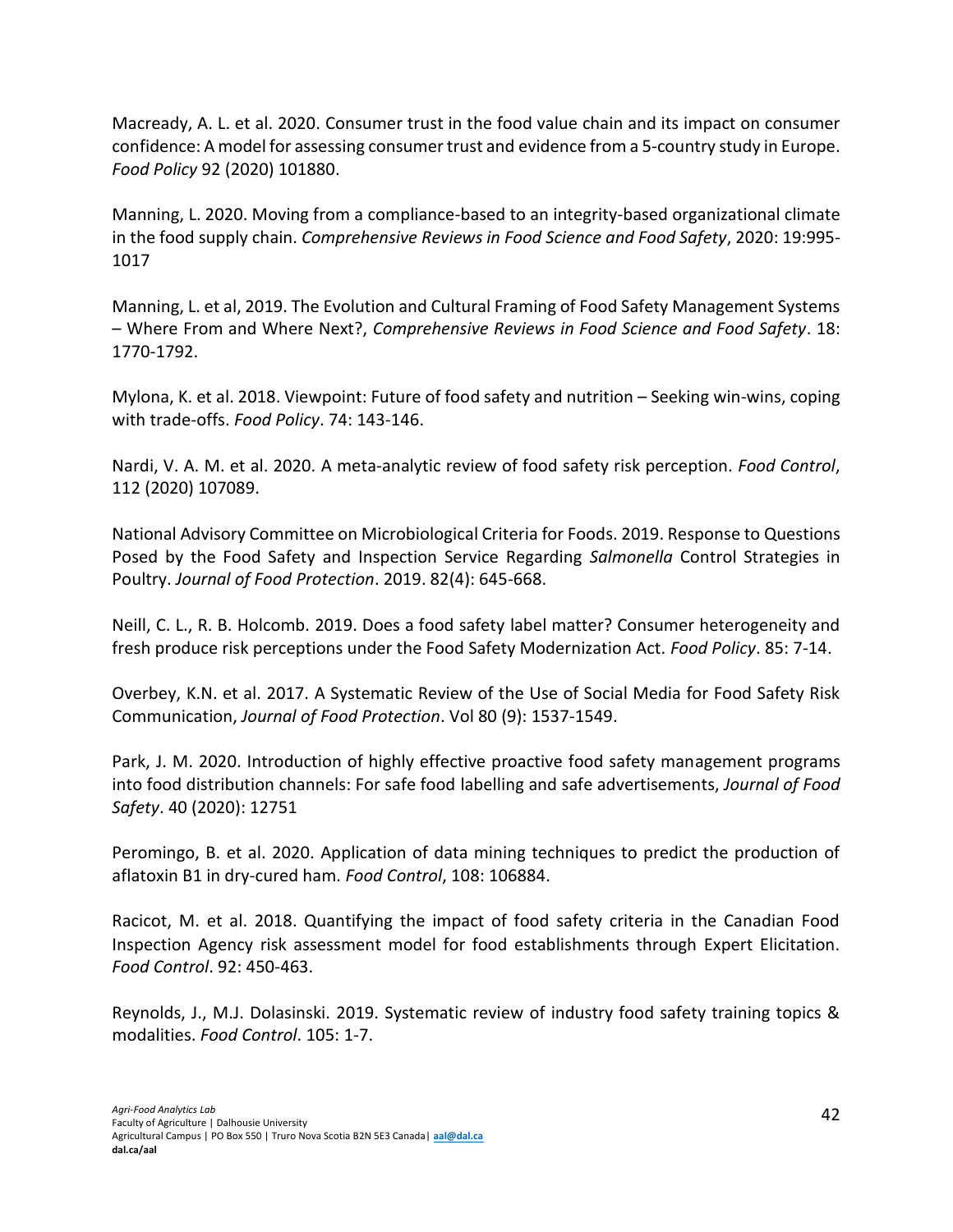Richter, B. et al. 2019. Food monitoring: Screening of the geographical origin of white asparagus using FT-NIR and machine learning, *Food Control*. 104: 318-325.

Seitzinger, P. et al. 2019. Compliance Rates, Advantages, and Drawbacks of a Smartphone-Based Method of Collecting Food History and Foodborne Illness Data. *Journal of Food Protection*, 82(6): 1061-1070.

Shang, X., G. T. Tonsor, 2019. Food safety recall effects across meat products and regions. *Food Policy*. 69: 145-153.

Shehata, H. R. et al. 2018. DNA barcoding as a regulatory tool for seafood authentication in Canada. *Food Control*. 92: 147-153.

Soon, J. M., 2020. Application of Bayesian Network Modelling to Predict Food Fraud Products from China. *Food Control* 114 (2020) – 107232.

Souza-Martins, W. et al. 2018. Adaptation and Validity Assessment of the Food Safety Climate Self-assessment tool. *Journal of Food Safety*. 38: 1-10.

Spence, M. et al. 2018. Exploring consumer purchase intentions towards traceable minced beef and beef steak using the theory of planned behaviour. *Food Control*, 91: 138-147.

Tinacci, L. et al. 2019. Labelling compliance and species identification of herring products sold at large scale retail level within the Italian market. *Food Control*. 106: 106707

Tomasevic, I. et al. 2020. Comprehensive insight into the food safety climate in Central and Eastern Europe. *Food Control* 114 (2020) – 107238.

Tongyu-Wu, S. et al. 2020. Infrastructure, sanitation, and management practices impact Listeria monocytogenes prevalence in retail grocery produce environments, *Food Control*, 109: 106911.

Torma, K. et al. 2019. Compliance in own-check systems poses challenges in small-scale slaughterhouses. *Food Control*. 95: 27-33.

Turku, M. et al. 2018. Differences between official inspections and third-party audits of food establishments. *Food Control*. 85: 459-465.

van Asselt. E.D. et al. 2018. Risk-based monitoring of chemical substances in food: Prioritization by decision trees. *Food Control*. 93: 112-120.

van Asselt, E.D. et al. 2017. Overview of Food Safety Hazards in the European Dairy Supply Chain, *Comprehensive Reviews in Food Science and Food Safety*. Vol 16, 59-75.